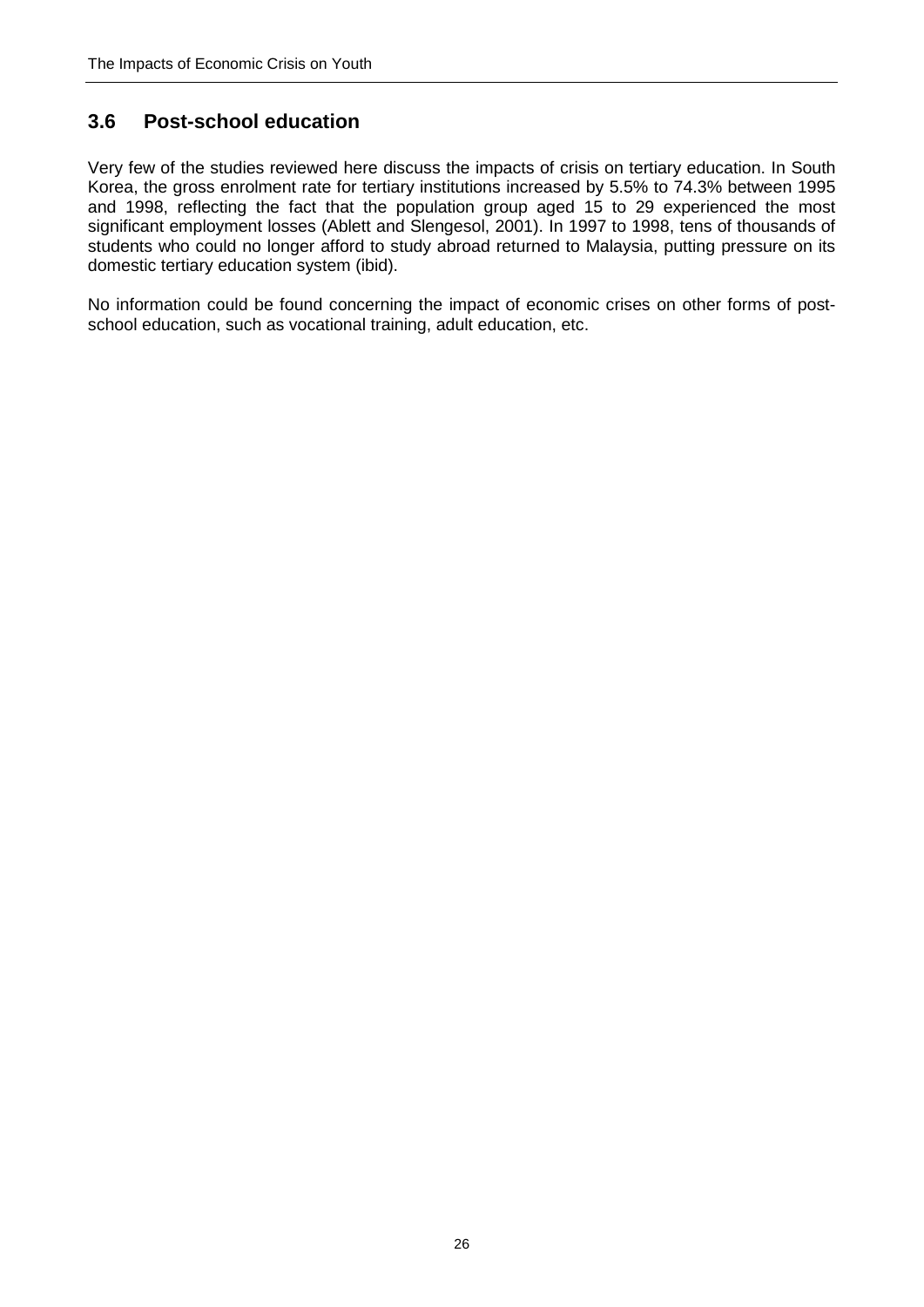# **4. Impacts of crisis on young people's health**

Drawing on the Framework laid out in Section 1.5, one would expect young people's health to be affected through changes in household incomes (affecting the affordability of food and health care), changes in working patterns (with both physical and emotional effects), changes in funding for health services (affecting their affordability and the quality of service provided) and behavioural changes, particularly in the areas of sexual behaviour and family formation, and in substance use. This section examines evidence of how far economic crises have led to changes in these areas and affected young people's health and nutritional wellbeing.

The most substantive evidence reviewed concerning the effects of crisis on young people's health comes from East and Southeast Asia, and so the discussion concentrates on this region. For particular issues, such as substance abuse and the effects of downturns on fertility and mental health, there is evidence from a wider range of sources, including developed countries, and so this evidence is also reviewed. Table 3 summarises the evidence of impacts on health sector budgets, and young people's health outcomes discussed in this section.

4.1 Accessibility, funding and quality of health care system

### **4.1.1 Use of health system and private expenditure on health**

Data from both short- and long-term economic crises reveal declining use of health care systems and declining private expenditure on health.<sup>[19](#page-33-0)</sup> Studies based on Indonesian data, which unusually have been disaggregated by age, found an overall decline in the use of health services as a result of the financial crisis (both public and private) by both children and adults, and that older children (i.e. adolescents) were one of the groups where the decline was most marked (Frankenberg et al, 2009). Achmad and Westley (1999) found that young people were one of the groups with the greatest decline in the use of private sector health services – from 40% to 15% in 1998.

Declining health service use has generally been accompanied by a shift towards self-medication, non-treatment and/or use of traditional healers (Baschieri and Falkingham, 2006; Macfarlane Burnet, 2000). In Thailand, there was a 12.2% increase in self-medication and a 23% decline in household spending on public health facilities between 1996 and 2001 (Hopkins, 2006). The decline in private health care spending was concentrated among the bottom two deciles (Tangcharoensathien et al., 2000). Although data were not available for this review to confirm this, an increase in ill-health among young people would not be surprising in this context.

#### **4.1.2 Health sector budgets and quality of health care**

Even though young people generally make less use of health care systems than older groups (with exceptions, such as for reproductive health and for treatment of accidents and substance abuse), they are also indirectly affected by ill-health of other family members – particularly older people and children, who are more susceptible to illness and thus vulnerable to declines in the quality of health care.

In both short- and longer-term crises, public health expenditure has declined. Table 3 gives some examples from the Asian financial crisis, where all affected countries except Malaysia cut health sector budgets (Knowles et al, 1999). Within the health sector, budgets for reproductive health, health promotion and HIV/AIDS control were particularly severely cut – See Box X for details – with the intention of protecting areas that would have a greater long-term impact on health. The

<span id="page-36-0"></span> $\overline{a}$ <sup>19</sup> Some examples of literature discussing trends in health care utilisation and private expenditure during the transition period in the former Soviet Union (a long-running crisis) include: Baschieri and Falkingham (2006); Bonilla-Chacin et al. (2003); and Figueras et al. (2004).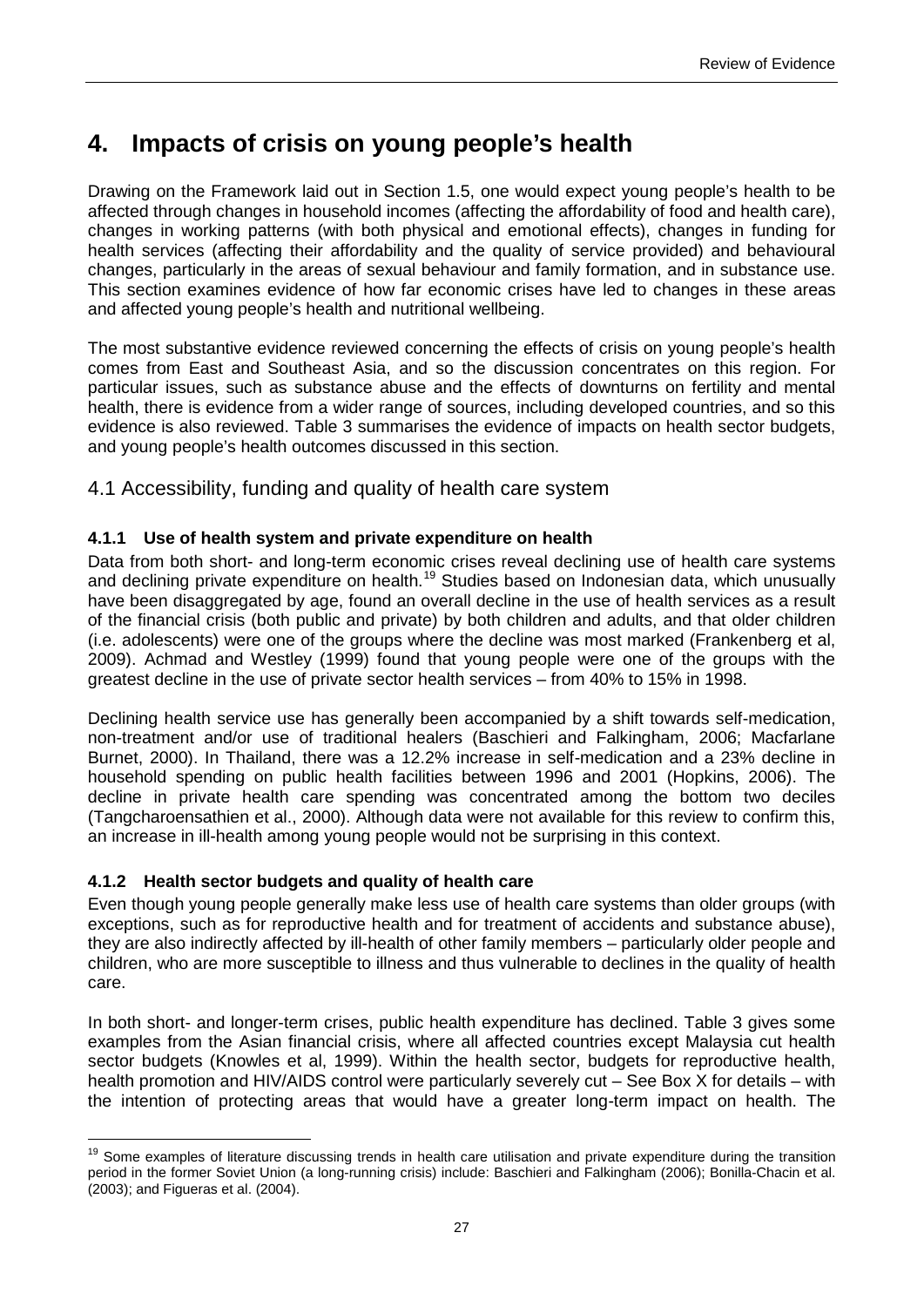available evidence does, however, suggest that these cuts, though severe were relatively shortlived: Thailand's budgets for reproductive health, vertical HIV transmission prevention and health promotion for schoolchildren and youth were increased in 1998 and 1999 (Kittiprapas, 2002). The relatively brief period of diminished funding may help explain why impacts on these areas were relatively limited (see below). Furthermore, cuts in these areas helped finance an extension of free health care for people on low incomes (Hopkins, 2006). No assessment of the net effects on young people, who would have suffered from the cuts to reproductive health and HIV/AIDS services but benefited from the extension of free medical care, is available.

#### **Box 5: Cuts within the health sector in Thailand and Indonesia**

The Thai government cut expenditure on health promotion by 54% and HIV/AIDS control by 33% in 1998, and reduced the reproductive health budget by 12.2%, more than the Department of Health budget (5.1%) during 1997 to 1998 (Tangcharoensathien et al., 2000) Knowles et al. (1999) report findings of a survey in Thailand which indicated that two-thirds of public health facilities had cut their budgets for medicines, including contraceptives, and Chayovan et al. (2000) found that many hospitals and clinics no longer provided free contraceptives. In Thailand in 1998, the budget of the Department of Mental Health was cut by 13.56% (Thai Bureau of Budget, 1998, in Kittiprapas, 2002).

Following a reorientation of donor support, Indonesia's HIV/AIDS prevention budget declined by 50% by 1998 and 1999 (Macfarlane Burnet, 2000). As a result of declining funding, waiting times increased, there were stock outages of basic drugs at public health facilities and the cost to users of health services and medicines rose 61% between 1996 and 1998 (ibid).<sup>[20](#page-36-0)</sup>

In longer-running crises, public health expenditure has frequently declined even more severely. The sharp decline in Peru's health budget in the late 1980s (detailed in Table 3) is likely to have contributed to increasing infant and child mortality, affecting young parents in particular (Ferreira and Schady, 2008).

None of the literature reviewed provides systematic information on budget allocations to reproductive health care during economic crises. In Thailand, for which most information is available, the reproductive health budget was cut in 1998 but restored to pre-crisis levels in 1999 (Tangcharosathien et al., 2000). In recent years, aid to sexual and reproductive health has declined as a proportion of overall aid to the health sector.<sup>[21](#page-37-0)</sup> Although this trend preceded the current crisis, it may be exacerbated if overall aid levels and the proportion allocated to health care fall.

 $\overline{a}$ <sup>20</sup> This compares with rises of between 200% and 300% for various foodstuffs, over 200% for clothing and 36% for education (Macfarlane Burnet, 2000).

<span id="page-37-1"></span><span id="page-37-0"></span>[www.unfpa.org/public/News/pid/3008](http://www.unfpa.org/public/News/pid/3008) (accessed 31 May 2010).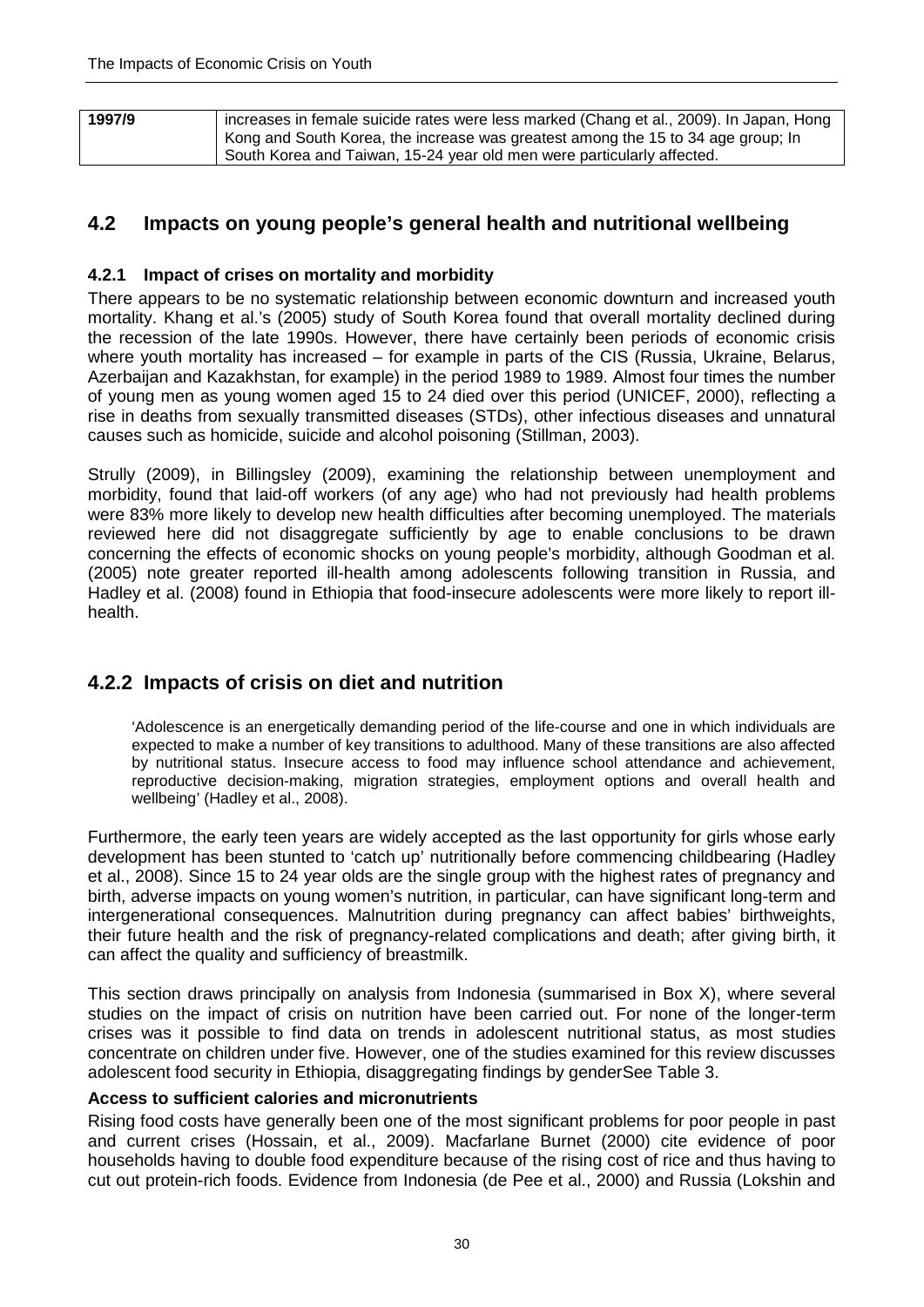Yemtsov, 2004) following the financial crises of 1997 to 1998, and from the current crisis (Hossain et al., 2009), indicates many households shifting to cheaper, less nutritious foods.

#### **Box 6: Impacts of Crisis on Young People's Nutritional Wellbeing**

Some of the most detailed information concerning the effects of crisis on nutritional well-being comes from the IFLS. Analysing data collected through this survey, Frankenberg et al. (1999) found that in Indonesia in 1997/8 the proportion of adults with Body Mass Index (BMI) less than 18 increased significantly during the crisis, whereas the proportion of underweight children went down, suggesting that adults were protecting children's consumption and/or were working harder and expending more energy. De Pee et al. (2000), using different Indonesian data, found that the BMI of mothers in all socioeconomic groups fell after the onset of the crisis, by a mean  $0.45 \text{kg/m}^2$ , but the expected increase in adolescents' BMI did not take place. Boys were particularly affected. Furthermore, there was a decline in the proportion of boys aged 12 to 15 who had reached puberty by the start of the school year. The decline in mothers' BMIs and the failure of adolescents' BMIs to increase in the crisis period is attributed to reduced access to food rather than illness.

In addition to these trends, Hopkins (2006) observes an increase in anaemia among children and mothers between 1996 and 1998. Citing the findings of a study which focused on people in poor areas of Indonesia, Burnet Macfarlane (2000) reports increased rates of night-blindness among young children and mothers. This may reflect reduced intake of vitamin A supplements, which were reported to decline among children under three but may also have declined among pregnant women.

#### **Obesity**

Young people are one of the groups most affected by the rising trend towards obesity in many countries. Obesity is no longer a problem only of rich countries, or of the rich minority in middleincome and poorer countries. Indeed, being overweight is becoming more prevalent in low- and middle-income countries, where incidence is increasing especially rapidly among poor households, and girls and young women are particularly affected (World Bank, 2007). Given this, one would expect that obesity rates might rise as a result of crisis, if an increasing proportion of the population is unable to afford healthy food.

However, there is little evidence to suggest that discrete or longer-running economic crises have contributed in any clear or direct way to this trend, which seems to reflect globalisation, increased availability of food high in saturated fat, sugar and salt, declining consumption of fruit, vegetables, cereals and legumes and declining rates of physical activity among young people. Detailed studies of the nutritional impact of economic crises, such as those based on the IFLS, indicate increased undernutrition, rather than growing obesity, and evidence from the US indicates an improvement in nutritional status during recessions as people tend to exercise more (Ruhm, 2000). Where periods of economic stress have been associated with increased obesity, as in Russia following the collapse of the Soviet Union, this has tended to be concentrated among both older age groups and higher-income groups, indicating that having insufficient money to afford healthy food is not a major factor (Huffman and Rizov, 2008).

The absence of attention to the effects of crisis on obesity may reflect the fact that this is an emerging concern among the development community. There is some anecdotal evidence of a link with economic crisis in poor urban communities, reflecting both the high cost of fruit and vegetables and relative cheapness of sugary, fatty food, and the high levels of violence in these communities, which make exercising for youth and, for children, playing outside too dangerous to contemplate.<sup>22</sup>

<span id="page-40-0"></span> $\overline{a}$  $22$  The BBC's Big Meets Bigger programme, aired on 15 July 2010, discussed rising obesity rates in Argentina since the crisis of the early 2000s.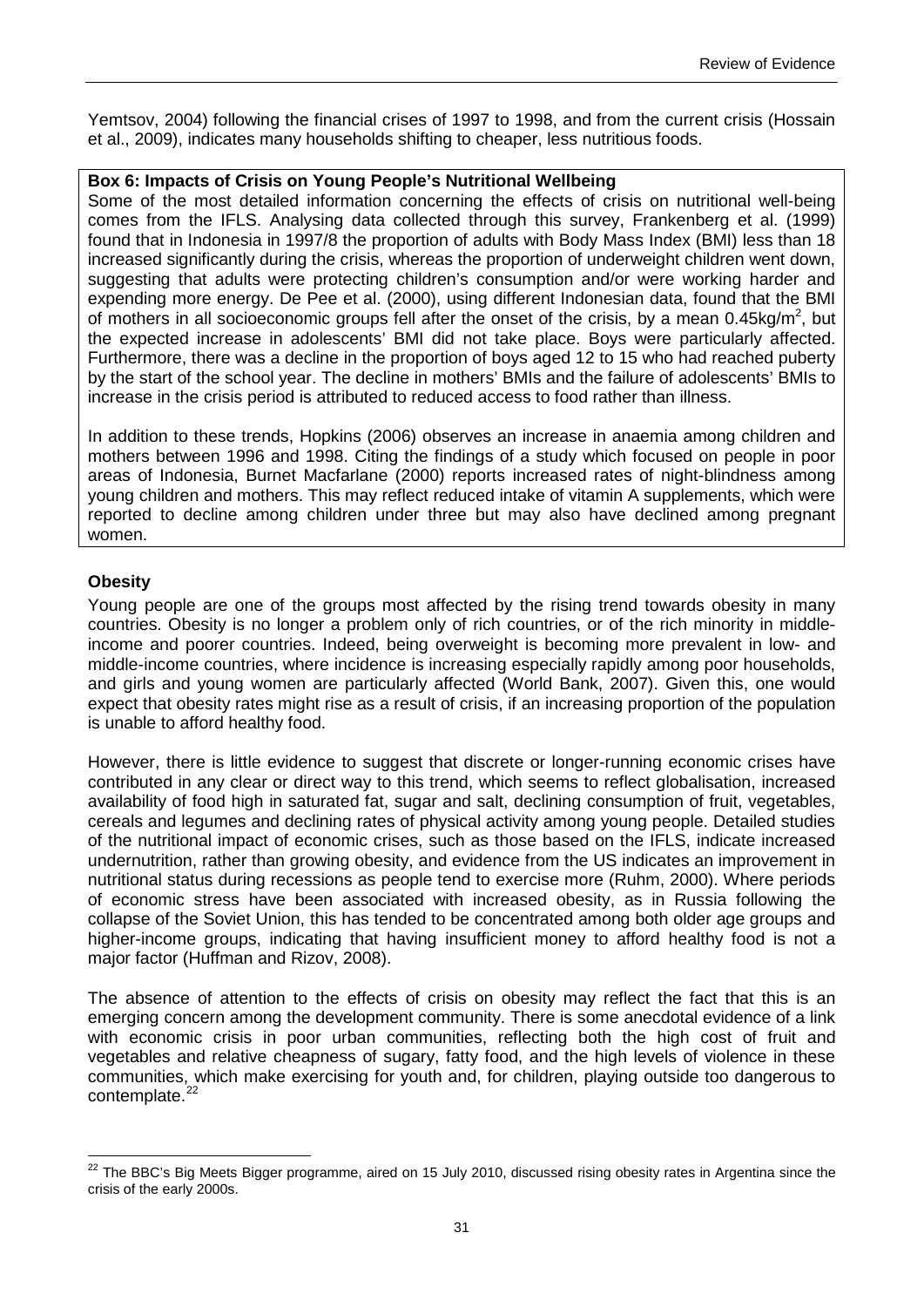# **4.3 Demographic impacts and reproductive health**

## **4.3.1 Impacts on rates of marriage, timing of pregnancies and contraceptive use**

#### **Trends in marriage**

The conceptual framework would suggest that young people might be likely to postpone marriage and childbearing as a way of coping economic crisis or uncertainty. Most of the evidence reviewed finds delays in marriage during crises from contexts as varied as Poland in the 'transition period' (Wroblewska, 2002), South Korea (Eun, 2009, in Sobotka et al., 2010) and Egypt (Dhillon et al., 2009) Evidence from Thailand also suggests an intergenerational effect – that young women whose mothers experienced difficulties during the 1998 economic crisis and resulting recession are significantly less likely to want to get married (Tsuya and Chayovan, 2002). Most of the studies reviewed focus only on young women, meaning that it is not clear young men's marriage behaviour is affected differently by crisis.

Evidence from Indonesia is contradictory. Of Indonesian adolescents surveyed in 1999 (Achmad and Westley, 1999), 10% stated that they had delayed marriage plans as a result of the crisis. However, Nobles and Buttenheim (nd) found that, in Indonesia, following the economic crisis of the late 1990s, the trend towards later age of marriage was disrupted and there was an 11% increase in the odds of being married aged 15 to 24 in 2000 as compared with in 1993. This may reflect poor parents urging young people to get married and form new households so as to reduce their own responsibility for maintaining them. This review has found surprisingly little evidence of young people being forced to marry earlier to help reduce the burden on parental households in the crises surveyed, perhaps because it has not been documented, or because marriage itself entails significant costs.

#### **Timing of pregnancies and desire for children**

Reviewing evidence from OECD countries, Sobotka et al. (2010) found that recessions have a small negative effect on birth rates (of around 5%) for a brief period and that typically, after one to two years, these return to their pre-recession levels. GDP decline is associated with a decline in fertility in 81% of cases between 1980 and 2008. The authors expect that the fertility effect of the current crisis is likely to be most pronounced among young people under 28 meaning that the effects on first births are most acute. Those who are less well established in labour markets, or are more educated and have more to lose, are more likely to delay fertility.

However, the negative effect of recession on birth rates has been more pronounced in East Asia – Japan and South Korea, for example. Eun (2009), in Sobotka et al. (2010) (discussing South Korea) suggests that the main proximate factor has been postponement in marriage. Unfortunately, although several of the studies on Thailand and Indonesia reviewed here discuss the impact of the crisis on fertility overall, none of them considers the impact on birth rates among 15 to 24 year olds separately. Indeed, some of the studies specifically exclude this age group.

By contrast, Kohler and Kohler (2002), examining evidence from the Russian Longitudinal Monitoring Survey, found no evidence of the hardships of transition leading young people to postpone childbearing; in fact, the mean age at first birth actually declined between 1990 and 1994.<sup>[23](#page-40-0)</sup> The authors found that neither male nor female unemployment had a significant effect on the probability of a couple having a child, but living in an area where wage arrears were common did: overall, those most affected by the crisis had a higher probability of having an additional child between 1994 and 1996. This mirrors patterns in Western Europe, where unemployment may increase young women's propensity to have a child, whereas male unemployment decreases the likelihood of initiating fatherhood. Young women with less education, in particular, are more likely

<span id="page-41-0"></span><sup>&</sup>lt;u>.</u>  $23$  However, this trend was not shared by most other former socialist countries.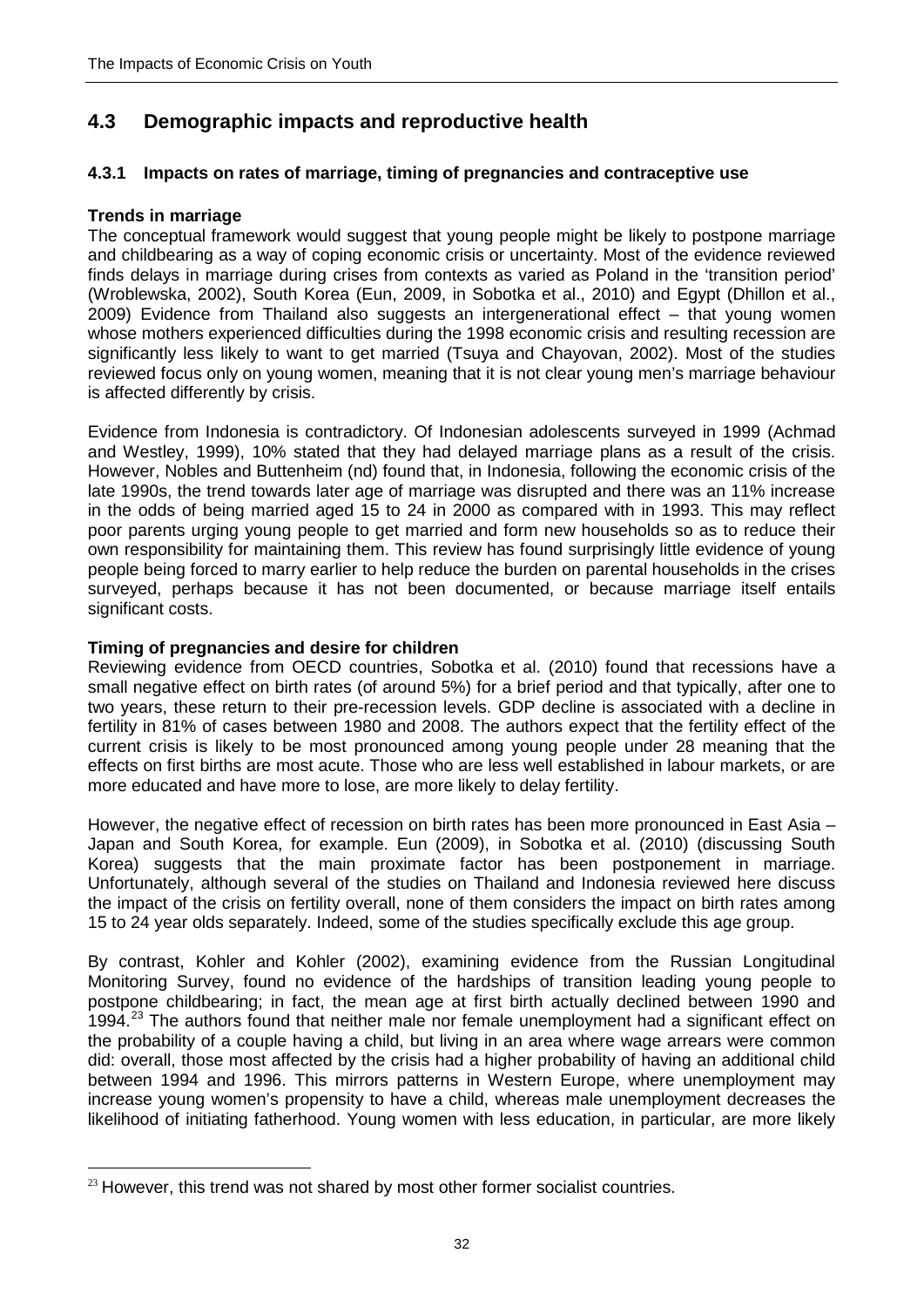to initiate childbearing while unemployed. A recession therefore may increase socioeconomic differentials in childbearing (Kohler and Kohler, 2002).

#### **Contraceptive use**

The only studies reviewed here that consider the impacts of crisis on contraceptive use are from Thailand and Indonesia. Unfortunately, only the Indonesian studies disaggregated sufficiently by age to reveal specific effects on young people.

Although in both Thailand and Indonesia the price of contraceptives rose (Frankenberg et al., 1999; Tangcharoensathien et al., 2000), most analysis suggests that these changes had little impact on contraceptive use patterns. In parts of both countries, at times during the crisis period, there were stock-outs, particularly in public sector clinics (Chayovan et al., 2002; Macfarlane Burnet, 2000). Although contraception increased in price over the crisis period, for couples who already had at least one child it was still cheaper than the costs of an additional child (Frankenberg et al., 1999). Achmad and Westley (1999) found that young people shifted during the crisis period to obtaining contraceptives from cheaper sources, such as pharmacies and midwives. Frankenberg et al. (2004), undertaking more disaggregated analysis, found that 15 to 24 year olds were more likely than this cohort was before to use contraception after the onset of crisis, indicating that they may have been postponing childbearing because of economic difficulties. However, none of the studies reviewed report declining birth rates overall, or among the 15 to 24 age group, suggesting that the effect of higher rates of contraceptive use by Indonesian young people during the crisis was slight.

#### **4.3.2 Safe motherhood**

Many of the countries with the highest maternal mortality rates are those which have suffered longterm economic crisis or stagnation and/or conflict. This review did not find any studies that considered the relationship between economic crisis and maternal mortality. Nevertheless, there is a plausible link between economic downturn and increased maternal mortality. Where economic crises lead to reduced public spending on reproductive health care, in areas where greater numbers of women cannot afford sufficient food to maintain a healthy pregnancy and/ or forego professional care, these responses are often already occurring against a backdrop of high maternal mortality. Young women under 20 giving birth face double the risk of dying in childbirth compared with those over 20 (UNFPA, 2009), and may thus be particularly at risk if these hypothesised links between economic crises and maternal mortality do occur. Infant mortality rates, which are highly sensitive to economic crisis<sup>[24](#page-41-0)</sup> are also significantly higher for young mothers (under 19) (Temin and Levine, 2010). Though data on infant mortality disaggregated by the age of the mother during crises are not available, this combination of risks means that young mothers may face a 'double whammy' of increased risk to their own health and survival, and that of their babies during crises.

A few studies consider the effects of economic crisis on maternal health. One common impact of economic crisis appears to be somewhat increased rates of women giving birth at home, and/ or without attendance of a trained practitioner, and a reduction in ante and postnatal contacts with mothers. Table 3 summarises some of this data. Chayovan et al. (2000) conclude that, in Thailand, the relatively small impacts observed were related to shortfalls in financing of public health facilities and in supplies and equipment, which were most severe in Bangkok, and also rectified through increased budget allocations after the crisis.

<span id="page-42-0"></span> $\overline{a}$ <sup>24</sup> Cornia, Rosignoli and Tiberti (2008) in Conceicao et al, (2010) found that a 1 percent increase in GDP per capita is associated with a decline in the infant and under-5 mortality rates, respectively, by about 14 points and 22 points.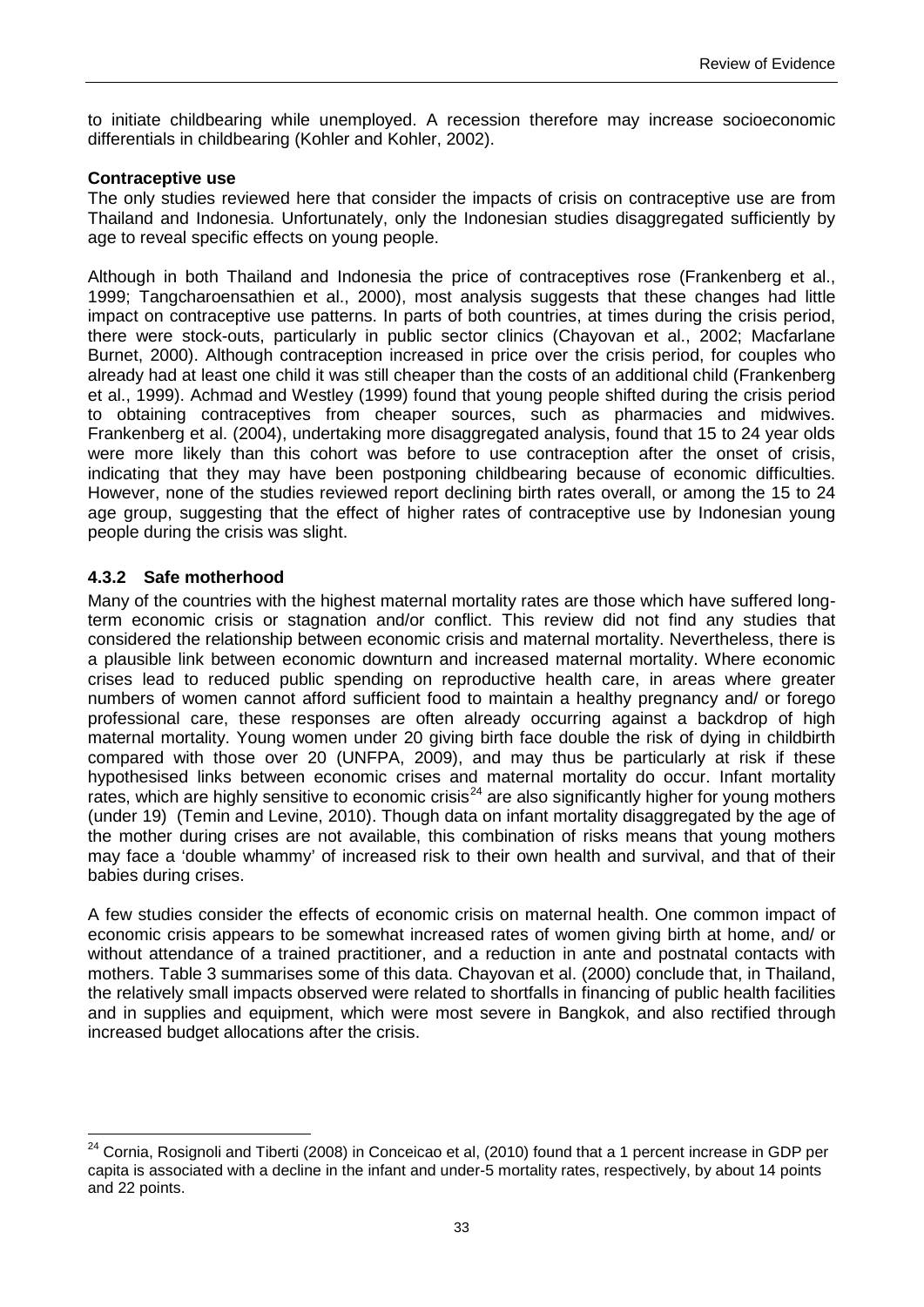## **4.3.3 Safe abortion**

In much of the world, women having unsafe abortions are predominantly young and unmarried and decide to abort pregnancies because of social stigma, or so that they can continue their education. In Sub-Saharan Africa, 60% of women who have unsafe abortions are 15 to 24 years old, whereas in Latin America and the Caribbean the corresponding figure is 43% (World Bank, 2007). Unsafe abortions are concentrated among the youngest women – worldwide, young women aged 15 to 19 account for one in four unsafe abortions – at 5 million each year (UNFPA, 2009). In Kenya, Nigeria, and Tanzania, adolescent girls make up more than half of the women admitted to the hospital for complications following illicit abortions (World Bank, 2007).

Because of social stigma and illegality in some countries, which affect the reporting of abortions, and because few studies have focused on this issue (even studies of reproductive behaviour rarely mention the issue), there is not sufficient evidence to draw conclusions concerning trends in safe (or unsafe) abortion during or following economic crisis. Hossain et al. (2009) cite qualitative evidence of more young women undergoing unsafe abortions in the current crisis period.

### **4.3.4 STDs, including HIV/AIDS**

The vast majority of the literature reviewed here considers the impact of economic crisis and/or poverty on HIV/AIDS, and factors that underlie HIV/AIDS incidence, morbidity and mortality rates. There is very little specific discussion of the impact of crisis on other STDs.<sup>[25](#page-42-0)</sup> However, some indications can be inferred from evidence concerning trends in sexual behaviour, use of condoms, use of health care facilities and access to medicines. As use of health care facilities has been discussed above, this section concentrates on sexual behaviour, use of condoms and access to medicines, particularly anti-retrovirals (ARVs).

Qualitative evidence (such as Hossain et al., 2009) indicates a strong relationship between poverty and risky sexual behaviour. Poorer young women (and in some contexts men) are more likely than their better-off counterparts to engage in sex work on a regular, commercial basis, or in relationships with better-off men where they provide sex in exchange for gifts (including money) and favours (also known as transactional sex). They are also likely to be less educated and, resulting from this and financial need, less likely than their better-off counterparts to be able to insist on condom usage if their partner is reluctant. This suggests that, in periods of economic decline, there may be a rise in risky sexual behaviour (such as non-use of condoms, multiple partnerships). Potishiri et al. 1998 (in JUNIMA, 2009) found evidence of this in Thailand between 1997 and 1999.

However, Dinkelman et al. (2007), in a study of nearly 3,000 young people, found little evidence in a study of young people in Cape Town of associations between negative economic shocks, household and community poverty and risky sexual behaviour. Indeed, there was a statistically significant increase in condom use and a decrease in multiple sexual partnerships among young women aged 17 to 22. The authors did, however, find that education was associated with younger sexual debut for women and multiple partnerships for both sexes, but this effect did not override the general increase in safer sexual behaviour over the study period, even among young people affected by economic shocks. Although this is only one study, it is a helpful reminder that negative impacts of crisis on the risk of STDs should not be assumed. It also points to the importance of continuing an active public health policy during a crisis to promote safer sexual behaviour and prevent a rise in STDs.

<sup>&</sup>lt;u>.</u> <sup>25</sup> Exceptions are Tangcharoensathien et al. (2000), who found that, in Thailand, the downward trend in STD incidence continued during the crisis, and Burnet Macfarlane (2000), which found no evidence of rising STD rates during the late 1990s crisis in Indonesia. By contrast, Hopkins (2006), writing longer after the end of the crisis, suggests that an approximately 10% increase in untreated STDs and HIV in the female population in Indonesia, and Jones et al. (2000) suggest that at the very least HIV prevalence rates did not decline, because of an increase in injecting drug use and needle sharing.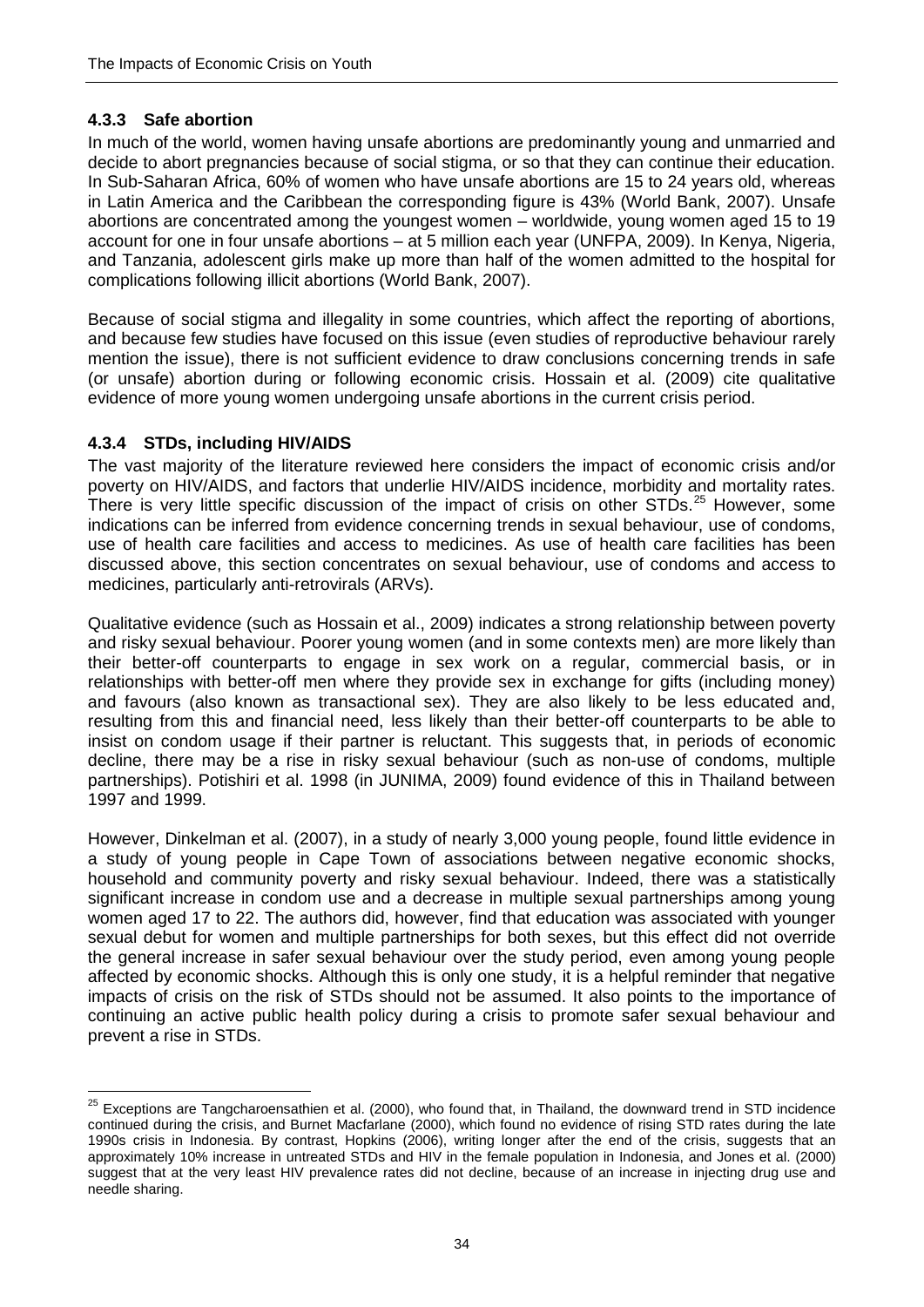#### **Impacts on HIV/AIDS**

An estimated one-third of the 40 million people with HIV/AIDS in the mid-2000s were young people aged 15 to 24 (Knowles and Behrman, 2005); in 2005, more than half the estimated 5 million people who contracted HIV worldwide were young people between 15 and 24, the majority of them young women and girls (World Bank, 2007).

Studies from Thailand and Indonesia do not indicate a rise in HIV/AIDS incidence occurring as a result of the late 1990s economic crisis (Macfarlane Burnet, 2000; Tangcharoensathien et al., 2000). However, this may reflect the fact that many assessments of the effects of crisis took place relatively soon after the crisis, so lagged effects were not picked up. Thus, for example, in Indonesia, Macfarlane Burnet (2000) argue that the crisis could have triggered a rise in HIV/AIDS rates because of the possible interaction between heterosexual spread and spreading through infectious drug use. Furthermore, the increased numbers of women engaging in commercial sex work had the potential to increase HIV/AIDS incidence. Some estimates cited by Macfarlane Burnet indicate around 50 to 100 new entrants per month to the red light district in Jakarta in 1999, as compared with approximately 20 in 1997, and substantially increased rates of STDs among clinics treating a large number of sex workers in Yogyakarta. These changes may have been too small to show up in aggregate statistics concerning trends in STD incidence.

There is some evidence from Thailand that HIV prevalence continued the pre-crisis downward trend among commercial sex workers (both brothel and non-brothel based), pregnant women and donated blood; this trend was slightly reversed among male STD patients and more among intravenous drug users. Condom coverage among brothel-based commercial sex workers continued to increase, to 97.5%, despite a 72% budget cut in free condom distribution (Tangcharoensathien et al., 2000), indicating the importance of effective public policy in mitigating the effects of crisis.

#### **Outlook for HIV/AIDS prevention and treatment in the current crisis**

As noted above, HIV/AIDS budgets have often been cut in economic crises. It seems that this pattern is being repeated in the current crisis. UNAIDS (2009a) found that:

'The global economic crisis is having a real and tangible negative effect on HIV programmes in nearly all low and middle income countries … The impact of the crisis is compounded by important trends that would probably have occurred even in the absence of a global recession, including a slowing down in the rate of increase of donor financing, growing demand for treatment in a number of high prevalence countries, and an expansion of competing agendas such as the rise of pandemic flu.'

The most widely reported concern is in prevention, and the impact is severest in middle-income countries, where financing is based largely on domestic sources. However, donors have cut funding HIV/AIDS in at least 21 countries (UNAIDS, 2009b). Reduced funding for civil society organisations is limiting their ability to provide community-level services, both prevention and treatment (UNAIDS, 2009a). As a result of these funding declines, programmes preventing HIV/AIDS among sex workers, injecting drug users and, in some countries, men who have sex with men were particularly likely to be cut (UNAIDS, 2009b) – these are crucial services for stopping the epidemic spreading. Targeted programmes for young people were also expected to be cut in Argentina (UNAIDS, 2009c).

In most regions, it is also expected that treatment will be affected, across the board or for the most vulnerable groups. Access to treatment is affected not only by cuts in public sector health budgets but also by devaluations that increase the cost of imported ARVs, test kits and other supplies (UNAIDS, 2009a), declining household incomes and worsening food security. Hunger can mean that people discontinue ARVs which must be taken with food – UNAIDS reports this to be a particular problem in many parts of Africa (e.g. Tanzania and Burkina Faso, where economic shocks have been coupled with droughts and so there has been a significant decline in food security (UNAIDS, 2009b; 2009c)). Drug stock-outs, possibly reflecting devaluations and rising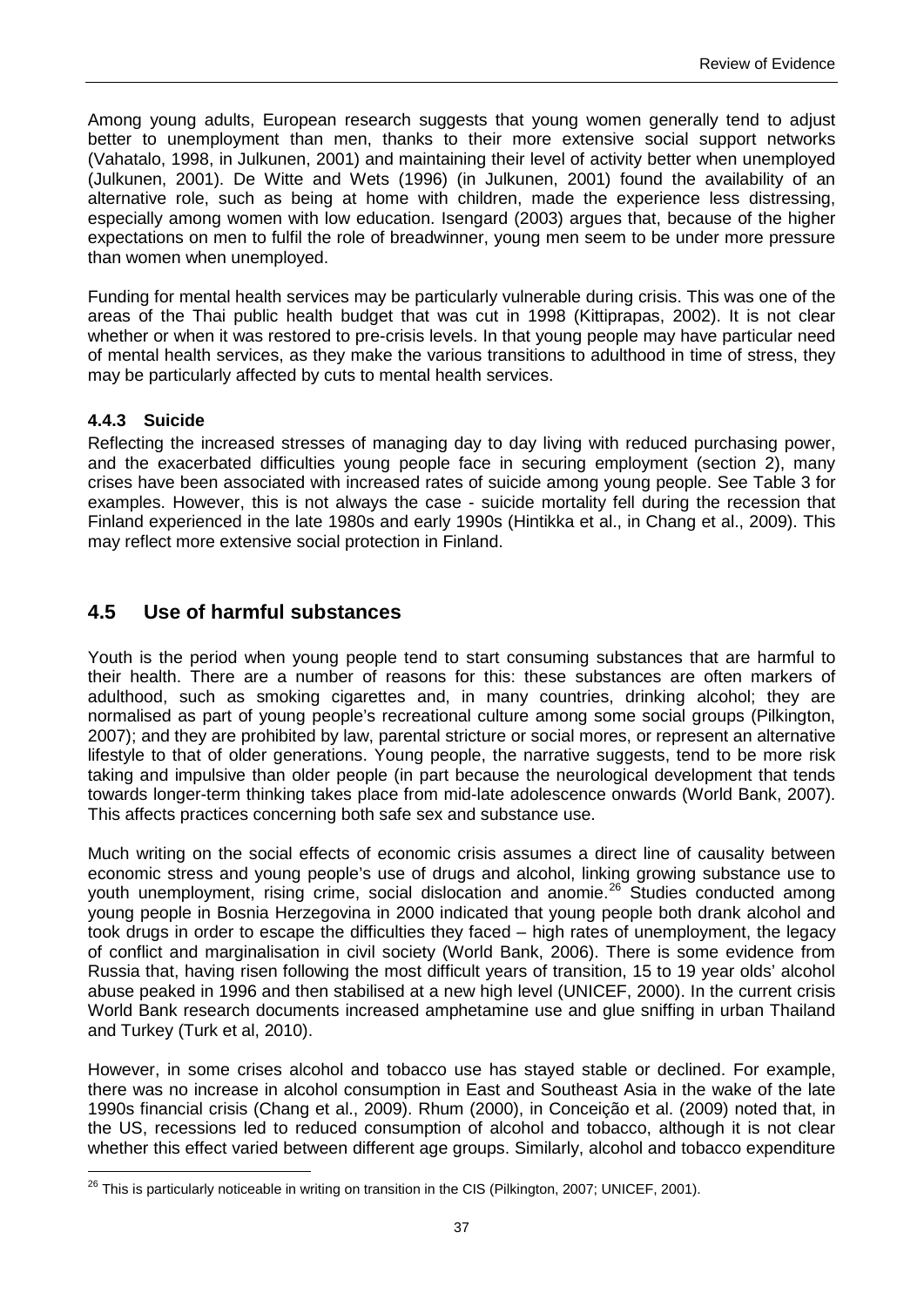declined across all income groups in Thailand as a result of the Asian financial crisis (Tangcharoensathien et al., 2000).

Increasing rates of drug, alcohol and tobacco use among young people during periods of economic stress thus do not necessarily or solely reflect the effects of that crisis. Atlani et al. (2000) observed in Russia that, for some youth sub-cultures, drug consumption constituted a form of youth hedonism, whereas simultaneously for others it reflected unemployment and alienation from societies in which their prospects were minimal. Rising drug availability – itself sometimes affected by economic changes induced by crises – and changing social norms among young people are also important factors.

#### **Box 7: Rising rates of drug use among young people in Russia**

Although both young people aged 20 and over and those aged 19 and under registered a rise in drug use in Russia over the period 1989 to 1998, the rise among young people over 20 was substantially sharper (UNICEF, 2000). Pilkington (2007) cited Russian Ministry of Health data that indicated a 10-fold increase in the number of 'teenage drug addicts'<sup>[27](#page-46-0)</sup> between 1991 and 2001. The steeper rise among over 20 year olds may reflect the greater degree of supervision of teenagers, and also the greater financial and other autonomy of the older cohort.

The rise in injecting drug use has been one of the major factors behind the spread of HIV/AIDS in the former Soviet Union. Davidova et al. (1998), in Atlani et al. (2000), found that 60% of drug users surveyed in Odessa shared equipment, putting them at great risk of HIV/AIDS.

<span id="page-47-0"></span><u>.</u>

<sup>&</sup>lt;sup>27</sup> Unfortunately this is not defined.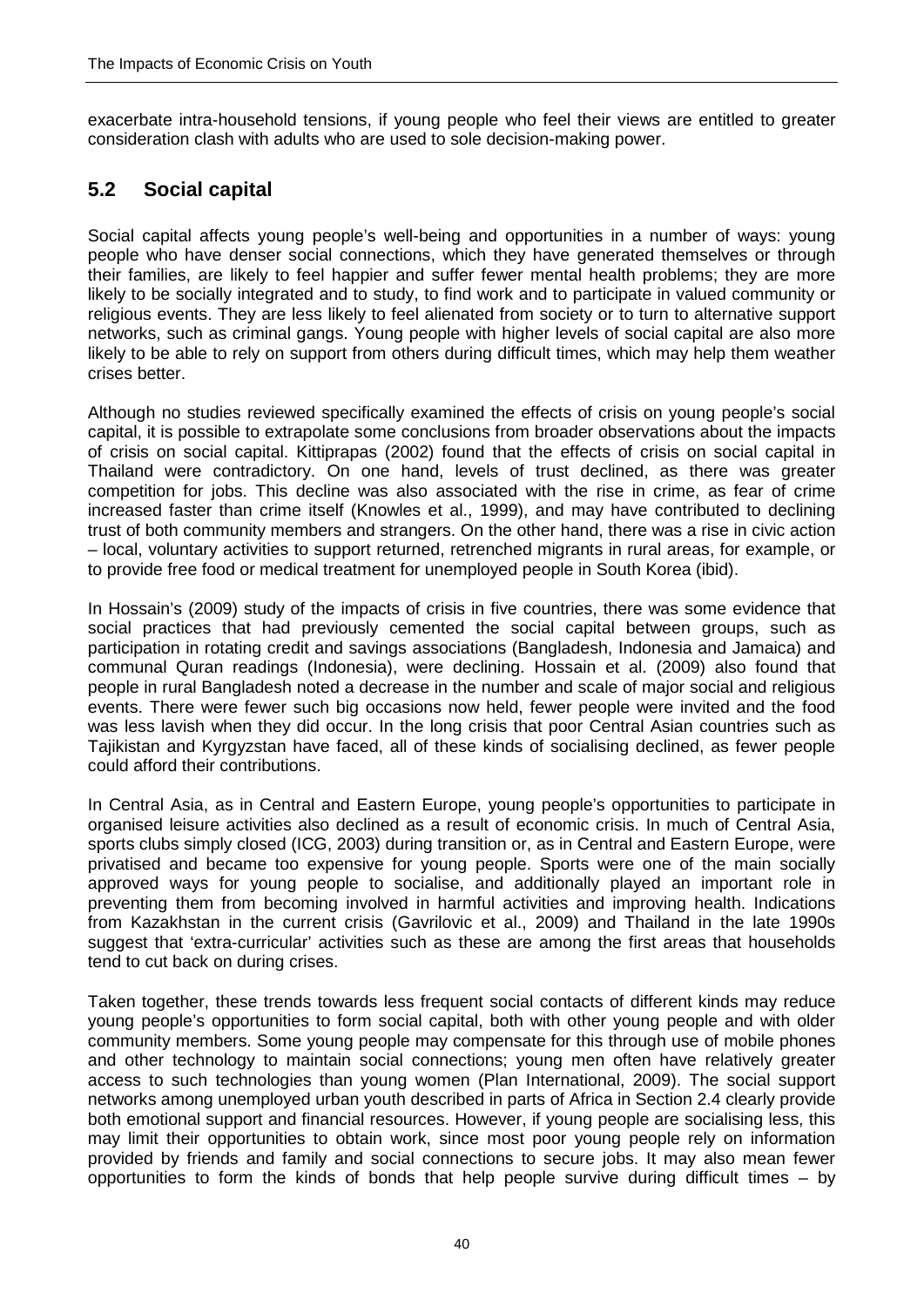providing informal loans and gifts of food, money and other forms of help. Hossain et al. (2009) indicate that these kinds of informal support have both increased in importance but also become more limited during the crisis. An absence of this kind of support may propel young people into harmful coping strategies, such as dropping out of school or taking up sex work.

# **5.3 Social exclusion**

<span id="page-50-0"></span> $\overline{a}$ 

The impacts of economic crises on social exclusion are little discussed in the literature; again, in this section we seek to extrapolate from the limited literature available to highlight possible impacts on socially excluded young people. In a study of the social impacts of the current crisis, Hossain et al. (2009) found that, in urban Kenya, the stress caused by rising prices in particular was increasing social tensions, which were being expressed along religious lines. They also found that, in rural Bangladesh and Jakarta, there was scope for social tensions to arise around the distribution of resources for coping with crisis, and some evidence of minorities (ethnic minorities and migrants) being discriminated against in social protection schemes, although this was not necessarily systematic. Where social tensions spill over into violence, young women are at particular risk of rape. Other stigmatised and marginalised social groups may also be at greater risk of scapegoating and violence.

Long-running economic crises coupled with unequal spatial patterns of development – particularly, but not exclusively, in Latin America – have led to highly segregated cities, with poor urban areas marginalised, with high unemployment and crime rates typifying social exclusion (Maclure and Sotelo, 2004; Prillaman, 2003). Young people from such neighbourhoods can find it extremely difficult to obtain work – young men are assumed to be criminals or to have links with criminals, young women to be likely to get pregnant and both genders to be unreliable and lazy, lacking in a work ethic. These areas are often at some distance from city centres; affording the transport to reach employment may well have become more difficult as fuel prices have risen. These structural difficulties suggest that young people from these excluded areas are likely to face even greater difficulties during economic crises.

The difficulties young people face in securing adequately remunerated and secure employment can, in some parts of the world, lead to another form of exclusion. In regions such as the Middle East, where marriage and forming a family are considered fundamental rites of passage to adulthood (as discussed in Sections 1.2 and 4.3.1), the involuntary delay of marriage is a form of exclusion and is generating new social and economic difficulties by protracting the transitions of young people. In Egypt, high unemployment rates among young men mean that many are unable to afford the high costs associated with marriage (Dhillon et al., 2009).<sup>[28](#page-47-0)</sup>

Antoine et al. (2001), in Cling et al. (2007), report similar trends in the capital cities of Cameroon, Senegal and Madagascar, where young men appear to be postponing marriage by five to ten years because of difficulties in finding a first job and lengthening studies. (Klasen and Woolard (2005), in Cling et al. (2007), found similar impacts of unemployment in South Africa). In Kenya, Agwanda et al. (2004) found that the economic crisis of the 1990s made it harder for young people to form their own independent households, while the youngest generation of Kenyan women had a much more delayed entry into both fertility and union compared with the intermediate and the oldest generation.

<sup>&</sup>lt;sup>28</sup> This situation has partially been eased by housing reforms that enable fixed-term rental contracts and allow couples to set up households without needing large sums for advance payments (Dhillon et al., 2009).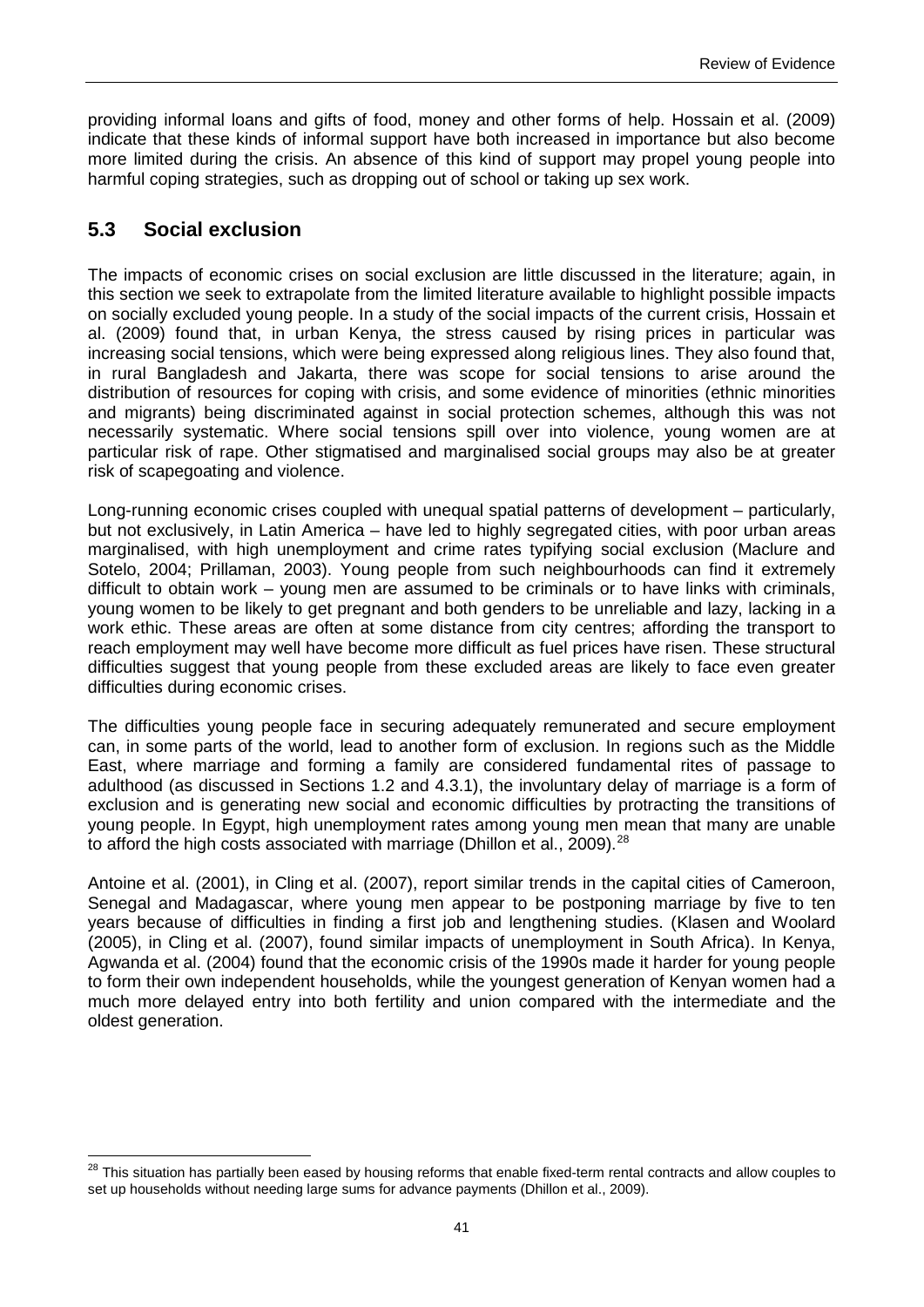# **5.4 Youth wellbeing outcomes: Citizenship and political engagement**

The transition to adult citizenship, with its rights and responsibilities, is one of the key youth transitions. Despite extensive searching, this review has not located any literature that discusses in any depth the impacts of recession or economic crisis on young people's civic or political engagement. Again, we seek to extrapolate here from the findings of the limited literature on political and civic engagement during economic crises.

There is some evidence that recent food and energy price rises have fuelled political protest and contributed to the overthrow of some governments (e.g. in Haiti (Hossain et al., 2009) and Kyrgyzstan (Reeves, 2010)), and that young people have been active participants in these protests. Tumenggung and Nugroho (nd) note that student and young people's political mobilisation in the context of the 1998 financial crisis was a crucial factor behind the fall of the Suharto government in Indonesia. Less dramatically, one study from the UK found that, as a result of the economic crisis, young people feel more interested in politics and the politics of responses to the crisis (Citizenship Foundation, 2009), perhaps because so much public expenditure of potential benefit to them is likely to be axed. $29$ 

It is plausible that the current economic crisis could lead to an increase in alienation among young people, since poverty and unemployment are likely to increase and there are signs of growing social tensions (Hossain et al., 2009). In this context, militant organisations are likely to find a larger body of potential recruits, particularly if they offer financial incentives, and, as in the case of gangs, an alternative 'community.' There is certainly evidence of disenfranchised young men being paid to swell political movements in difficult economic times. Many of the demonstrators involved in the April 2010 overthrow of President Bakiev in Kyrgyzstan (and many of those who lost their lives) were young, poor, rural men, paid to be there (Reeves, 2010).<sup>[30](#page-51-0)</sup> Of course, although alienated youth may well be fertile recruiting ground for militant organisations, alienation and grievance are by no means confined to the poor and dispossessed, and many militant movements have highly educated, wealthy leaders and supporters.

More positively, there is some evidence of young people mobilising to effect changes in their communities. Annex 2 gives some examples of youth-led initiatives that may be playing an important role in helping young people find a way through present difficulties (see, for example, World Bank, 2007, and initiatives described in annual World Bank youth essay competitions).

# **5.5 Youth wellbeing outcomes: Crime and security**

## **5.5.1 Causes of increasing youth crime**

Overall, the evidence examined for this review upholds the view that economic crisis is an important factor underlying rising youth crime.<sup>[31](#page-51-1)</sup> There are a number of interrelated factors operating here: increased poverty can create incentives for theft and robbery; increased rates of young people being unemployed, and not in education or training, mean that there are many young people with time on their hands; $32$  and alienation from a society that provides limited opportunities for youth can lead to resentment of inequalities. These, in turn, may be expressed directly through crime, or can lead to substance abuse, which itself often propels criminal activity in order to finance

<sup>&</sup>lt;sup>29</sup> This mav be a factor behind the increase in voter turnout among young people in the UK's 2010 general election.

<span id="page-51-0"></span><sup>&</sup>lt;sup>30</sup> This is not to suggest that they did not have real grievances, including sharply falling living standards resulting from food and fuel price rises since 2008, and predation by the ruling elites and their families.

<span id="page-51-1"></span><sup>31</sup> To put this in context, overall crime rates usually also rise sharply during economic crises. For example, in Chile in the mid-1990s, a one point rise in the unemployment rate was associated with a 4% increase in property crimes (Garcia,

<span id="page-51-2"></span><sup>1997,</sup> in Arriagada and Godoy, 1999, in Benvenuti, 2008).<br><sup>32</sup> One study from Moldova found that 85% of the crime committed by 15 to 24 year olds in 2000 was committed by those not in education, training or employment (World Bank, 2006).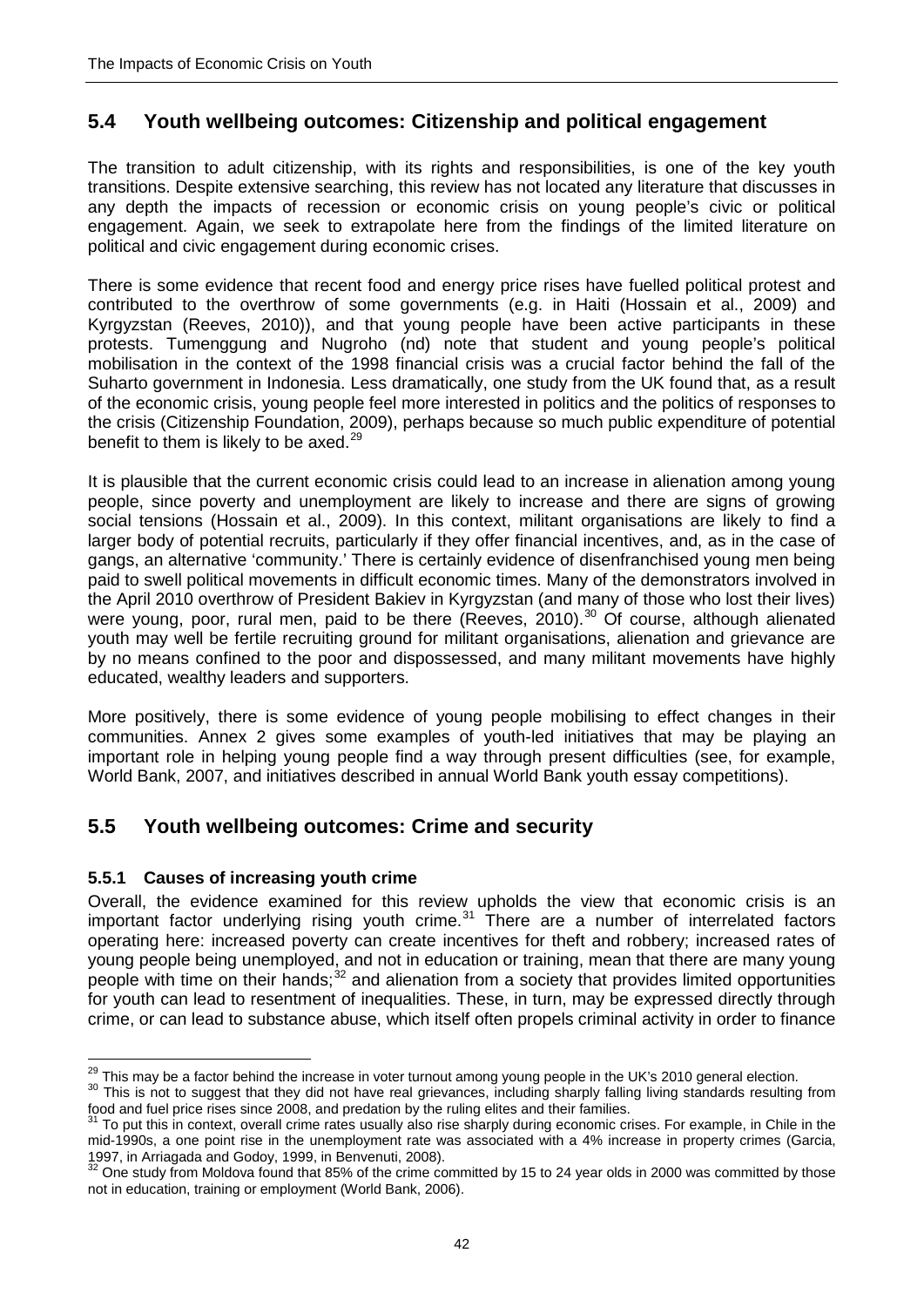continued drug or alcohol habits. Because both drugs and alcohol impair decision-making capacities, this may impel young people to undertake rasher (and more criminal) acts.<sup>[33](#page-51-0)</sup> The financial returns to criminal activity may also make it attractive to unemployed young people, particularly those facing long-term unemployment.<sup>[34](#page-52-0)</sup> Furthermore, once a person has a criminal record, it is very much harder for them to obtain legal, adequately paid work with some prospects of advancement. To this extent, there is a negative cycle of criminal activity reinforcing future unemployment (Mocan and Rees, 1999).

Economic crisis also often leads to greater pressure on families, familial stress and break-up and less parental supervision of young people, as parents become occupied with trying to make ends meet. This lack of supervision is another key factor behind rising rates of youth crime. Where familial ties are stretched and fractured, peer groups provide another source of social and material support – thus gangs and friendship groups that engage in criminal acts can become increasingly attractive to young people (Maclure and Sotelo, 2004). (See Box 6 below on gangs and crime.)

Indeed, some analysis suggests that the impacts of crisis on family and social support for young people are more critical than the immediate effects of poverty and unemployment. Over the period 1989 to 1998, registered youth crime rose by over 60% in the Czech Republic, while youth unemployment was 'only modest.' At the same time, Poland, which suffered a much greater increase in poverty and youth unemployment, had a much smaller rise (30%) in youth crime (UNICEF, 2000). The suggestion is that strong familial networks may have limited the rise in youth crime in Poland. Typically, young people who have been in public care have received relatively little adult support and guidance. Additionally, they are more likely to be unemployed and not in education. All these factors together mean that they are at greater risk of being drawn into crime.

The vast majority of crimes committed by young offenders (under 18) are petty crimes, such as small-scale thefts and 'status offences' (being in the wrong place at the wrong time, contravening curfews, etc) (Save the Children, 2005). However, in some countries – often those that have faced prolonged periods of economic crisis with significant growth of poverty, inequality and social dislocation, such as parts of the CIS (UNICEF, 2000) – there has been a substantial increase in young people's involvement in violent crime since the 1980s. As with substance abuse, the increased availability of firearms, connected to the rise of the drug trade, has contributed to the increase in lethal violence.

#### **Box 8: Youth crime and economic crises – some evidence**

<u>.</u>

One of the effects of the Asian financial crisis in 1997 to 1998 was rising crime – both overall and among young people. In South Korea, for example, juvenile crime increased 20% between 1997 and 1998 (before the crisis it had been rising at 10% per year). In Malaysia, juvenile crime, in particular petty theft, vehicle theft and house break-ins, increased 13% between July 1997 and 1998 (Knowles et al., 1999).

US data from the 1970s and 1980s indicate that periods of falling average wage rates were associated with higher levels of youth crime (World Bank, 2007). Mocan and Rees (1999), using micro data from the US, found that overall levels of both unemployment and poverty in a community affected young people's propensity to commit crimes, and that familial unemployment had a specific effect. They cited a study by Freeman and Rodgers (1999) showing that rates of imprisonment of black youths were substantially higher in areas most affected by unemployment between the mid-1980s and 1990s. In the same vein, evidence from Romania during the late 1990s, at a time of economic recovery, shows a steady decrease in juvenile convictions, from 49.76 per 100,000 in 1998 to 39.1 in 1999 and 30.08 in 2000 (World Bank, 2006).

<sup>&</sup>lt;sup>33</sup> For example, Mugisha and Zulu (2004) suggest that, in Nairobi, young people took drugs and alcohol partly in order to give them the courage to carry out violent crimes. Evidence from Moldova suggests that 20% of youth crime in 2000 was committed under the influence of alcohol (World Bank, 2006).

<span id="page-52-1"></span><span id="page-52-0"></span><sup>34</sup> Benvenuti (2008) cited data on the financial rewards for involvement in drug gangs in Rio de Janeiro. A watchman, at the lowest level of the hierarchy of the drug gangs, would earn a monthly salary of between R\$600 and R\$1,000; a dealer between R\$2,000 and R\$3,000; and a general manager between R\$10,000 and R\$15,000 (\$1 = R\$2.50) (ILO 2002 in Benvenuti 2008). Unfortunately, comparisons with average earning data for this period were not available.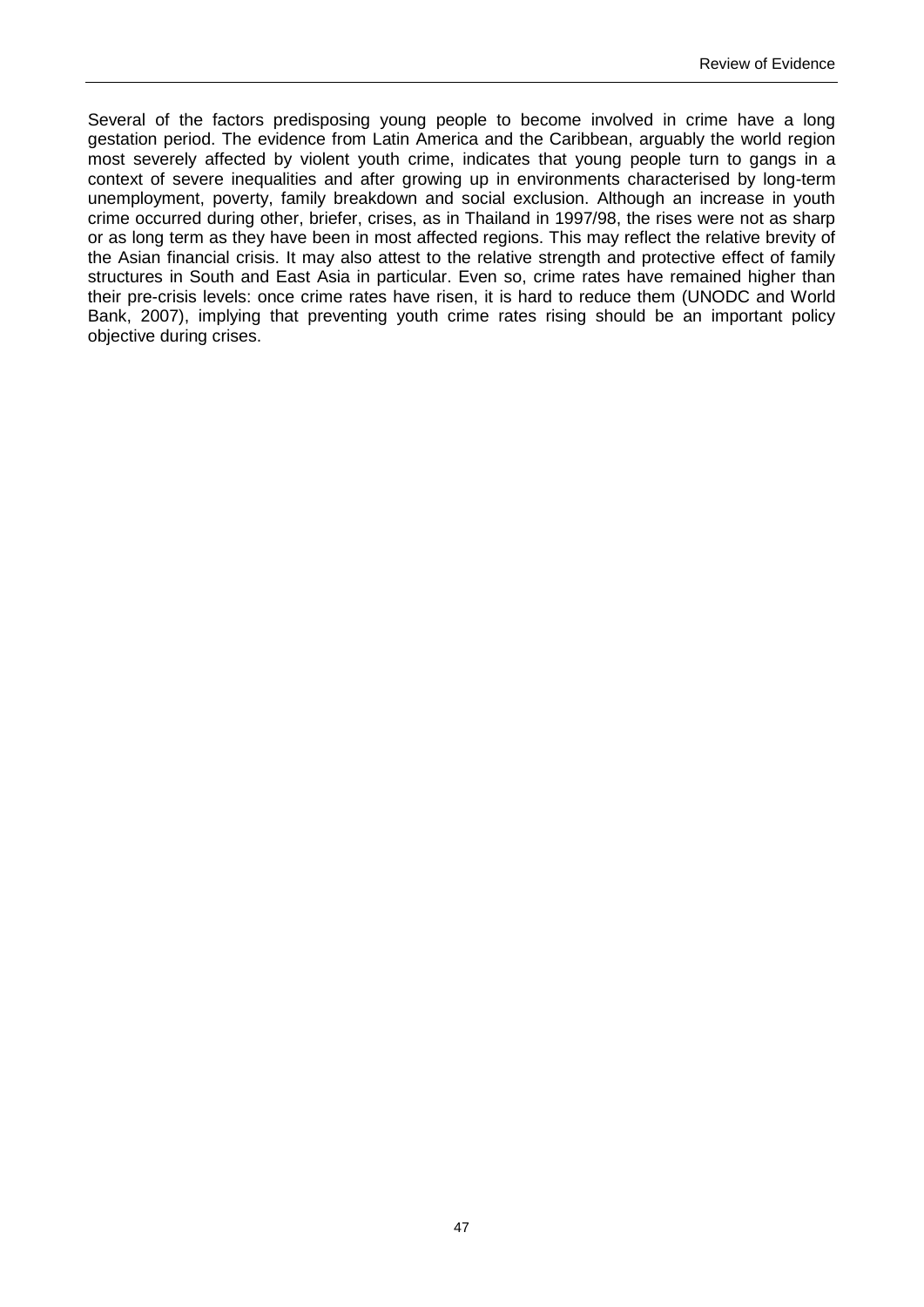# **6. Policy responses**

# **6.1 Background**

In this section, we discuss two main sets of policy responses:

1) Those that aim to stop the transmission of the crisis through measures to protect household incomes and to secure young people's access to public services, and programmes to promote social cohesion, particularly with young people;

2) Those that aim to prevent negative impacts on young people's well-being as a result of changes in these three areas.

The lack of data on the consequences for youth of macroeconomic crisis management polices means these cannot be discussed here.

Table 2 summarises some of the main vulnerabilities of young people during crises (as outlined in the Framework in section 1.5 and discussed in the preceding four sections), and key policies for reducing these vulnerabilities. Well-designed policies during economic crises and recovery periods can, however, do more than reduce vulnerability – they can facilitate countries' capitalising on the youth bulge by focusing on promoting decent work among young people.<sup>[35](#page-52-1)</sup>

The literature reviewed describes many crisis response programmes and gives some evidence of their effectiveness in terms of reducing poverty rates, preventing malnutrition or maintaining secondary school attendance, but only a relatively small subset of this literature evaluates their contribution to protecting young people specifically in crisis. This section concentrates on what is known about effective ways to protect young people in crisis; Annex 2 contains more detail about wider crisis response programmes and youth-focused development policies, both of which are important for protecting and improving young people's well-being during times of crisis and recovery. Knowles and Behrman (2005) and World Bank (2007) provide comprehensive overviews of effective policies to promote young people's well-being (not specific to economic crises) and are a useful complement to the discussion here.

None of the literature reviewed attempts any evaluation of the costs and benefits of anti-crisis programmes as compared with more systemic investment in services or activities that promote young people's well-being. Indeed, there is very little systematic cost-benefit analysis of most youth support interventions. Knowles and Behrman (2005) propose a methodology for such an analysis, but recognise that the results of their analyses are very partial, as important issues such as the effects on youth crime or adolescent pregnancy cannot be included. Several interesting-sounding programmes with young people have not been evaluated but are included here as they are potentially innovative ways of helping young people weather economic crises. In the context of the global slowdown, and constrained public resources, a more detailed assessment of the costs and benefits of specific anti-crisis and youth development policies should be a clear research priority. Within this, given the particularly strong effects on youth employment of both short and long-term economic crises, and its wider social effects, policies to enhance youth employment are a particular priority.

Very little information is available concerning youth-focused civil society responses to economic crises. This is not to suggest that civil society is unconcerned with young people's well-being, but that information concerning civil society action is not available internationally. Hopefully, this is a gap that the country studies will fill. This section therefore concentrates on large-scale, largely

<span id="page-57-0"></span> $\overline{a}$ <sup>35</sup> In countries where the youth cohort is yet to peak, there is a strong case for investing in human development, so that as today's children enter adulthood they are able to contribute to the maximum as healthy, productive citizens (Ron Mendoza, personal communication).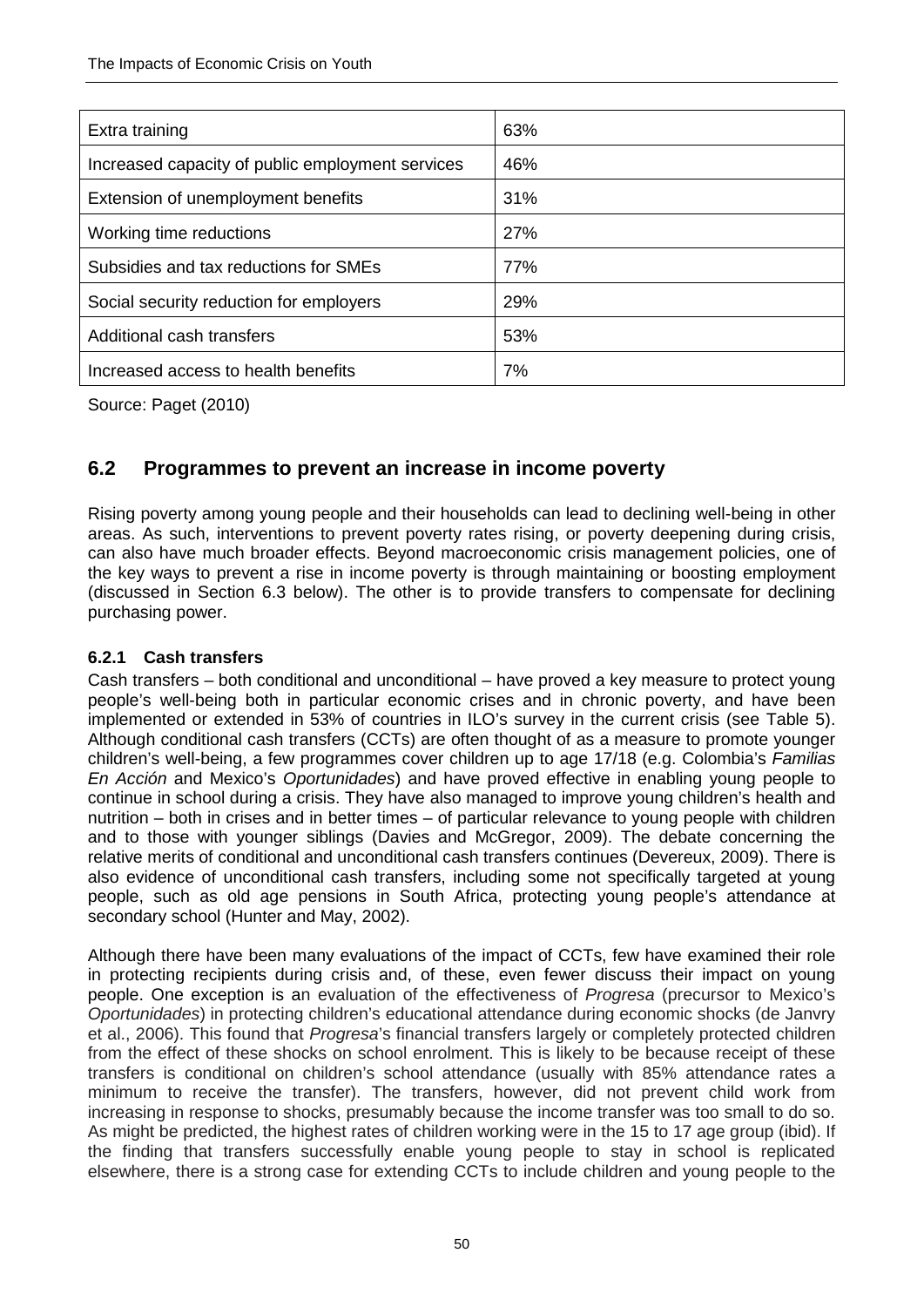end of secondary education, and possibly those in post-school education, as a means to protect education during a crisis.

## **6.2.2 Youth-focused cash transfers**

Schwarz and Abreu (2007) provide details of two youth-focused cash transfer programmes started in Brazil. One, Youth Action, is aimed at 15 to 24 year who have not completed basic education and are from poor 'socially vulnerable' households. It provides stipends to young people to enable them to complete their education. The other, Youth Agents of Development, is intended to promote the social integration of young people, with priority given to 15 to 17 year olds who are not in school and who are personally vulnerable or socially at risk. Young people who have formerly been recipients of other forms of social assistance are prioritised. The programme aims to promote family cohesion, reduce rates of violence, STDs (including HIV/AIDS) and teenage pregnancy and motivate and assist young people to contribute to their communities. It is also intended to prepare recipients aged 18 and over to enter the labour force.

No evaluations of the effectiveness of youth-focused cash transfers could be found for this review. It is notable that one of these transfers is focused largely on building social capital and cohesion and, if this is successful, it may hold lessons for helping strengthen social capital and reduce crime in the context of crisis. Furthermore, youth-focused cash transfers may help reduce the 'ghettoisation' and stigmatisation of poor young people from particular neighbourhoods, which (over and above their generally lower levels of education) limit their prospects of decent work.

### **6.2.3 Other transfers**

In countries that provide other earmarked subsidies to poor households (e.g. for fuel or housing), these may be extended during crisis. In the past 15 years, many countries with separate subsidies and allowances have unified them into a few income transfers to reduce administrative costs (e.g. Kyrgyzstan, Brazil). Hence, it is not surprising that none of the studies reviewed analyses the impacts of such programmes on young people or their households. Where separate subsidies have been retained and are large enough to have a protective effect on poor households, impacts on young people may be worth investigating in the field research component of this project.

## **6.3 Programmes to protect and promote young people's access to decent employment**

There is a clear consensus in the youth employment literature that the most effective way to promote young people's employment opportunities is by increasing overall employment opportunities (Godfrey, 2003; Stavreska, 2006; World Bank, 2009). This suggests that, in an economic crisis, a fiscal stimulus approach is much more likely to safeguard young people's employment opportunities than one that cuts public spending in order to control fiscal deficits. Targeted support to particular sectors may be necessary to enable productive investment and create more jobs in those sectors.<sup>[36](#page-57-0)</sup>

Aside from measures to increase overall employment, most other youth-focused active labour market policies aim to increase the 'integratability' (Godfrey, 2003) of disadvantaged young people into mainstream labour markets, or to improve the flow of information between employers with vacancies and job seekers. This section reviews evidence concerning the impact of different active labour market policies of relevance to young people in economic crises.

#### **6.3.1 Temporary employment programmes**

<span id="page-60-0"></span> $\overline{a}$ <sup>36</sup> Currencies devaluation may help safeguard jobs in export-oriented sectors, although the net effects on young people and their families will depend on the effects on prices of essential goods, particularly food, clothing, energy and medicines.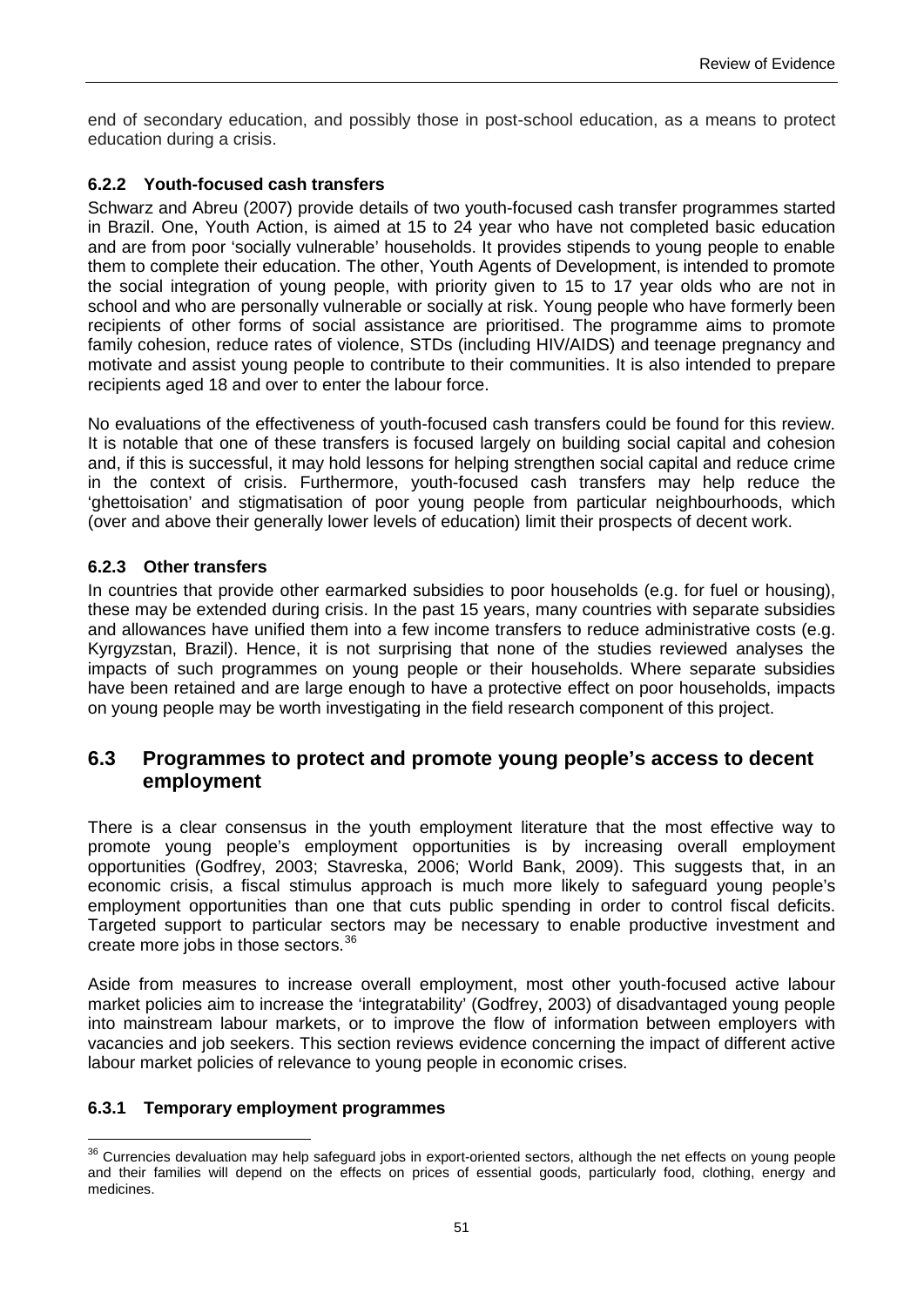Temporary employment programmes are a common response to economic crisis, as well as to chronic poverty. Although they can help maintain jobs during a crisis, Mazza et al. (2009) suggest that, based on experience in Latin America, temporary employment programmes should be implemented only 'if there is a genuine crisis with large scale unemployment of the very poor.'

Otherwise, they suggest that measures to reduce the costs of employment to employers (such as reductions in employers' social security contributions) and on-the-job training programmes are more likely to be successful. Unlike programmes which keep people in existing jobs or provide training to help them into work, and which thus contribute positively to skills acquisition for the post-crisis labour market, temporary employment programmes – which generally provide unskilled labour opportunities – do little to build skills or employability. There is actually evidence, from Chile's Temporary Employment Programme of the late 1980s that poor workers who took temporary jobs found it harder to find work after the crisis than those who did not participate in the programme. This was closely associated with the stigma of having participated in a povertyfocused employment programme (Mazza et al., 2009). However, this is not universal – no such problems were experienced in South Korea's crisis employment programmes.

Evidence from Kenya in the current crisis also suggests that the labour demands of typical food or cash for work programmes may be excessive for people who have to cope with long periods of food insecurity and malnutrition (Hossain et al, 2010). However, of all vulnerable groups, young people, who tend to be stronger, may be relatively better-placed to benefit from such programmes, provided they are not designed with excessive work demands, or prevent other income-generating activities. The fact that some schemes are poorly designed does not negate their potential, if better designed. Underpinning such schemes with a statutory employment guarantee, as in India, for example, considerably adds to their effectiveness in social protection terms (Green et al, 2010).

Although temporary employment programmes, such as public works, are often considered male biased, the evidence is that women are often major participants. In 1998/99, women made up 73% of those employed in India's National Rural Employment Guarantee Scheme whereas in public works programmes in Peru and in Chile, women made up, respectively, 84% and 72% of workers.<sup>[37](#page-60-0)</sup> In 2005, women constituted 70% of those employed in Argentina's Heads of Household Programme. These programmes catered for women by 'providing work close to home, flexible hours and options for child care; they used women-based intermediaries and included a range of employment options, among them, home based production' (Van der Gaag, 2009).

Some temporary employment programmes have strongly emphasised hiring young people. In Senegal's Public Works and Employment Agency (AGETIP) programme, started during a period of economic downturn, construction firms that get the contracts to build public works also agree to use relatively labour-intensive practices and to use local inexperienced youth who receive training funded by AGETIP (Cling et al., 2007).

Another way of increasing the value of temporary employment programmes to young people may be to extend the concept of public works beyond construction of infrastructure to public investment programmes which:

'incorporate social services and environmental protection components. Social services could include the delivery of essential community-based social services – auxiliary health care, care for elderly, childcare, early childhood development, and youth development activities. These components would attract women and ... youth; some activities would not need more than secondary education complemented by short training courses' (King Desjardin and Owens, 2009).

## **6.3.2 Measures to preserve jobs and create new opportunities**

#### **Reducing employment costs**

<span id="page-61-0"></span><sup>&</sup>lt;u>.</u>  $37$  No reference date for these statistics is given.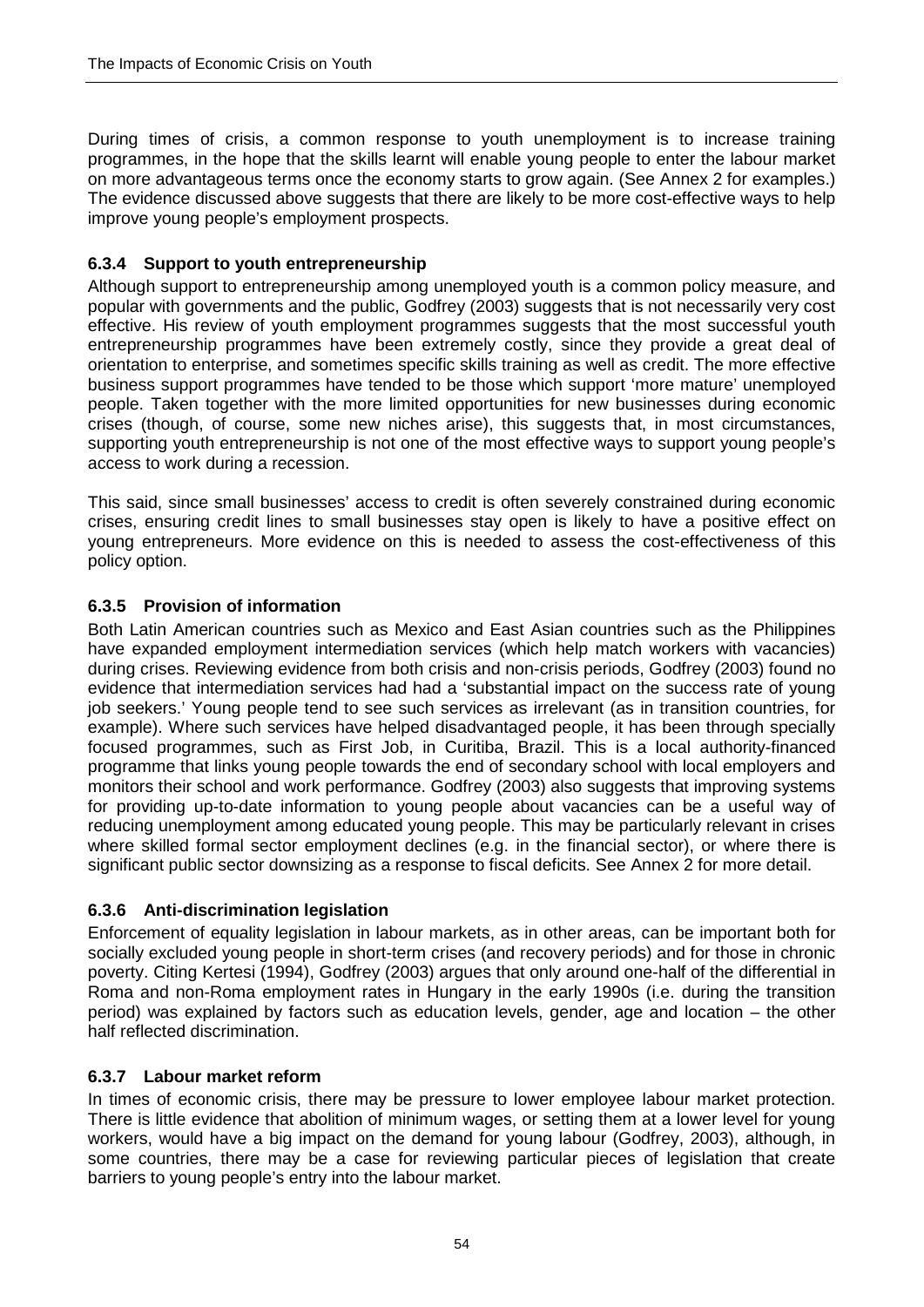## **6.4 Programmes to protect and promote young people's education during crises**

'The greatest contribution to improving the future employment prospects of disadvantaged children is to keep them in school until they are at least functionally literate and numerate' (Godfrey, 2003).

This section outlines two main sets of measures: those that aim to enable children and young people from poor households to stay in education during a crisis; and those that aim to maintain or increase the quality of education. It also briefly discusses measures to enable young people to catch up on missed educational opportunities, since these are likely to be one of the most effective ways of improving both the labour market prospects and other aspects of well-being for disadvantaged youth.

#### **6.4.1 Measures to keep young people in secondary school**

#### **Earmarked subsidies: school scholarships, fee waivers and other school subsidies**

Subsidies to enable children and adolescents to continue attending school, at both primary and secondary levels, are one of the most common responses to economic crisis. These take the form of school scholarships or fee waivers – paid either directly to the school or to the families of schoolgoing children. These are usually means tested, as in the case of Indonesia's School Scholarship Programme (Cameron, 2000; see Annex 2) and South Korea's Temporary Livelihood Protection Programme, which provided fee waivers for children of unemployed parents attending middle or high school.<sup>[38](#page-61-0)</sup> Eligibility for this programme was based on the household's having income and assets below a minimum threshold (Blomquist et al., 2001). Analysis of Indonesia's School Scholarship Programme suggests that, despite some leakage, it has been effective in reaching poor students at primary, lower secondary and senior secondary levels. The impact has been greatest at senior secondary level, where the subsidies are greatest. However, scholarships – like other transfers – are vulnerable to political interference or elite capture (Duryea et al., 2007).

#### **Education-focused loans**

Education-focused loans have also been effective in maintaining school attendance in some crises, including in Tanzania (Duryea et al., 2007) and Thailand (see Annex 2). These have generally been provided by governments at a relatively low interest rate.

#### **School feeding programmes**

These can be helpful in securing school attendance during crisis, and/ or reducing household food costs. Duryea et al. (2007) found some indication from Argentina and El Salvador that school feeding programmes can prevent children from dropping out of school during a crisis. It is not clear whether this effect is stronger for particular age groups. There is little evidence that school feeding programmes have a major impact on health or nutrition (Glassman et al., 2007), partly because of the generally low quality of the food provided and partly because poor households use the feeding programme to reduce their overall food costs, and so children who receive school meals may receive proportionately less food at home. Hossain et al (2010) and Gavrilovic et al (2009) found that school meals were one of the most valued public responses to crises, as they facilitated households' efforts to maintain their children in school.

#### **Compulsory schooling laws**

 $\overline{a}$ 

Compulsory schooling laws may also help increase adolescents' school attendance. One US study estimated that it reduced the high school dropout rate by about 25% (Knowles and Behrman,

<span id="page-64-0"></span><sup>&</sup>lt;sup>38</sup> This programme also provided school lunches subsidies for the children of unemployed parents at all levels of the school system (Blomquist et al., 2001).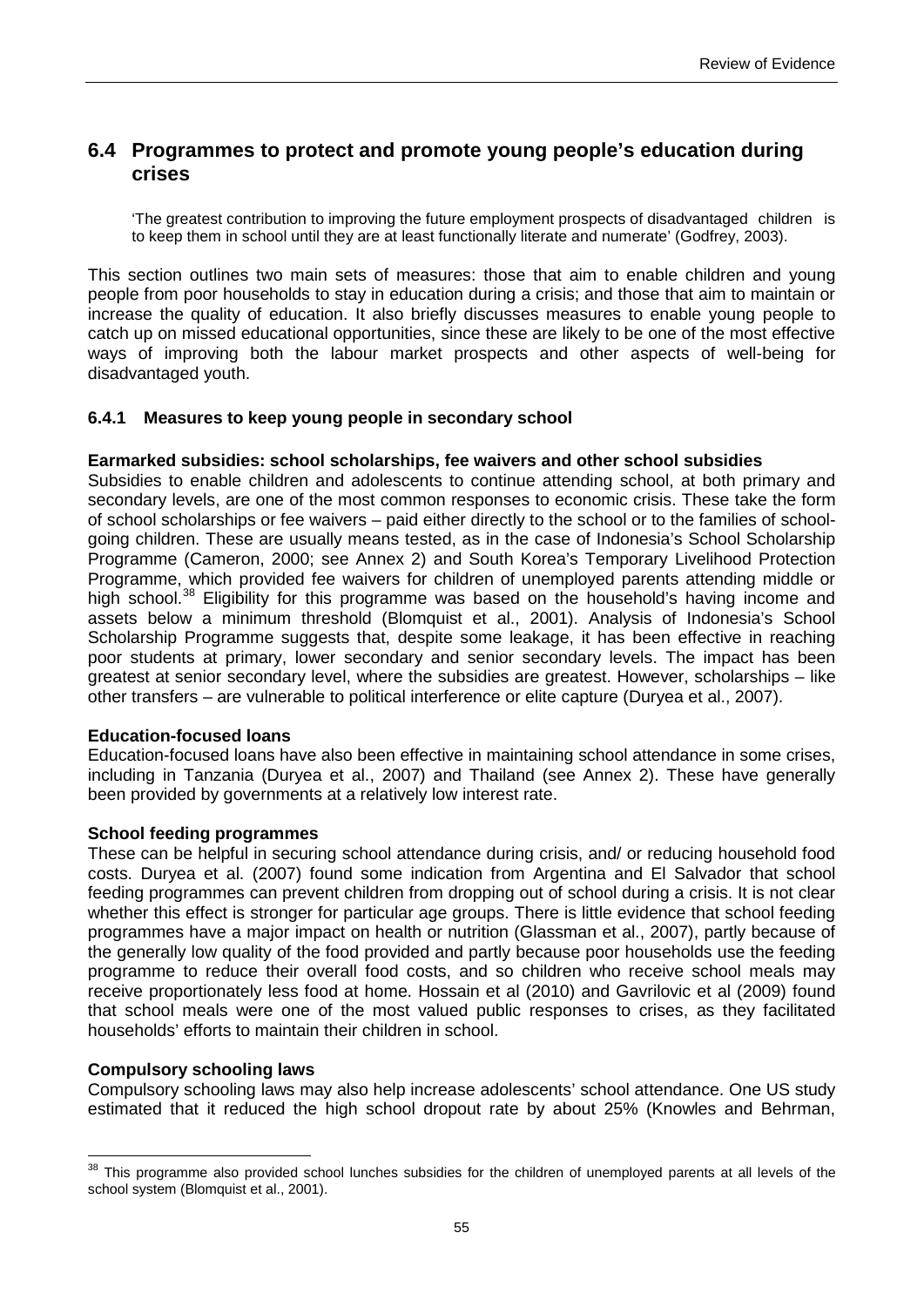2005). On the other hand, this is not likely to be an effective strategy with adolescents who find school constraining, for whom a mix of employment and training is more likely to be productive.

## **6.4.2 Investment in quality**

Godfrey (2003) stresses the crucial role that improving the quality of schooling received by disadvantaged children and young people – from pre-school upwards – has to play in improving their position in the labour market and thus their chances of escaping poverty.

Reviewing evidence from a range of economic crises in middle-income countries, Ferreira and Schady (2008) conclude that reductions in the quality of education services would appear to represent a greater threat to enrolment, attainment and achievement than falling demand. They argued that expenditures that protect the supply side of the educational system (such as preserving teachers' real salaries and continuing to invest in schools) may be more important than expenditures aimed at further buttressing demand, such as CCTs. Some countries have attempted to prevent the quality of education declining during crises – by providing grants to schools for materials to enhance the quality of education. For example, in Indonesia schools were eligible for grants that could be spent as the school saw fit (with certain exclusions, such as information and communications technology (ICT) equipment or subsidising teachers' transport) – on repairs, photocopying, resource materials, etc (Filmer et al., 2001).

Ferreira and Schady's point is an important one. This said, the longer and deeper the crisis, the higher the vulnerability of children's school attendance (Duryea et al., 2007), meaning that cash transfers may be relevant even if initially there is no significant decline in adolescents' attendance. CCTs are one of the most cost-effective ways to increase school attendance (ibid), about three times more cost effective than employing extra teachers and 18 times more effective than school meals.<sup>[39](#page-64-0)</sup> They are particularly significant for poorer young people, in low income countries and in long-running crises. However, where drop-out rates are unaffected, teacher training, credit and book distribution appear to be among the most effective ways to prevent a decline in student attainment among 14 to 17 year olds during recessions (ibid).

#### **6.4.3 Post-school education**

The case for supporting young people's access to post-school education is controversial. On the one hand, public spending on higher education is essentially regressive – it benefits better-off people, as poorer young people tend to drop out of education and attempt to enter the labour market instead of continuing in post-school education, and there is some evidence of this differential being exacerbated in times of crisis (see the discussion on education enrolment and expenditure in South Korea in the late 1990s). On the other hand, if public support to higher education manages to secure poorer young people's access, then it is playing an important role in helping disadvantaged young people weather the crisis, build their human capital, and in investing in the future productivity of the economy.

How far public support to higher education should be a priority for anti-crisis programmes is context specific: where completing higher education, rather than secondary education, has a major effect in terms of expected incomes and in lowering poverty rates, and where poor young people largely complete secondary education but then do not enter or drop out of higher education, there may be a case for providing financial support for poorer students. Where few young people complete primary or secondary education, there is a stronger case for focusing financial resources on helping disadvantaged young people complete basic education, or providing basic education to young adults to enable them to become functionally literate and numerate and to catch up on other key aspects of their education (Godfrey, 2003).

#### **6.4.4 Adult basic education**

<span id="page-65-0"></span><sup>&</sup>lt;u>.</u>  $39$  Author calculations from data provided in Duryea et al. (2007).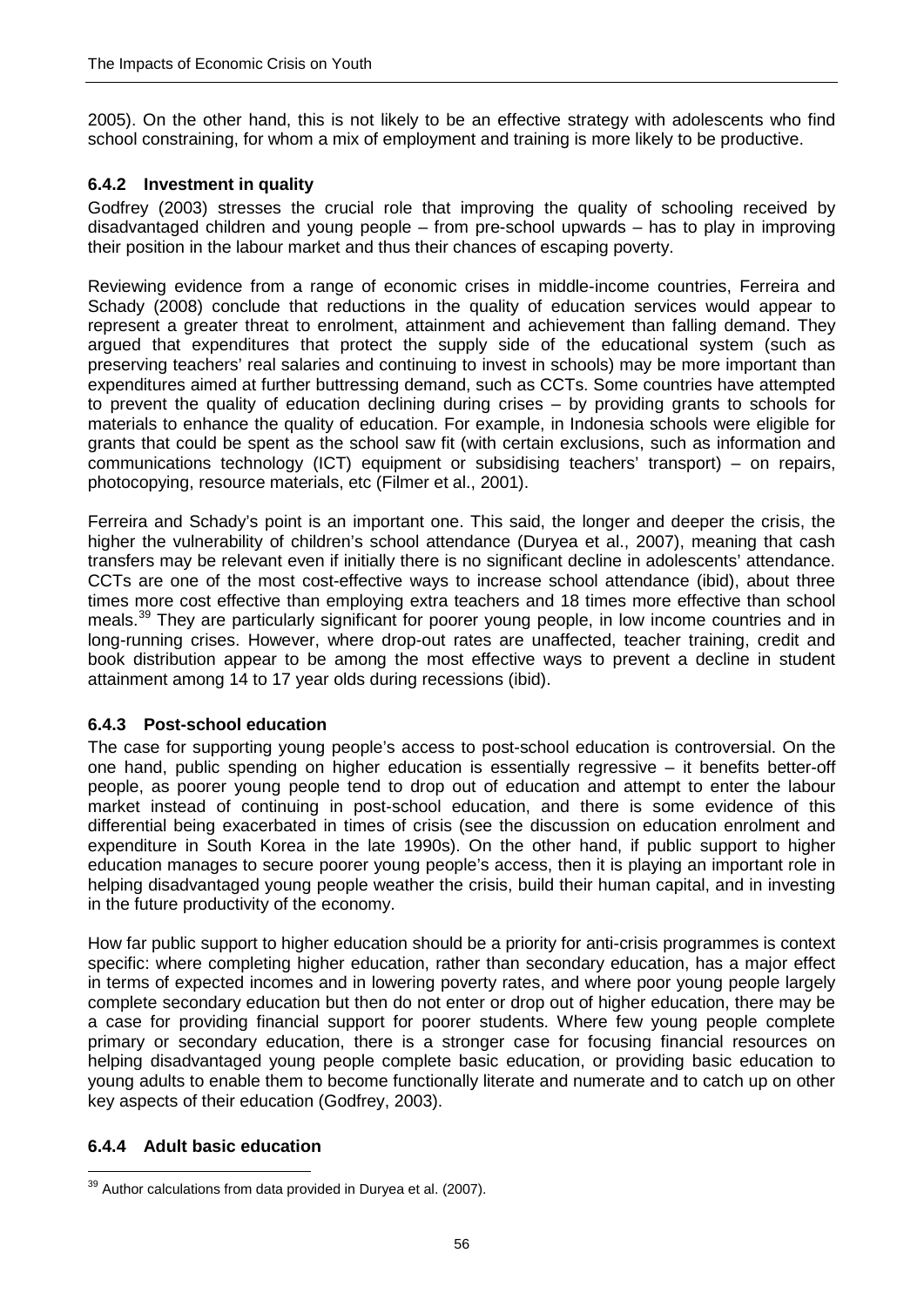No evidence could be found of programmes aiming to provide basic education to young adults during crises, although there are a number of established 'catch-up' programmes for those who missed out on education as children. The World Bank (2007) provides some examples of adult education programmes with young adults, such as the Mexican National Institute for Adult Education, which enables people who have missed out on formal schooling to complete the curriculum and to learn other relevant work-based and life skills through distance learning, and national literacy programmes, such as those in Ghana and Senegal.

## **6.5 Programmes to protect and promote young people's health**

Common approaches to protecting health and nutrition during crises are generally intended either to protect the capacity of the health system to provide effective preventative and curative care or to protect vulnerable groups' access to health care. Some of these measures are summarised here – for more detail see Annex 2.

Programmes aimed specifically at young people tend to focus on STD control (including HIV/AIDS), reproductive health more generally and preventing and reducing the harmful effects of substance abuse. Unsurprisingly, no evidence of crisis-specific programmes could be found; however, a key lesson emerging from the literature is the importance of continuing to fund services that effectively promote young people's health and, if necessary, scaling them up to meet the increasing demand during a crisis. Annex 2 gives details of some approaches that have proved effective in developing health services that are accessible and trusted by young people.

### **6.5.1 General health**

Protecting general public health spending, and especially those programmes with proven high cost effectiveness, is one of the key ways to prevent a deterioration in the decline of service quality during a crisis, and thus to ensure their availability to young people and their families. Health services, or parts of them, may be able to weather reduced operating budgets for a short period (Chayovan et al., 2000), but in the longer term funding declines are associated with a declining quality of service. Typically in long-running crises, budgets for repairs, equipment and medicines have been cut; in some crises, entire areas of public health have been discontinued.<sup>[40](#page-65-0)</sup> Alongside operational budgets, protecting health professionals' salaries is important for preventing loss of morale and moonlighting, particularly in longer-running crises.

To secure disadvantaged groups' access to health care during crises, existing subsidised health insurance or fee waiver programmes for treatment and essential medicines<sup>[41](#page-66-0)</sup> can be extended, or introduced if such provisions are not already in place. Young people over the age of 16 are often excluded by subsidies and waivers, which tend to concentrate on children, pregnant women, older people and sometimes unemployed people. Where universal free access is fiscally impossible, extending schemes such as these to vulnerable young people could help protect their health during crises. Annex 2 gives some examples of crisis-related programmes aiming both to protect the quality of health services (such as Indonesia's Health Sector Social Safety Net) and to secure access, such as the Thai insurance card programme.

#### **6.5.2 Nutrition**

 $\overline{\phantom{a}}$ 

Although much of the focus of nutritional policy and nutritional support programmes is on very young children, recent studies suggest that school-age children suffer from higher levels of stunting than previously acknowledged (World Bank, 2002, in Knowles and Behrman, 2005). It also appears that adolescent boys are more sensitive to infection and diseases than girls, and thus are

<sup>&</sup>lt;sup>40</sup> One example is the cutting of various public health activities and a scaling back of antenatal care in some countries of the former Soviet Union during the transition crisis period (Figueras et al., 2004).

<span id="page-66-1"></span><span id="page-66-0"></span><sup>41</sup> Including ARVs and contraceptives.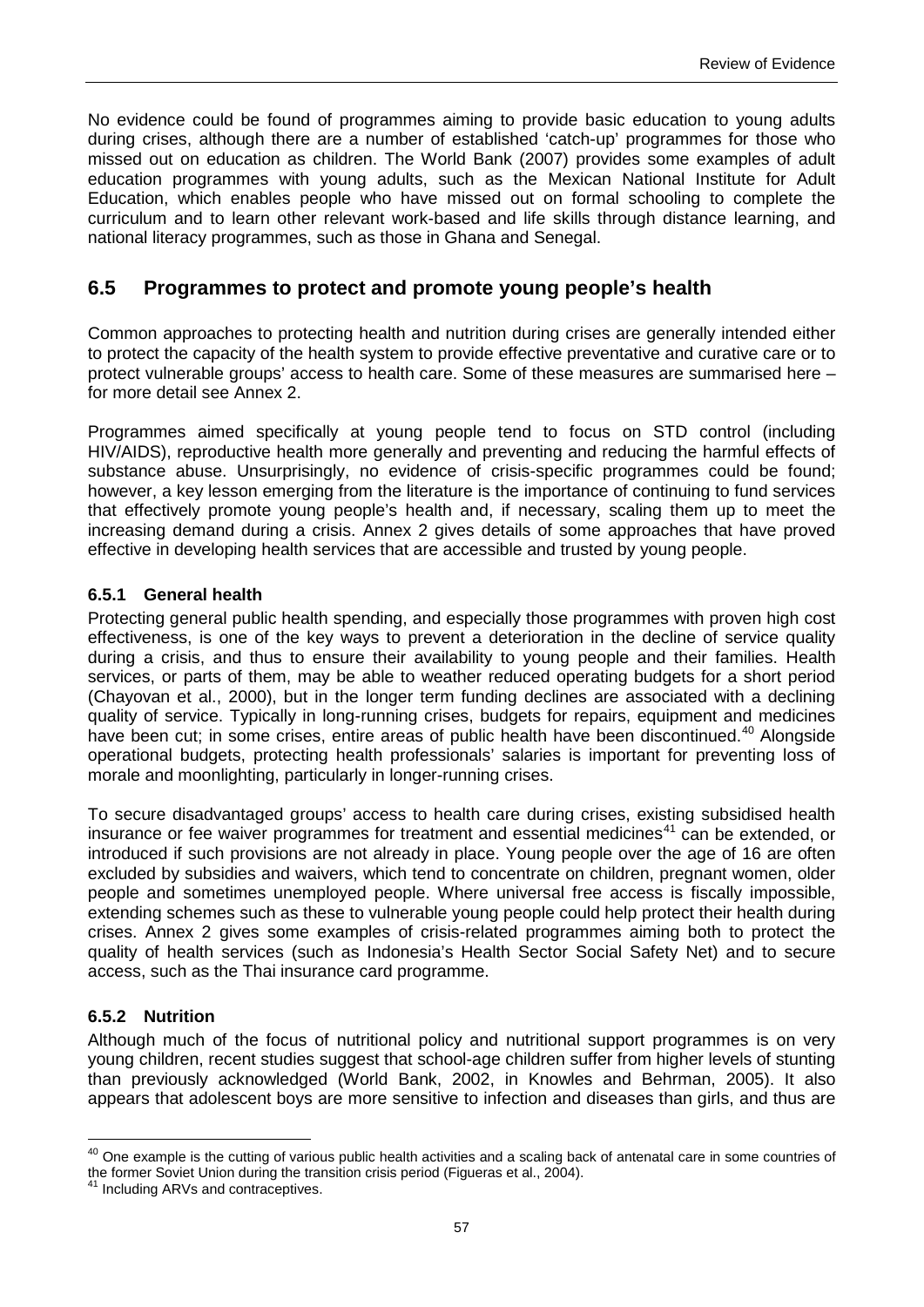more often malnourished (Lwamba et al., 2000, in Knowles and Behrman, 2005). The most detailed nutritional evidence available concerning adolescents during an economic crisis – that from Indonesia in 1997/98 – underlines the additional vulnerability of adolescents, particularly boys in terms of stunted growth, indicating the need for policies to ensure adequate food security for all during crises. As discussed in Section 4, there is limited evidence concerning the impacts of crisis on micronutrient deficiencies. However, the consequences of micronutrient deficiencies such as iron deficiency anaemia, vitamin A deficiency, etc, for health and safe motherhood underlines the urgency of continuing to prevent them during economic crises.

#### **Programmes to boost access to food**

Cash transfer programmes, which aim to provide sufficient income support to ensure access to food (and other basic needs), were discussed in Section 6.2. The other main programmes aiming to protect access to food in crisis of relevance to young people include:

*General or targeted food subsidy programmes.* These have attracted considerable criticism for their fiscal implications; however, they can be applied quickly and so can be effective in preventing nutritional decline. More common, however, are targeted subsidy programmes, such as Indonesia's subsidised rice ration programme in the 1997/8 crisis, which was intended to be targeted to people from the two poorest socioeconomic groups (see Annex 2), its more recent Raskin programme (introduced in the current crisis) and Jamaica's food stamp programme, which provided assistance to pregnant women and women with children under six (Knowles and Behrman, 2005), and thus is likely to have benefited a significant number of young people. There is some evidence of high levels of leakage within Indonesia's programme to non-poor groups (Sumarto and Suryahadi, 2003). Furthermore, one of the groups of young people most likely to need food rations – retrenched urban migrant workers – were ineligible to receive Raskin rice supplies, unless they had formally registered as residents in their areas of work (Hossain et al, 2010).

#### **Micronutrient programmes**

*Distribution of micronutrients through schools or the public health system.* Where secondary school attendance and prevalence of micronutrient deficiencies among adolescents are both high, micronutrient supplements may be distributed through schools. However, these are likely to miss the most vulnerable young people, whose school enrolment rates decline disproportionately in times of crisis. Distribution via the public health system is an alternative. How likely supplementation programmes of this kind are to reach nutritionally vulnerable young people will depend on their access to the health system, and how it has been affected by the crisis.

Where a large proportion of births take place to women in the 18 to 24 age group, young women are at greater risk of nutritional shortfalls and are likely to benefit particularly from ante and postnatal nutrition programmes. Although this was not developed during a crisis, the World Banksupported Bangladesh Integrated Nutrition Project provides iron supplements to pregnant women and vitamin A supplements during the postpartum period. The project also serves newly-weds (Tinker et al., 2000, cited in Knowles and Behrman, 2005), a good example of a preventative approach to reproductive health with youth.

*Fortification of food with specific micronutrients.* Where certain poverty-related micronutrient deficiencies are widespread, fortification of commonly consumed food and subsidised prices for these foods can help reduce these problems, among the population as a whole, including young people. One example is the subsidisation of iodine-fortified salt in Kyrgyzstan.

#### **6.5.3 Reproductive health, maternal and child health and HIV/AIDS**

Given the evidence outlined in Section 4 of declining use of antenatal health care and rising rates of babies being delivered at home without trained assistance, ensuring that all pregnant women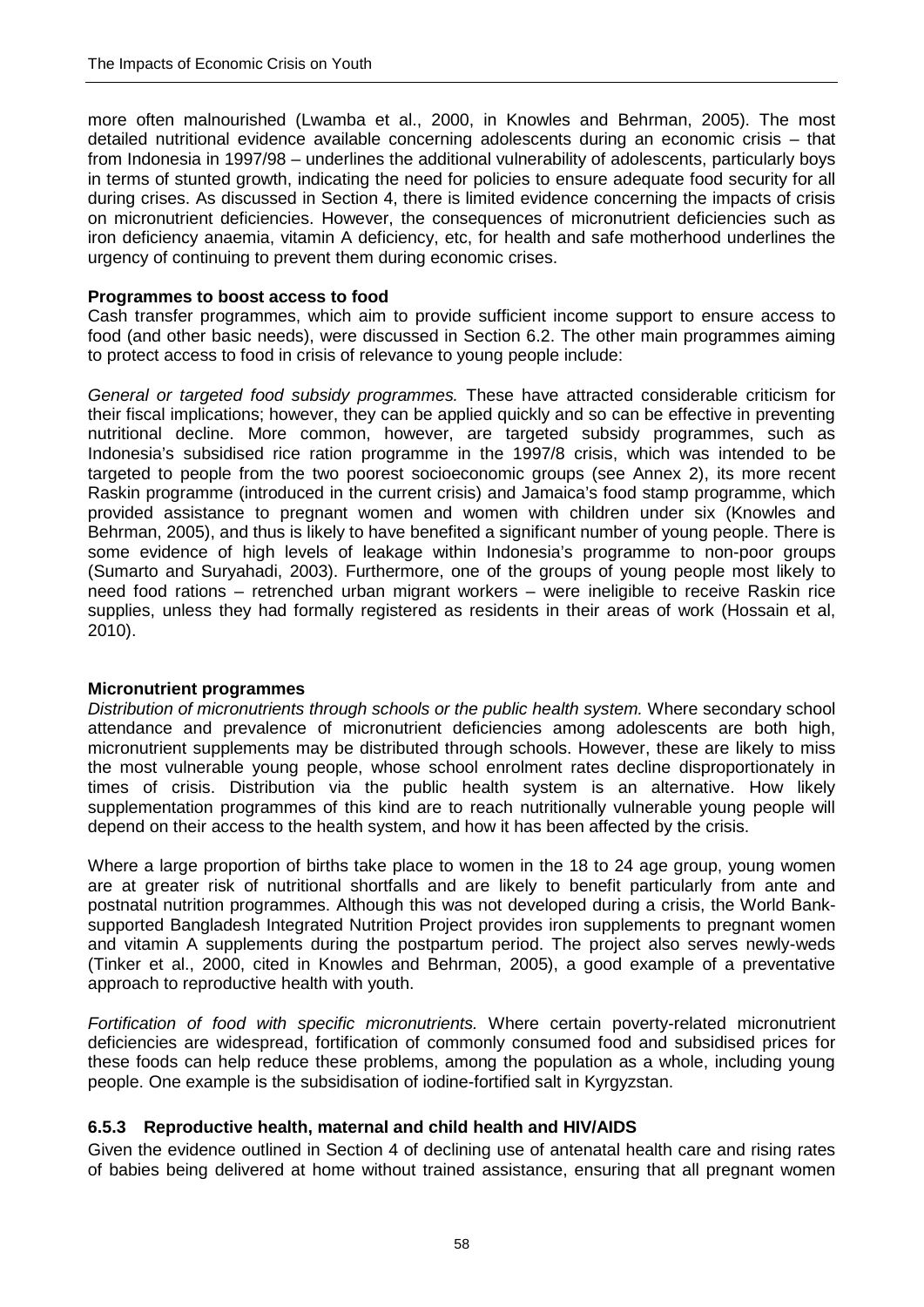have access to affordable health care (which in practice means free health care) is one of the single most important health-related measures to protect young people's well-being (and that of their families) during a crisis. This may be achieved through general measures to ensure access to health care (discussed above) or by specific programmes to increase the accessibility of antenatal and trained birth assistance. Ensuring young people's access to contraception and to safe abortions are other important parts of reproductive health care that need to be maintained in order prevent unwanted pregnancies and endangering young women's health.

Although the evidence from the Asian financial crisis indicates no significant rise in HIV/AIDS rates, there are good reasons to believe that, in the current crisis, rates of HIV/AIDS and other STDs may well rise. The increase in transactional sex reported in Section 5 might lead to an increase in STD rates among young people unless there are strong efforts to ensure a continuing supply of affordable condoms, public awareness campaigns and programmes of voluntary counselling and testing (Knowles and Behrman, 2005). The long-term social and financial costs of increasing rates of STDs mean that the case for investment in this area is strong. Annex 2 outlines some particularly effective approaches with youth, including attempts to make sexual and reproductive health services more youth friendly and peer counselling among socially excluded 'hard-to-reach' groups. A combination of measures of this kind led to a decline in infection rates among youth aged 15 to 19 in Uganda, from 22% in the early 1990s to 8% in 1998 (FOCUS, 2001, in Knowles and Behrman, 2005). As noted above, ensuring the availability of essential medicines for treating STDs (including ARVs for HIV/AIDS) is another vital component of a pro-youth crisis health policy.

### **6.5.4 Harm reduction**

The evidence of rising rates of drug use among young people following many crises, and the role of injecting drug use in the spread of HIV/AIDS and other diseases, makes preventing further increases in drug consumption, and measures to prevent or lessen some of the harmful effects of drug use on health, a key youth-focused policy priority where drug use is a serious problem. Although the numbers involved are small compared with the overall number of crisis-affected young people, the effects on users' health and social well-being can very severe. Annex 2 outlines various approaches that have proved effective in different parts of the world, such as information and communication, opioid substitution therapy and needle exchange programmes. Evidence could not be found to substantiate this, but such programmes may be more successful when combined with actions addressing some of the socioeconomic roots of drug use, including unemployment and a lack of social cohesion. Given the more limited evidence of tobacco and alcohol consumption being affected by crisis, these are in most cases a lower priority than youth narcotic drug use.

#### **6.5.5 Mental health**

No evidence could be found of programmes aiming to secure mental health during periods of economic crisis, whether targeted at young people or available to the population as a whole. Effective implementation of other crisis responses could make an important contribution to preventing a rise in mental health problems, such as measures that secure incomes and access to education, discussed above, and those that help promote social inclusion and develop young people's social capital (discussed below). The rise in demand for psychiatric services during the Thai crisis of 1997/98 indicates that there is also a need for mental health support, at least in some cultural contexts, whether provided by the public health system or civil society, or a combination of both.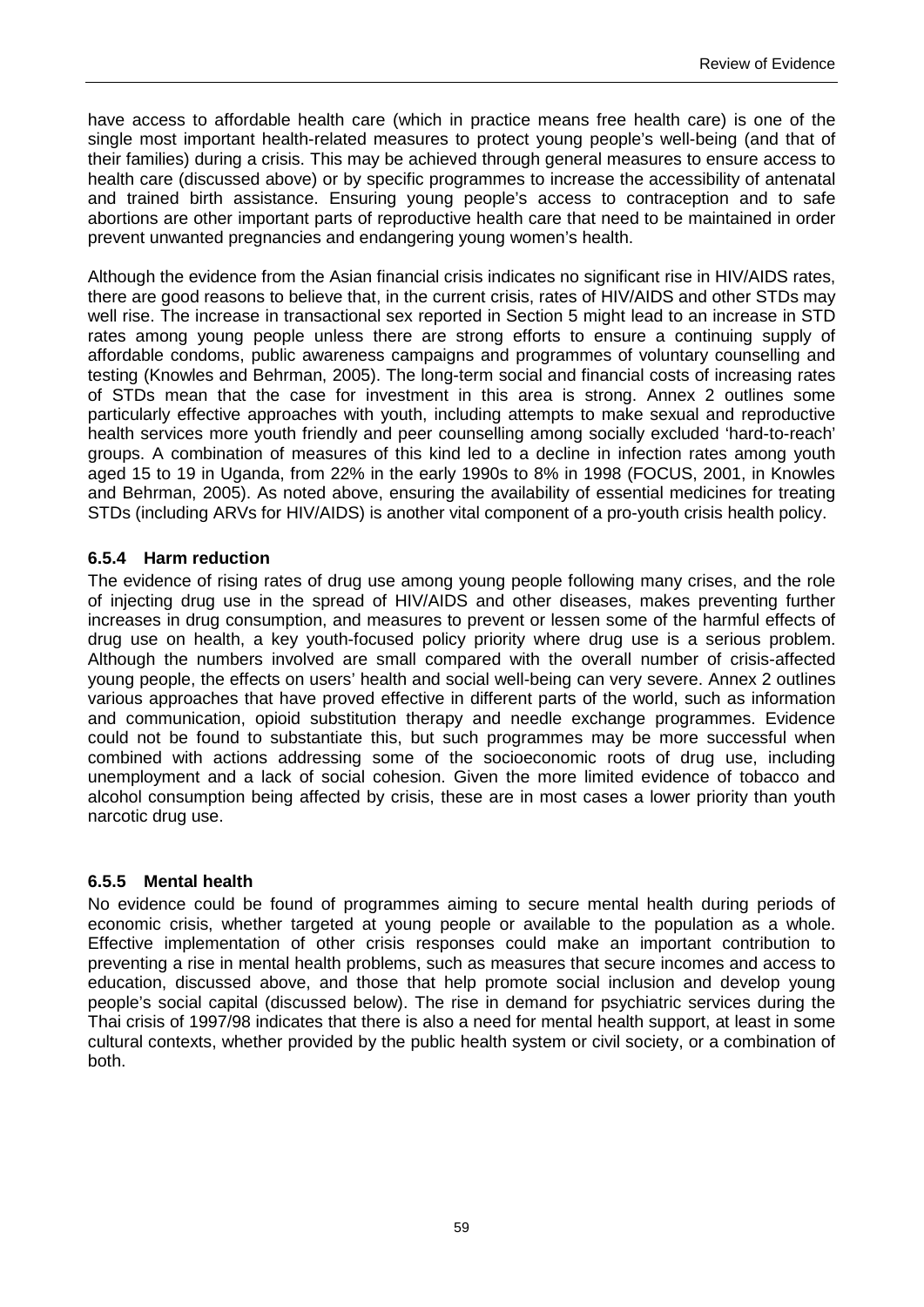$\overline{\phantom{a}}$ 

## **6.6 Programmes to promote social cohesion and security and reduce youth crime**

In all regions of the world surveyed, and in both short- and long-term crises, youth crime has risen and then has stabilised at new, higher levels. This indicates the importance of crime prevention policies forming part of a youth-focused crisis package. Many of the key crisis response measures outlined above help address young people's economic disempowerment – for example, employment programmes and cash transfers, and measures to ensure that all young people have completed basic education, through post-school 'catch-up' programmes if necessary. Other important ways of promoting both economic empowerment and social cohesion are through: urban renewal initiatives, strengthening existing community organisations and finding ways in which marginalised youth can contribute to these; and promoting leisure activities such as sports, arts and street theatre that give young people a community of peers and an alternative to gangs, particularly among pre-teens and young teenagers, who are at risk of being recruited into criminal activity (UNODC and World Bank, 2007). Parent education may also help parents support their adolescent children and prevent them being drawn into substance abuse or other criminal activity. Weapons amnesties and enforcing bans on firearms and other weapons can also help reduce violent crime. Annex 2 outlines some examples of programmes to prevent crime. It also discusses some approaches to juvenile justice that are less likely to lead to reoffending and prevent an escalating cycle of criminal behaviour.<sup>[42](#page-66-1)</sup>

# **6.7 Programmes to promote young people's social inclusion and citizenship**

This review found no evidence of programmes aiming to promote young people's sense of social inclusion and citizenship or voice in decision-making during crises. There are many such programmes with young people, but none discussed in the literature reviewed here was supporting young people's engagement in governance as a means of mitigating the effects of crisis or actively engaging young people in designing youth-friendly policies in the context of crisis. See Annex 2 for some examples of programmes engaging young people in governance and decision making. Golombek (2002) provides an overview of other programmes aiming to increase young people's voice and accountability to young people, and World Bank (2007) gives additional examples.

More structural aspects of social exclusion facing young people may be addressed via the measures outlined above – anti-discriminatory legislation and campaigns, economic empowerment, education and programmes to promote social cohesion.

 $42$  The literature reviewed does not discuss approaches common in Northern debates on crime, such as increased police presence in areas of high crime rates.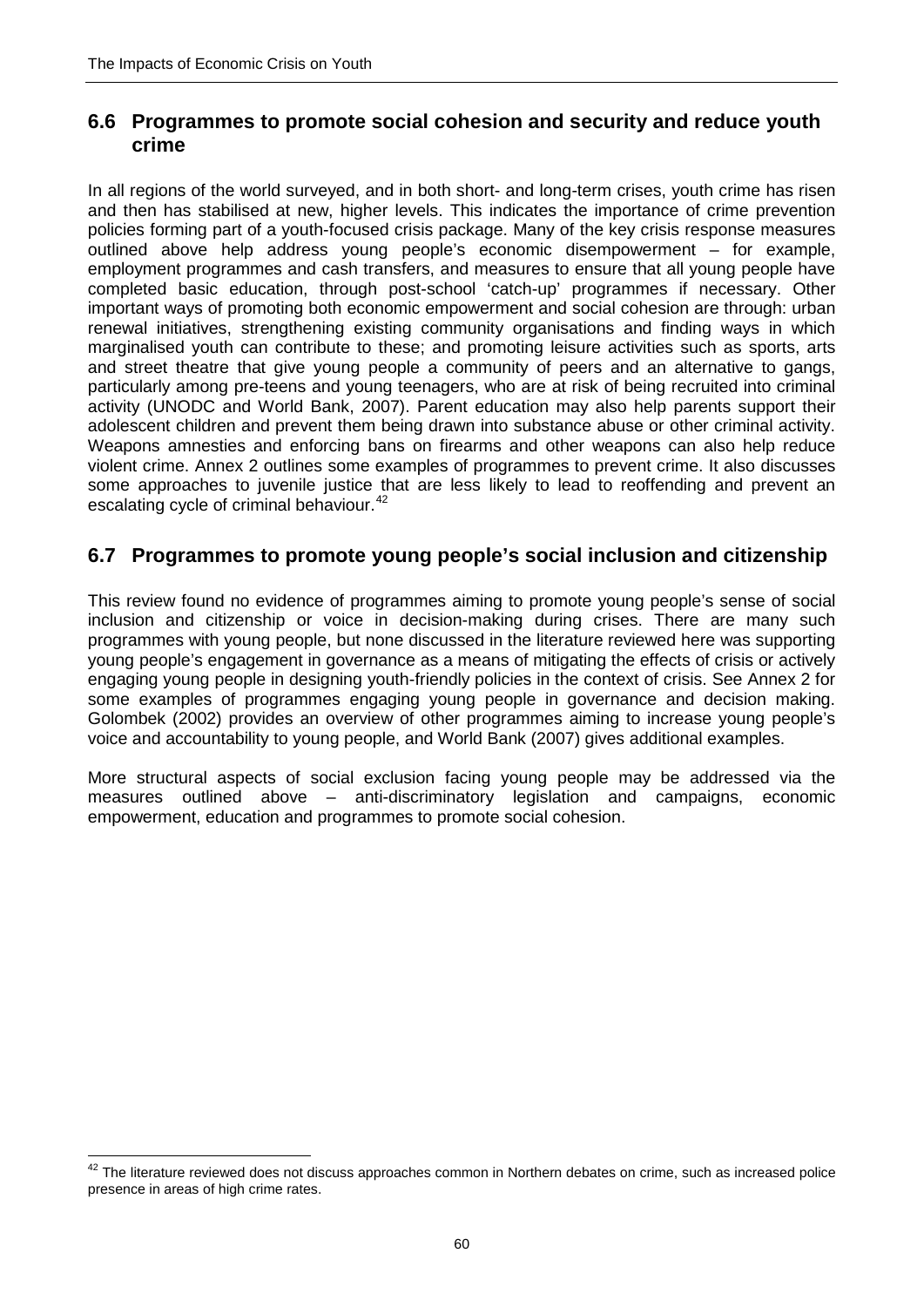# **7. Evidence gaps**

There are a number of important gaps in the evidence reviewed for this paper. Although, as Annex 3 indicates, a number of longitudinal datasets do contain information concerning the well-being and resilience of youth from poor families through periods of crisis and better times, relatively few have been analysed systematically to reveal the impacts of crises on young people. Those that do, inevitably focus on a relatively small number of issues, typically those that can be measured well or easily, such as employment, education enrolment and, in some studies, aspects of health.

Many discussions of the impacts of crisis do not discuss the **impact on young people** at all, or do so only in passing. Those that do, often do not disaggregate sufficiently among young people. Thus, for example, no data on **the effects of crisis on monetary poverty rates among 15 to 19 and 20 to 24 year olds** could be found in the literature reviewed.

The **effects of crisis on socially excluded young people, such as young people from ethnic or religious minorities and disabled people**, are not discussed in the literature reviewed at all. This is of concern, since these groups tend to be particularly at risk of poverty, and may also face sharpened discrimination and scapegoating.

Very few studies discuss **the lagged effects of past crises**. This gap is particularly apparent in relation to health and nutrition, where some impacts may become apparent only after some time. However, it is also the case for issues, such as youth unemployment and the shift towards greater informal sector unemployment among youth, where very limited analysis of longer-term effects is available. Where panel data exist, as in Indonesia's IFLS, for example, it may be possible to clarify whether there are longer-term negative effects of past crises and their significance.

There is very little information on the effects of crisis on **employment rates among 15 to 17 year olds, and on hazardous and exploitative work** among this age group. Analysis of the effects of crisis on child labour concentrates almost exclusively on children aged 14 and under.

There is very little documentation of the effects of crisis in **hard-to-measure or hard-to-research areas of social well-being, such as mental health, intra-household tensions, domestic violence, commercial sex work and trafficking**. However, young people are affected by all of these, disproportionately so in some areas, such as commercial sex work and trafficking.

Another important gap lies in the effects of **economic crises on maternal mortality**. Women aged 15 to 19 are at the greatest risk of pregnancy-related death, and there are grounds to suggest economic crises might exacerbate a number of risk factors. However, this review could find no data, either general or age disaggregated, on crisis-related trends in maternal mortality.

The **effects of crisis on young people's political engagement** are hardly discussed in the literature reviewed. The literature on violent conflict views the alienation of young people with limited employment prospects as one of the grievances that can underpin violent conflict, and there are passing references to student and youth mobilisation during or in the aftermath of particular crises. However, no clear picture emerges of the ways in which young people's engagement with civic and political institutions has been affected by crisis.

Turning to policy responses, this review found **no analyses of the impacts of macroeconomic crisis management measures** on young people.

Most of the literature on policy responses to economic crisis focuses on large-scale, governmentled action. There is very little literature on **civil society approaches**. This may reflect the fact that many of these are small in scale and have not been described in the internationally available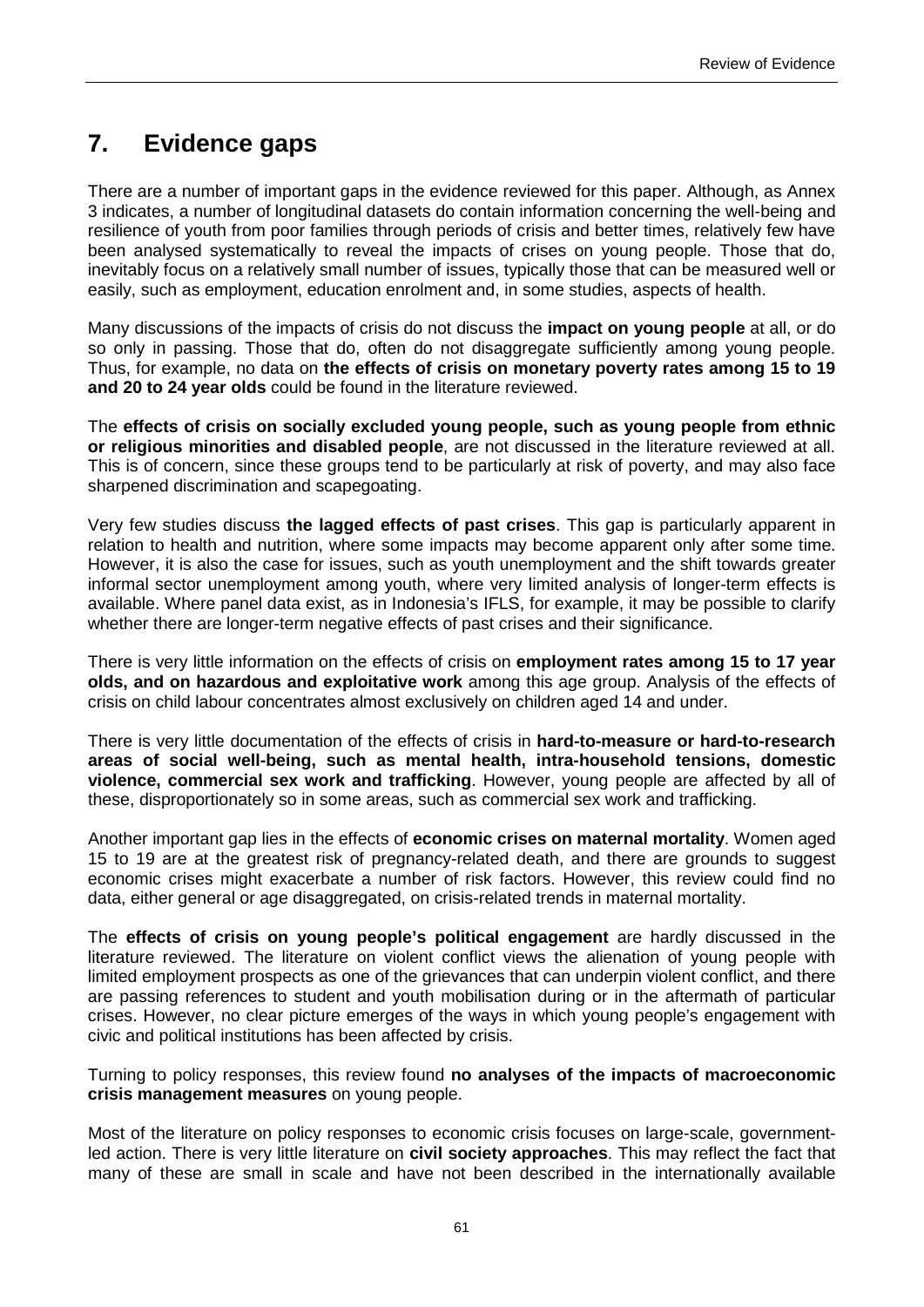literature used for this review. Many effective ways of increasing young people's opportunities, reducing poverty among young people, promoting their social integration and educating young people on specific issues have been developed by civil society, and are as applicable in times of crisis as in more stable times. A greater appreciation of some of these – and their strengths and limitations – would be useful for expanding the menu of effective ways of supporting young people in crises.

There is little detailed evidence concerning how far social spending which is either targeted to or particularly likely to benefit young people is prioritised or deprioritised during crises and recovery periods. It is not clear how youth employment programmes, community-based crime prevention initiatives or catch-up educational programmes (eg night schools, educational programmes for outof-school youth) have fared either during fiscal stimuli or in post-crisis reorientations of social spending.

Most critically of all, there is very little **cost-benefit analysis of different policy options for investing in young people and mitigating the impact of crisis**. The scarcity of resources during economic crises and recovery periods means that the need for rigorous analysis of the most effective policy options is even more acute than in better times. This is particularly the case in relation to young people, a group which is generally not seen as a priority for investment, and for whom resources are usually scarce. Many evaluations of policy approaches focus on a limited period after the intervention, and so evidence concerning the longer-term impact and effectiveness of particular approaches in mitigating the effects of crisis on young people is not available. Evaluations typically focus on a few, easy-to-measure issues, usually related to education or employment, meaning that more intangible effects of youth-focused policies (e.g. reductions in youth involvement in violent crime or teenage pregnancy rates) are not considered (Knowles and Behrman, 2005).

Finally, there appears to be very little systematic collection of data on **young people's perceptions and experiences** of past or current crises. For example, the Global Impact and Vulnerability Alert System (GIVAS) does not have a specific section on young people.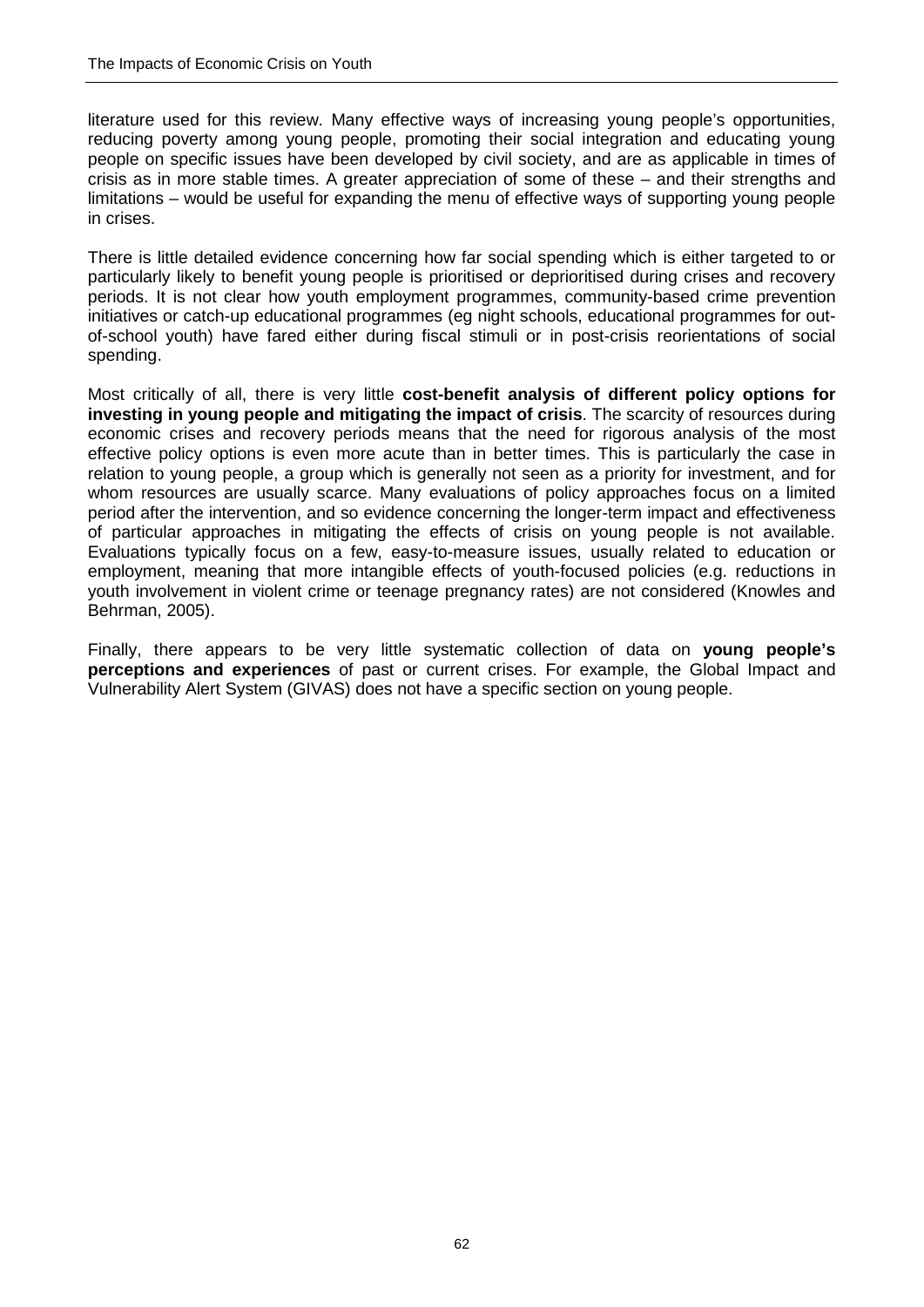### **8. Conclusions and recommendations**

#### **8.1 Summary of main findings**

Unsurprisingly, **the effects of economic crises appear to be most severe for the poorest young people** who have the fewest resources (financial, human and social capital) to weather shocks of different kinds. It is the poorest young people who are most at risk of leaving school during a crisis, for example, or of pregnancy during adolescence. In the current crisis, high food prices and the collapse of employment appear to be the two most significant issues affecting youth.

Likewise, **longer-term crises appear to be more damaging to young people than shorter-term crises**. This is particularly the case for some issues, such as youth crime, which has risen more substantially in long-term crises and then remained high, or crises which limit public investment over a long period.

The **gender-based effects are complex**. There is evidence of young men suffering more than young women in some countries and in certain dimensions of well-being, such as nutrition and becoming a victim of crime, and in some labour markets. In other contexts, young women face greater discrimination, both in the labour market and in education, or are rendered particularly vulnerable by institutionalised gender inequalities that value young men's time, leisure, health and well-being more than those of young women.

**Demographic impacts:** Contrary to commonly held perceptions, there is little evidence that economic crises lead to increased pressures on young women, in particular, to marry early, although there are exceptions. There is clear evidence of young people, particularly men, having to delay marriage during economic crises until they have steady jobs, and thus delaying an important rite of passage into adulthood. There is some evidence of young people facing economic shocks temporarily postponing childbearing, but very little evidence that economic shocks reduce the total number of children they wish to have or aggregate birth rates.

**Employment:** Young people suffer disproportionately in labour markets in times of crisis. They are particularly vulnerable to layoffs, are more likely to suffer declining wages, face additional barriers in finding their first jobs and frequently are pushed into informal sector work with very poor pay and conditions and very few protective rights.

**Health:** There is some evidence of increased mortality among young people in crises, although this may be specific to particular circumstances. The available evidence suggests that young people's use of health services declines disproportionately in crises. General levels of ill-health among young people tend to increase, with particular rises in STDs and substance abuse-related illness. There is some evidence of fewer births being attended, so the risks to mothers and babies rise substantially. This may partially reflect the steeper decline in funding to these services as compared with other areas of health services.

**Nutrition:** The main evidence of impacts on young people's nutrition comes from one study in Indonesia. This found that the BMI of mothers declined and the expected increase in adolescents' BMI did not take place, with boys being particularly affected. Other studies from Indonesia also indicate an increasing incidence of micronutrient deficiencies, such as iron deficiency anaemia and night-blindness during the 1997 to 1999 crisis. There is also anecdotal evidence from Argentina of increasing obesity in the aftermath of the economic crisis of 2001.

**Education:** In poorer countries, and for poorer groups, the effects of crisis are usually pro-cyclical – education enrolment rates tend to fall and dropout rates increase during a crisis. In better-off countries, by contrast, educational enrolments at secondary and tertiary levels usually increase, as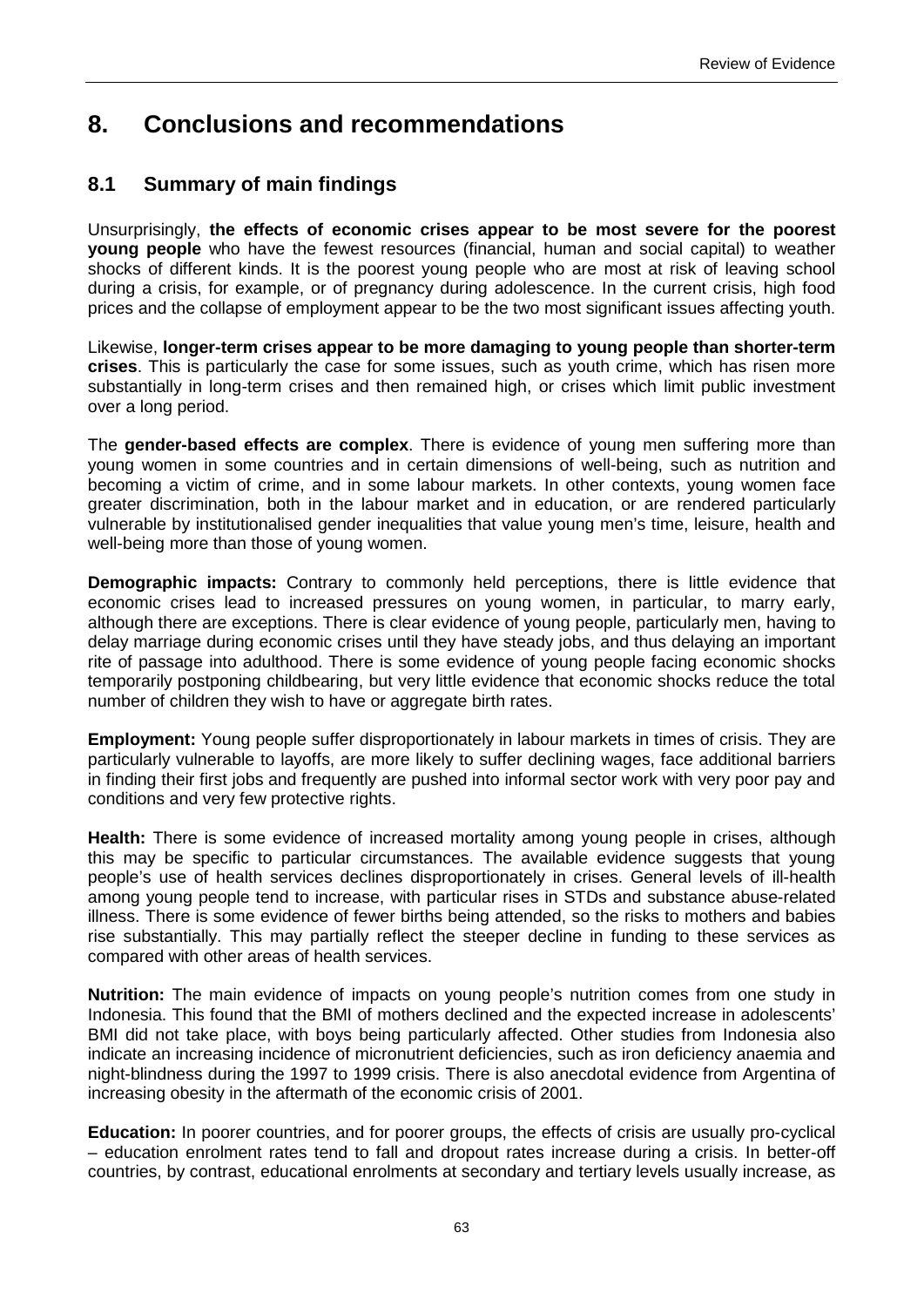the opportunity costs decline and young people seek to invest in their future employability. Even so, poorer young people are much less likely to stay in education.

**Other social problems:** Although there is less documentation of hard-to-measure and hard-toresearch social problems, such **as intra-household conflict, domestic violence, suicide, substance abuse, commercial sex work and mental health problems**, there is qualitative (and some quantitative) evidence of increases in all of these among young people during economic crises, past and present. In addition to their effect on the quality of young people's lives now, many of these social problems can have long-term effects on young people's health (leading to death in some cases), ability to work, social integration and future poverty. As such, they can affect future generations as well as today's young people.

**'Prevention is better than cure.'** Once rates of social problems, such as youth unemployment, alienation of young people or crime, increase, it can be hard to bring them back down to pre-crisis levels. This indicates the importance of preventing a rise in these problems through investment in disadvantaged young people's economic well-being and social capital before and during crises.

During crisis recovery periods, public expenditure is particularly vulnerable. The effects of declining public expenditure – where this occurs – on young people do not simply arise through cuts to or increased charges for existing services, but also in **foregone investments** that might have tackled particular problems facing young people. In past crises, mental health programmes and HIV/AIDS prevention have been vulnerable to crises; in the current crisis, job subsidy and placement programmes have been cancelled in some OECD countries, such as the UK, arguably at the time when they are most needed.

#### **8.2 Policy recommendations**

**Develop better evidence on cost-effective ways to support young people in crisis.** A key priority is rigorous analysis of the most cost-effective ways to support disadvantaged young people during crises and, where possible, analysis of the impacts and effectiveness of policies over an extended period. Clearly, there are methodological obstacles to this, such as the lack of appropriate data, the problem of comparing 'apples with pears' – unlike interventions with diverse purposes - and the difficulty of taking into account many of the social gains of effective investments in young people's well-being (such as reduced crime rates and adolescent pregnancy rates). Knowles and Behrman (2005) have developed a methodology for comparing the costs and benefits of over 40 youth-focused policy approaches, which could be applied to key crisis response policies, where sufficient data exist.

In addition, more analysis like Ferreira and Schady's (2008) discussion of the different priorities for supporting human development in crisis in low- and middle-income countries, which points to the most effective responses in particular contexts, could help ensure increasingly scarce resources are well targeted.

Despite the lack of overall evidence on the cost effectiveness of different interventions, the following policy instruments and approaches have proved effective in helping young people weather crises:

- **Cash transfers** both conditional and unconditional have helped poor young people remain in secondary school during times of crisis. The question of whether conditional or unconditional transfers, or subsidies for specific costs, such as school fees, have been most effective is unresolved in relation to both economic crises and chronic poverty (Devereux, 2009).
- **Maintaining or enhancing the quality of education** during crises is a crucial complement to measures to boost demand among poorer adolescents; since in middle- and upper-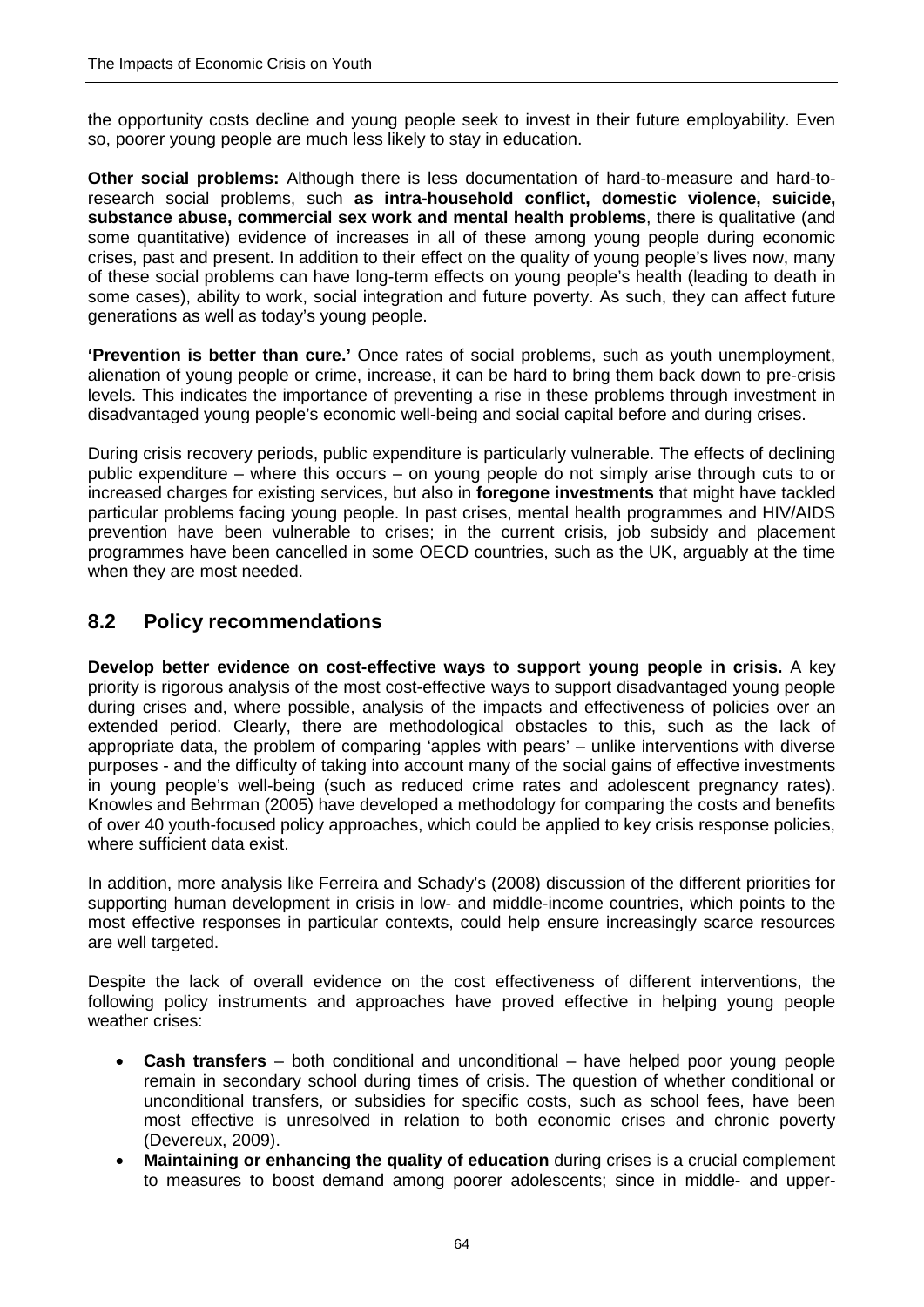income countries education enrolment often increases during times of economic downturn, extra investment may be needed to meet this growing demand without compromising quality. Only good quality education will equip young people with the skills they need, both for adult life in general and for reasonably remunerated work in particular.

- **Job and wage subsidies and on-the-job training** that helps increase productivity have all proven effective in helping create or maintain jobs for young people (Godfrey, 2003).
- **Preventing a rise in youth crime requires both economic empowerment**, which reduces poverty and increases young people's stake in society, such as employment promotion and cash transfers, **and action to enhance social cohesion**. Although evidence from rigorous evaluations is limited, there is indicative evidence of programmes that engage young people in **sports, drama and community service, mentoring programmes and parenting education for parents and carers of adolescents** all helping provide a supportive social network that in turn reduces the attractiveness of gangs and other criminal groups as a source of social and emotional support.
- Young people's health is best safeguarded during crisis through **measures that ensure their access to the health system**. This may mean extending guarantees of free health to young people. An effort **to increase the youth friendliness** and accessibility of health care may also be needed for areas of health where young people tend to be overrepresented, such as in sexual and reproductive health and substance abuse, and where they may find services aimed at older users off-putting. There is some indication that **peer-based approaches** are appealing to young people and have helped increase knowledge and change behaviour (the latter less than the former) in relation to sexual behaviour and substance abuse. In some societies, young people may have particular need of **mental health services** as they struggle to make transitions to adulthood in a context of economic insecurity and deprivation.

And the following approaches have a less good track record:

- Although **temporary employment programmes** are a common crisis response, their effectiveness in helping young people gain skills or move into longer-term work is limited. They are, however, an effective poverty alleviation instrument for poor people in crisis, and as such are potentially relevant to young people.
- **Pre-employment skills training** for young people also has a poor record in helping young people find employment or increasing levels of remuneration once they are in employment. On-the-job training and training through apprenticeships or job placement programmes for unemployed young people have been more effective at both goals. Adult education in functional literacy and numeracy has also proven helpful in enabling young people who missed out on basic education to work more effectively.
- Most effective **programmes to support young people's entrepreneurship** are highly costly; many young people's businesses fail, and supporting youth enterprise is not a simple alternative to active labour market measures to increase employment opportunities for young people.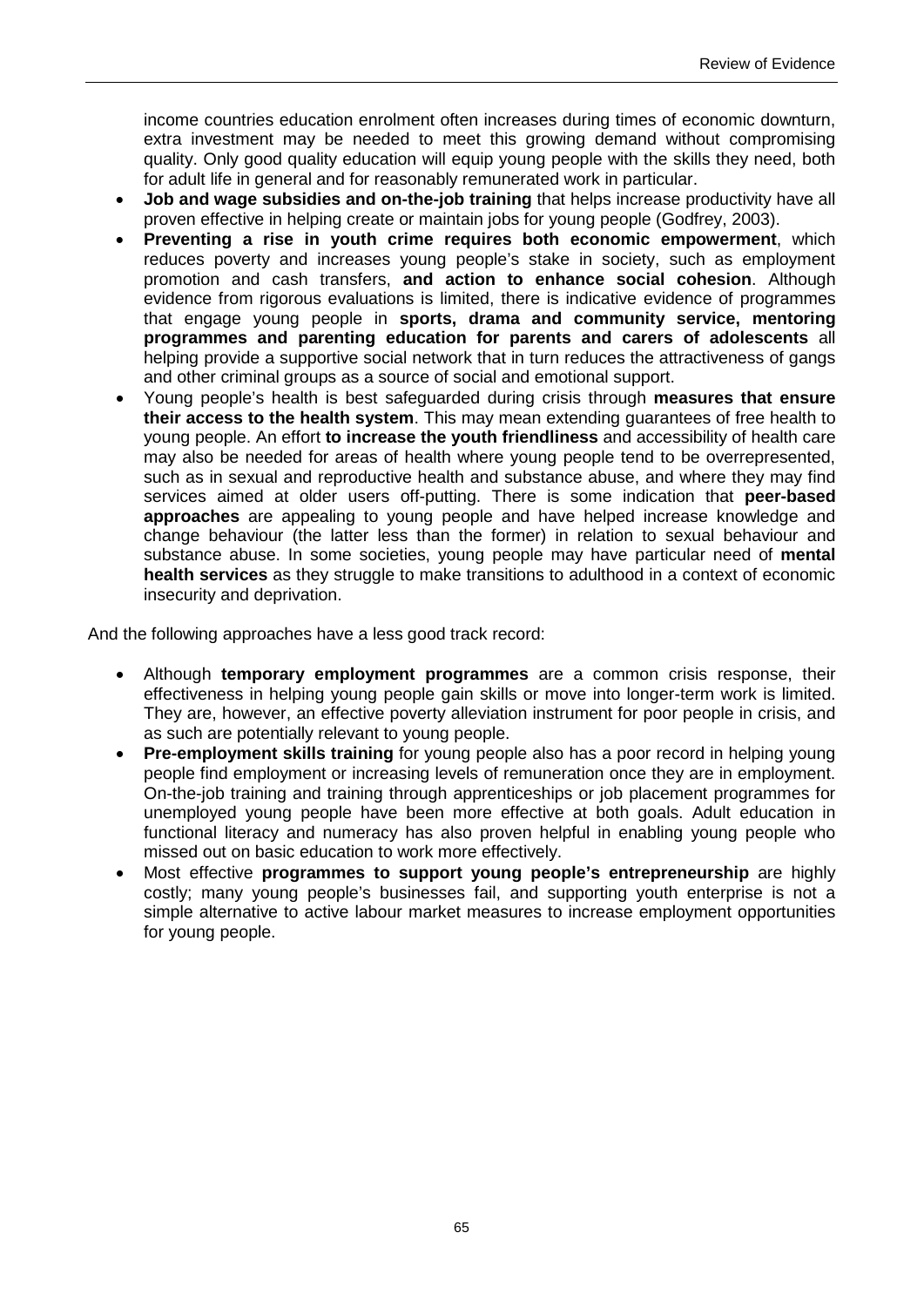### **References**

- Ablett, J. and Slengesol, I.-A. (2001) 'Education in Crisis: The Impact and Lessons of the East Asian Financial Shock, 1997-99.' World Education Forum. Dakar, 26-28 April.
- Achmad, S.I. and Westley, S. (1999) 'Indonesian Survey Looks at Adolescent Reproductive Health.' *Population and Health Studies* 51: 1-4.
- Atlani, L., Carael, M., Brunet, J.-B, Frasca, T. and Chaika, N. (2000), 'Social Change and HIV in the Former USSR: The Making of a New Epidemic.' *Social Science and Medicine* 50(2000): 1547-1556.
- Ausaid (2009) Lessons from the Asian Financial Crisis, Issues Note, February 2009.Canberra: AusAID.
- Bajec, J. Krstic, G. Pejin-Stokic, L. with Penev, G. (2009) Social Protection and Social Inclusion in the Republic of Serbia. Belgrade: Economics Institute Belgrade.
- Baschieri, A. and J. Falkingham (2006) 'Formalizing Informal Payments: The Progress of Health Reform in Kyrgyzstan.' *Central Asian Survey* 25(4): 441-460.
- Benvenuti, P. (2008) 'Youth Violence and Delinquency in the Latin American Region.' Report to DFID.
- Bergeron, J. (2009) *Justice for Children: Detention as a Last Resort. Innovative Initiatives in the East Asia and Pacific Region*. Bangkok: UNICEF EAPRO.
- Billingsley, S. (2009) 'Downward Mobility, Unemployment and Mortality.' MPIDR Working Paper 2009-015. Rostock: Max Planck Institute for Demographic Research.
- Blomquist, J., Cordoba, J.P., Verhoeven, M., Moser, P. and Bouillon, C. (2001*) Social Safety Nets in Response to Crisis: Lessons and Guidelines from Asia and Latin America*. Washington, DC: IADB.
- Booth, A. (2002) 'The Social Impact of the Asian Crisis. What Do We Know Two Years On?' *Asian-Pacific Economic Literature* 13(2): 16-29.
- Bonilla-Chacin, M.E., Murrugarra, E. and Temourov, M. (2003) 'Health Care during Transition and Health Systems Reform; Evidence from the Poorest CIS Countries.' Prepared for the CIS-7 Lucerne Conference. 22 January.
- Box, S. (1987) *Recession, Crime and Punishment.* London: Macmillan.
- Branigan, T. et al (2010) 'Six casualties of the world food crisis', The Guardian, 25/10/2010
- Calves, A. and Schoumaker, B. (2004) 'Deteriorating Economic Context and Changing Patterns of Youth Employment in Urban Burkina Faso: 1980-2000.' *World Development* 32(8): 1341- 1354.
- Cameron, L. (2000) *An Analysis of the Role of Social Safety Nets in Reducing School Drop-Out during the Indonesian Economic Crisis*. Florence: UNICEF Innocenti Research Centre.
- Chang, S.-S., Gunnell, D., Sterne, J.C., Lu, T.-H. and Cheng, A.T.H. (2009) 'Was the Economic Crisis 1997–1998 Responsible for Rising Suicide Rates in East/Southeast Asia? A Thailand.' *Social Science and Medicine* 68(7): 1322-1331.
- Chayovan, N., Peracca, S. and Ruffolo, V.P. (2000) *Thailand's Economic Crisis and Reproductive*  Health. A Case Study of Bangkok, Ang Tong and Sri Saket. Bangkok: Centre for Population Studies, Chulalongkorn University.
- Chigunta, F. Schnurr, J. James-Wilson, D. and Torres, V. (2005) *Being 'Real' About Youth Entrepreneurship in Eastern and Southern Africa. Implications for Adults, Institutions and Sector Structures*. Geneva: ILO.
- Cling, J.P, Gubert, F., Nordman, C. and Robilliard, A.-S. (eds) (2007) *Youth and Labour Markets in Africa. A Critical Review of Literature*. Paris: DIAL.
- Citizenship Foundation (2009) 'Young People, Political Participation, Politicians and Power in the UK.' [www.citizenshipfoundation.org.uk/main/news.php?n765.](http://www.citizenshipfoundation.org.uk/main/news.php?n765) Accessed 21 July 2010.
- Coelli, M., (2004) 'Parental Income Shocks and the Education Attendance of Youth', mimeo, University of British Columbia
- Conceição, P., Kim, N., Mendoza, R. and Zhang, Y. (2009) 'Human Development in Crisis: Insights from the Literature, Emerging Accounts from the Field and the Correlates of Growth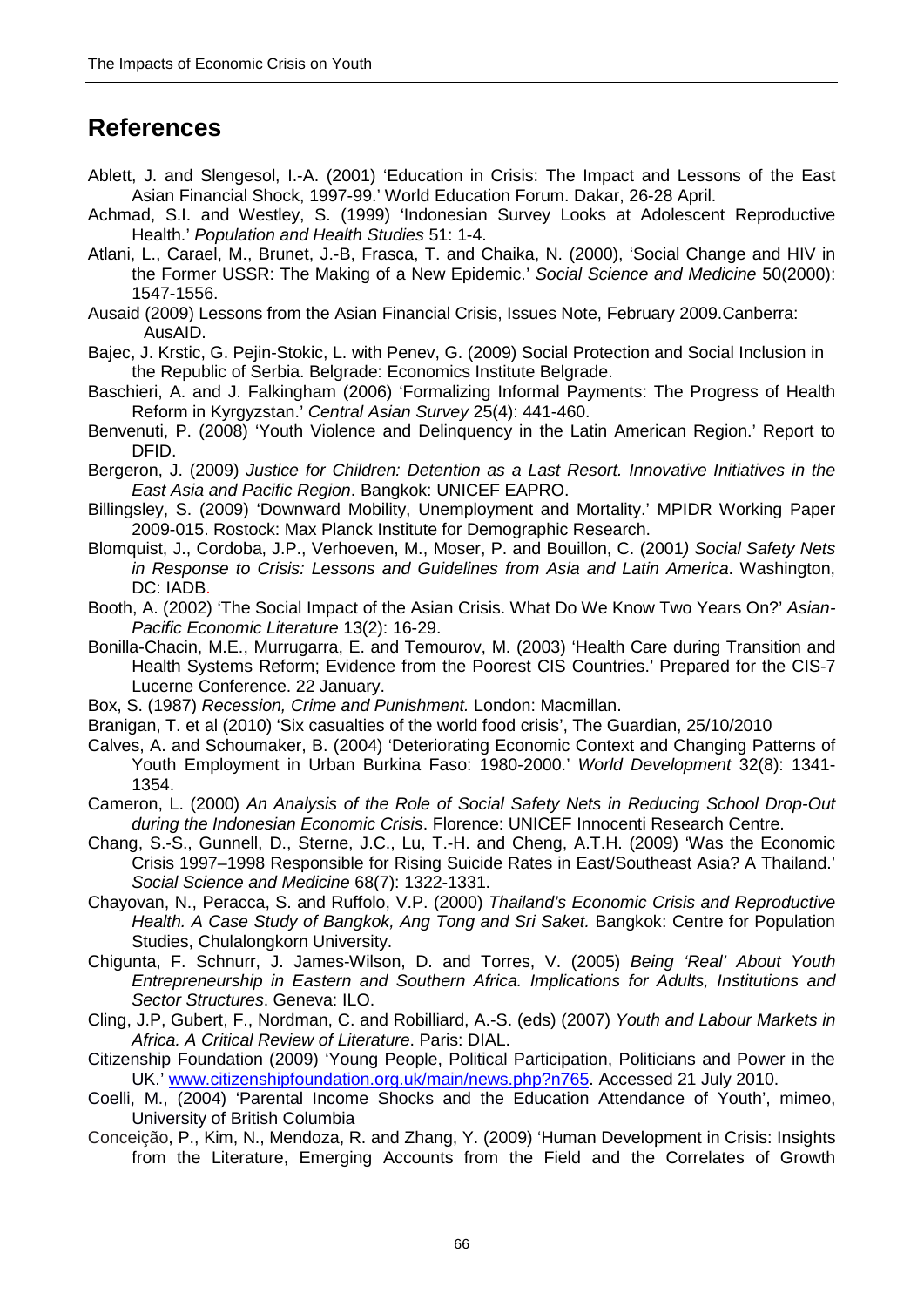Accelerations and Decelerations.' Policy and Practice. Social and Economic Policy. New York: UNICEF.

- Conger, R., Conger, K.J., Elder, G.H., Jr., Lorenz, F.O., Simons, R.L. and Whitbeck, L. (1993) 'Family Economic Stress and Adjustment of Early Adolescent Girls.' *Developmental Psychology* 29(2): 206-219.
- Davies M. and McGregor, A. (2009) 'Social Protection Responses to the Financial Crisis: What Do We Know?' In Focus Briefing 7. Brighton: IDS.
- De Janvry, A., Finan, F., Sadoulet, E. and Vakis, R. (2006) 'Can Conditional Cash Transfer Programs Serve as Safety Nets in Keeping Children at School and from Working When Exposed to Shocks? *Journal of Development Economics* 79(2): 349-373.
- De Pee, S., Bloem, M. and Sari, M. (2000) 'Indonesia's Crisis Causes Considerable Weight Loss among Mothers and Adolescents.' *Malaysian Journal of Nutrition* 6(2): 203-214.
- Devereux, S. (2009) 'Editorial. Cash Transfers. To Condition or Not to Condition? ID 21 Insights 80. Brighton: IDS.
- Dhillon N., Salehi-Isfahani, D., Dyer, P., Yousef, T., Fahmy, A. and Kraetsch, M. (2009) 'Missed by the Boom, Hurt by the Bust: Making Markets Work for Young People in the Middle East.' Washington, DC: MEYI.
- Dinkelman, T., Lam, L. and Leibbrandt, M. (2007) 'Household and Community Income, Economic Shocks and Risky Sexual Behaviour of Young Adults: Evidence from the Cape Area Panel Study 2002 and 2005.' *AIDS* 21 (Suppl 7): S49-S58.
- Dogbe, T. and Marshall, C., 2009, *A Rapid Assessment of the Impact of the Global Economic Crisis in Ghana*, Kumasi: Participatory Development Associates Ltd
- Dottridge, M. (2005) *Action to Prevent Child Trafficking in South Eastern Europe A Preliminary Assessment,* Geneva: UNICEF Regional Office for CEE/CIS.
- Duryea, S., Lam, D. and Levison, D. (2007) 'Effects of Economic Shocks on Children's Employment and Schooling in Brazil.' *Journal of Development Economics* 84(2007): 188- 214.
- Elliott, D.S. (1994) *Youth Violence: An Overview*. Boulder, CO: Center for the Study and Prevention of Violence.
- Eloundou-Enyegue, P.M. and Davanzo, J. (2003) 'Economic Downturns and Schooling Inequality, Cameroon, 1987-95.' *Population Studies* 57(2): 183-197.
- Fares, J. and Tiongson, E.R. (2007) 'Youth Unemployment, Labor Market Transitions, and Scarring: Evidence from Bosnia and Herzegovina.' Policy Research Working Paper 4183. Washington, DC: World Bank.
- Fawcett, C. (2006) 'Latin American Youth in Transition: A Policy Paper on Youth Unemployment in Latin America and the Caribbean.' Labor Markets Policy Brief. Washington, DC: SDD.
- Figueras, J., McKee, M., Cain, J. and Lessof, S. (2004) *Health Systems in Transition: Learning from Experience*. London: European Observatory on Health Systems and Policies.
- Ferreira, F. and Schady, N. (2008) 'Aggregate Economic Shocks, Child Schooling and Child Health.' Poverty & Human Development and Public Services Teams. Washington, DC: World Bank.
- Filmer, D. Nielsen, H.D., Suwaryani, N. and Indriyanto, B. (2001) 'Indonesia's Primary and Junior Secondary Schools in a Post-Crisis Environment: Findings from a Follow-Up Survey of 600 Schools.' Jakarta: Ministry of National Education.
- Fiszbein, A. Giovagnoli, P.I. and Aduriz, I. (2003) 'The Argentine Crisis and Its Impact on Household Welfare.' *CEPAL Review* 79.
- Frankenberg, E., Thomas, D. and Beegle, K. (1999) 'The Real Costs of Indonesia's Economic Crisis: Preliminary Findings from the Indonesia Family Life Surveys.' Labour and Population Program Working Paper 99-04. Santa Monica, CA: RAND.
- Frankenberg, E., McKelvey, C. and Thomas, D. (2004) 'Fertility Regulation and Economic Shocks.' Los Angeles, CA: California Center for Population Research, UCLA.
- Franzén, E.M. and Kassman, A. (2005) 'Longer-term Labour-market Consequences of Economic Inactivity during Young Adulthood: A Swedish National Cohort Study.' *Journal of Youth Studies* 8(4): 403-424.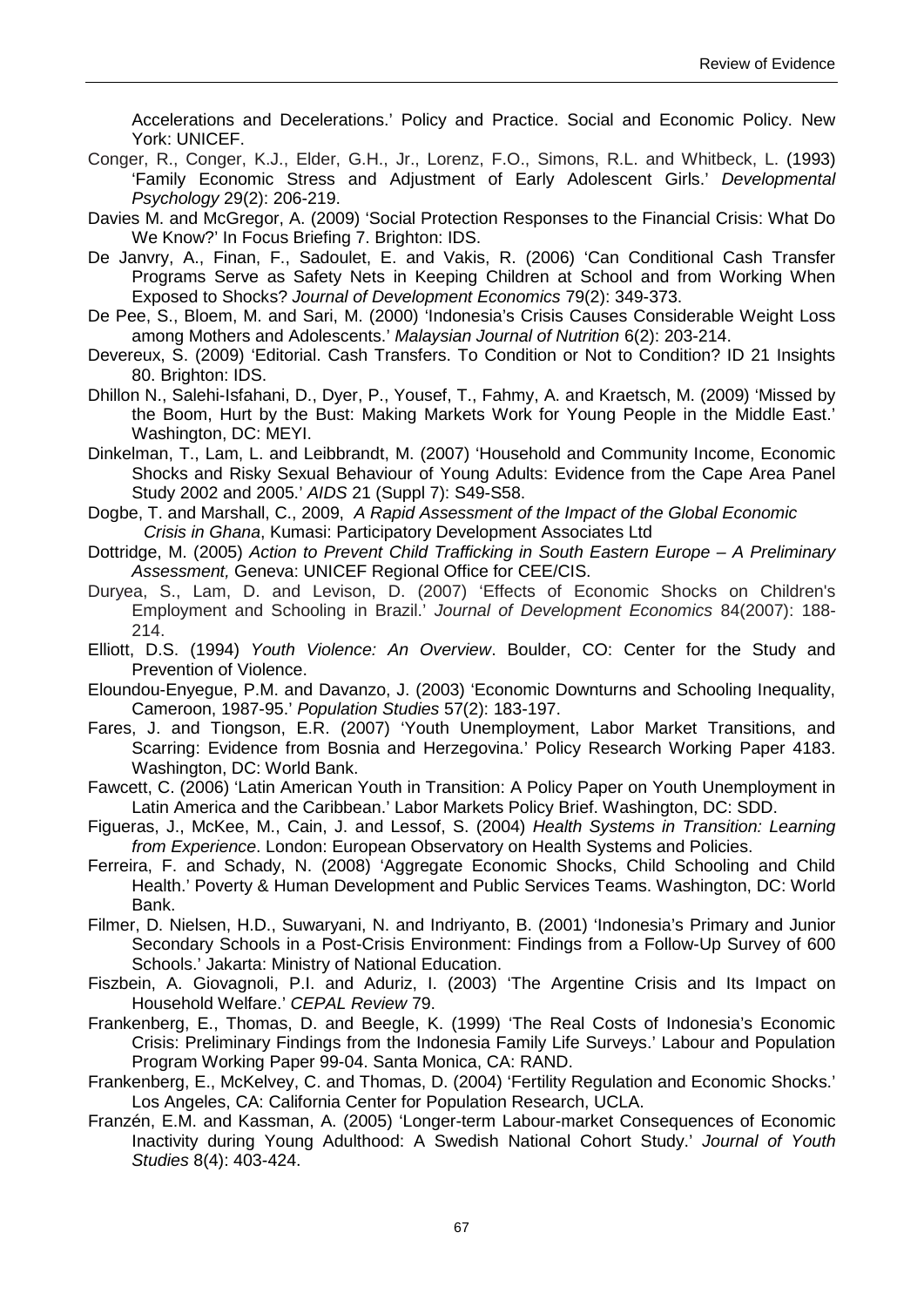- Gavrilovic, M., Harper, C., Jones, N., Marcus, R. and Pereznieto, P. with Binazarova, K. and Mukhametov, I. (2009) 'Impact of the Economic Crisis and Food and Fuel Price Volatility on Children and Women in Kazakhstan.' Report for UNICEF Kazakhstan Office. London: ODI.
- George, E. (2001) 'Scared at School: Sexual Violence Against Girls in South African Schools.' New York: HRW.
- Ghosh, J. (2009) 'The Impact of the Crisis on Women in Developing Asia.' Brief 3. Toronto: AWID.
- Godfrey, M. (2003) 'Youth Employment Policy in Developing and Transition Countries Prevention as well as Cure.' Social Protection Discussion Paper 0320. Washington, DC: World Bank.
- Glassman, A., Cristia, J., Bouilon, C., Nieves, I. and Garcia-Prado, A. (2009) 'Potential Effects of Economic Downturns on Health and Nutrition.' In Mazza, J. et al. (2009) *The Financial Crisis and Latin American and Caribbean: Potential Impacts and Policy Options in the Social Sector.* [http://cies.org.pe/files/COPLA/UNT-BID-financial-crisis-document.pdf.](http://cies.org.pe/files/COPLA/UNT-BID-financial-crisis-document.pdf)
- Global Impact and Vulnerability Alert System (2009) *Voices of the Vulnerable: The Economic Crisis from the Ground Up.* New York: UN.
- Global Pulse, 2010, *Voices of the Vulnerable, Recovery from the Ground Up, New York*: UN.
- Godfrey, M. (2003) 'Youth Employment Policy in Developing and Transition Countries Prevention as Well as Cure.' Social Protection Discussion Papers. Washington, DC: World Bank.
- Golombek, S. (ed.) (2002) *What Works in Youth Participation: Case Studies from Around the World.* Baltimore, MD: International Youth Foundation.
- Goodman, R. Slobodskaya, H. and Knyazev, G. (2005) 'Russian Child Mental Health. A Cross-Sectional Study of Prevalence and Risk Factors.' *European Child Adolescent Psychiatry* 14(1): 28-33.
- Government of Serbia (2009) 'Support to National Efforts for the Promotion of Youth Employment and Management of Migration.' Programme Design Document. Belgrade: Government of Serbia.
- Green, D. (1996), *Silent Revolution: The Rise and Crisis of Market Economics in Latin America.*  London: Latin America Bureau.
- Green, D., King, R. and Miller-Dawkins, M. (2010) 'The Global Economic Crisis and Developing Countries: Impact and Response.' Research Report. Oxford: Oxfam GB.
- Gregg, P. (2001) 'The Impact of Youth Unemployment on Adult Unemployment in the NCDS', *The Economic Journal*, Vol. 111, No. 475, Features (Nov., 2001), pp. F626-F653
- Hadley, C., Lindstrom D., Tessema F. and Belachew T. (2008) 'Gender Bias in the Food Insecurity Experience of Ethiopian Adolescents.' *Social Science & Medicine* 66 (2008): 427-438.
- Hagquist, C. (1998) 'Economic Stress and Perceived Health among Adolescents in Sweden.' *Society for Adolescent Health* 22: 250-257.
- Harper, C., Marcus, R. and Moore, K. (2003) 'Enduring Poverty and the Conditions of Childhood: Lifecourse and Intergenerational Poverty Transmissions.' *World Development* 31(3): 535- 554.
- Harper, C. Jones, N. and McKay, A. (2009) *Including Children in Policy Responses to Economic Crises: Lessons from the Past and Policies for a Sustainable Future.* London: ODI.
- Heleniak, T. (2002) 'Migration Dilemmas Haunt Post-Soviet Russia.' Washington, DC: Migration Policy Institute.
- Homans, H. (2003) *Youth in South Eastern Europe. Report of the Rome Conference on Participation, Empowerment and Social Inclusion*. Washington, DC: World Bank.
- Horn, Z.E. (2009) *No Cushion to Fall Back On. The Global Economic Crisis and Informal Sector Workers.* Cambridge, MA: WIEGO.
- Hopkins, S. (2006) 'Economic Stability and Health Status: Evidence from East Asia before and after the 1990s Economic Crisis.' *Health Policy* 75(2006): 347-357.

Hossain, N. et al. (2010), 'The Social Impacts of Crisis. Findings from community level research in five developing countries', Brighton: IDSHossain, N. (2009) 'Crime and Social Cohesion in the Time of Crisis: Early Evidence of Wider Impacts of Food, Fuel and Financial Shocks.' Brighton: IDS.

Hossain, N. et al. (2009) 'Accounts of Crisis: Poor People's Experiences of the Food, Fuel and Financial Crises in Five Countries. Report on a Pilot Study in Bangladesh, Indonesia, Jamaica, Kenya and Zambia, January-March 2009.' Brighton: IDS.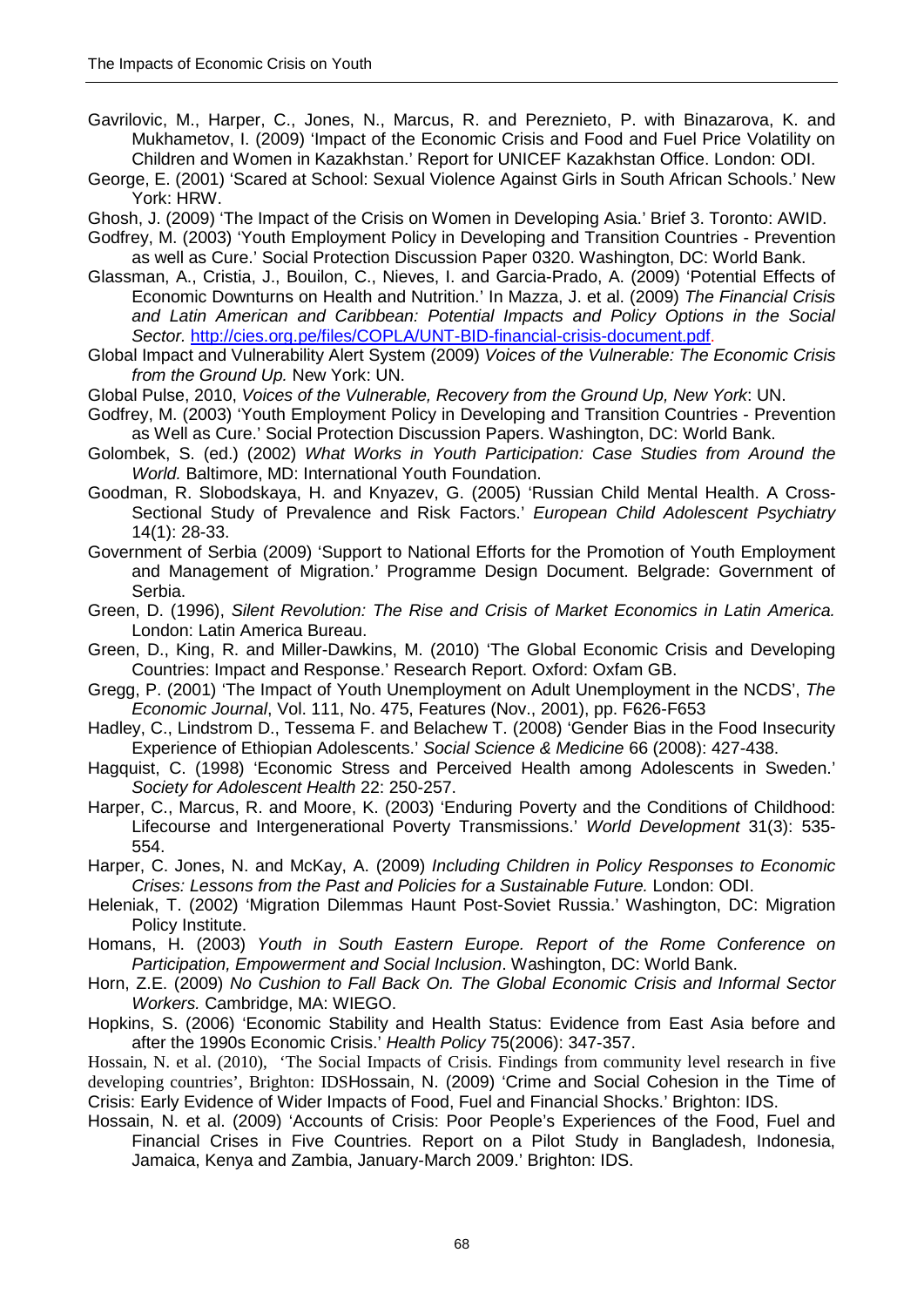- Huffman, S. and Rizov, M. (2008) 'The Rise of Obesity in Transition Economies: Theory and Evidence from the Russian Longitudinal Monitoring Survey.' Prepared for the American Agricultural Economics Association Annual Meeting. Orlando, FL, 27-29 July.
- Hunter, N. and May, J. (2002) 'Poverty, Shocks and School Disruption episodes among Adolescents in South Africa.' CSDS Working Paper 35. Durban: University of Natal.
- International Crisis Group (2003) *Youth in Central Asia. Losing the New Generation*. Brussels: ICG.
- International Harm Reduction Association (2010) *Harm Reduction: A Global Update Report 2010.*  London: IHRA.
- International Labour Organization (2008) *Global Employment Trends for Youth*. Geneva: ILO.
- International Labour Organization (2009) *The Financial and Economic Crisis: A Decent Work Response.* Geneva: ILO.
- International Monetary Fund (2010) *World Economic Outlook. Rebuilding Growth*, Washington, DC: IMF.
- International Organization for Migration (2009) 'The Impact of the Global Financial Crisis on Migration.' Policy Brief. Geneva: IOM.
- Isengard, B. (2003) 'Youth Unemployment: Individual Risk Factors and Institutional Determinants. A Case Study of Germany and the United Kingdom', Journal of Youth Studies, 6: 4, 357 — 376.
- Jones, N. and Marsden, H. (2009) 'Assessing the Impacts of and Responses to the 1997-1998 Asian Financial Crisis through a Child Rights Lens.' Report commissioned by UNICEF. London: ODI.
- Jones, N., Harper, C., Pantuliano, S. and Pavanello, S. with Kyunghoon,K., Mitra, S. and Chalcraft, K. (2009) 'Impact of the Economic Crisis and Food and Fuel Price Volatility on Children and Women in the MENA Region.' Working Paper 310. London: ODI.
- Jones, G., Hull, T. and Ahlburg, D. (2000), 'The Social and Demographic Impact of the Southeast Asian Crisis of 1997-99.' *Journal of Population Research* 17(1): 39-62*.*
- Joint United Nations Initiative on Mobility and HIV/AIDS in South East Asia (2009) The Threat Posed by the Economic Crisis to Universal access to HIV Services for Migrants. Preliminary Findings. Bangkok: JUNIMA.
- Julkunen, I. (2001) 'Coping and Mental Well-Being among Unemployed Youth—A Northern European Perspective.' *Journal of Youth Studies* 4(3): 261-278
- Kang, C., Sok, S. and Liv, D. (2009) 'Rapid Assessment of the Impact of the Financial Crisis in Cambodia.' Asia-Pacific Working Paper. Geneva: ILO.
- Khang, Y.-H., Lynch, J. and Kaplan, G., (2005) 'Impact of Economic Crisis on Cause-Specific Mortality in South Korea.' *International Journal of Epidemiology* 34(6):1291-1301.
- Kim, A.E. (2004) 'The Social Perils of the Korean Financial Crisis.' *Journal of Contemporary Asia*  34(1): 221-237.
- King Desjardin, A. and Owens, J. (2009), 'Asia in the Global Crisis, Impacts and Responses from a Gender Perspective.' Technical Note. Bangkok and Geneva: ILO.
- Kittiprapas, S. (2002) 'Social Impacts of Financial and Economic Crisis in Thailand.' Regional Project on the Social Impact of the Asian Financial Crisis. Bangkok: EADN.
- Knowles, J. and Behrman, J.R. (2005) *The Economic Returns to Investing in Youth in Developing Countries: A Review of the Literature. Report.* Washington, DC: World Bank.
- Knowles, J.C. Pernia, E. and Racellis, M. (1999) 'Social Consequences of the Financial Crisis in Asia.' Economic Staff Paper 60. Manila: ADB.
- Kohler, H.-P. and Kohler, I. (2002) 'Fertility Decline in Russia in the Early and Mid 1990s: The Role of Economic Uncertainty and Labour Market Crises.' *European Journal of Population* 18(3): 233-262.
- Komarecki, M., Mendoza, R. And S. Murthy, 2010, '*When the Global Downturn hits the Youth Bulge: Challenges and Opportunities for (Female) Youth Employment and Social*
- *Advancement, UNICEF Policy and Practice*', mimeo, draft
- Koser, K. (2009) 'The Impact of Financial Crises on International Migration: Lessons Learned.' Migration Research Series 37. Geneva: IOM.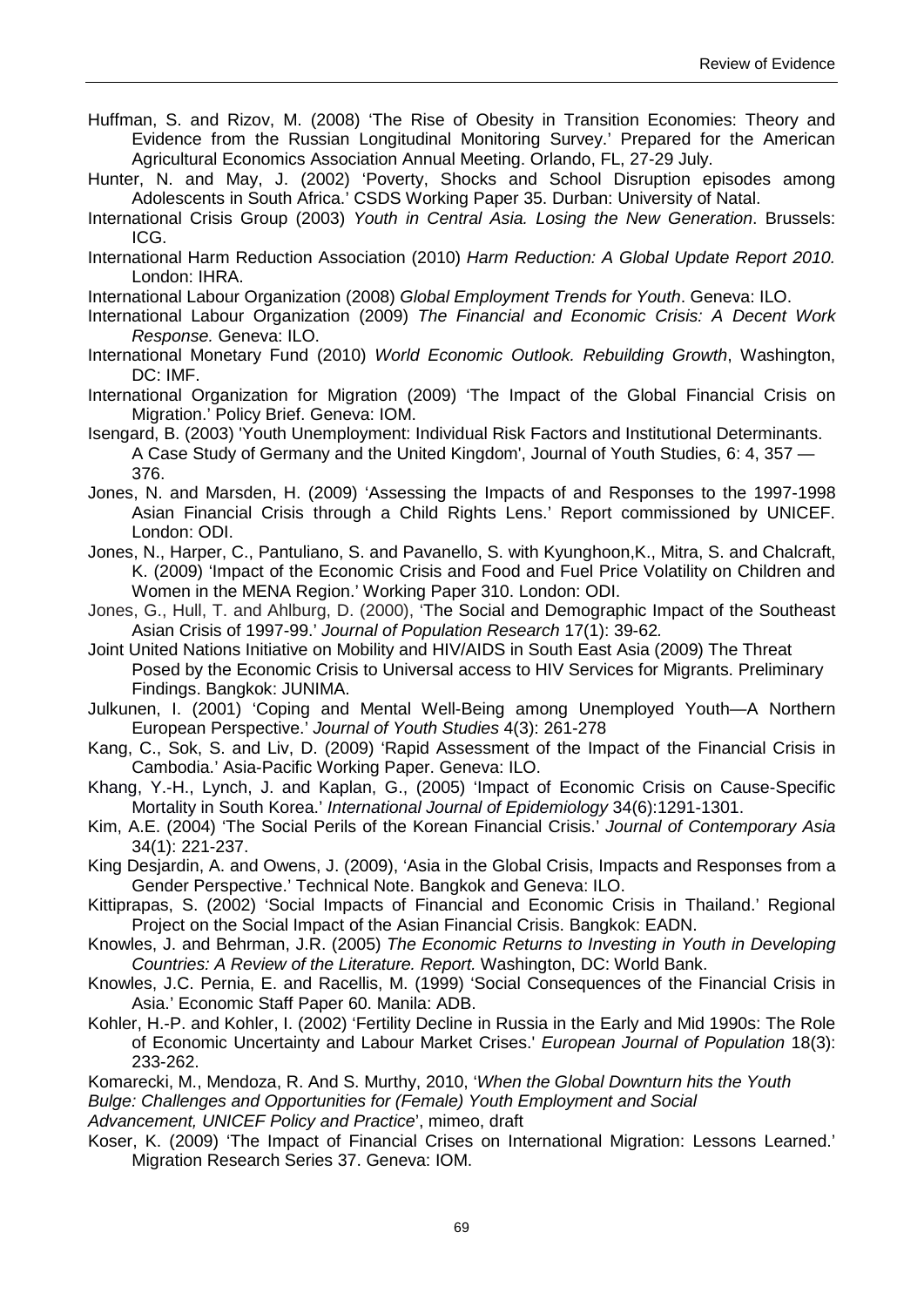Kyrili, K. and Martin, M., 2010, 'The Impact of the Global Economic Crisis on the Budgets of Low-Income Countries. A research report for Oxfam', Oxford: Oxfam International

- Leach, F. (2003) 'Learning to be Violent: The Role of the School in Developing Adolescent Gendered Behaviour.' *Compare: A Journal of Comparative Education* 33(3): 385-400.
- Leoschut, L. and Burton, P. (2006) 'How Rich the Rewards? Results of the 2005 National Youth Victimisation Study.' Monograph 1. Cape Town: Centre for Justice and Crime Prevention.
- Lokshin, M. and Yemtsov, R. (2004) 'Household Strategies of Coping with Shocks in Post-Crisis Russia.' *Review of Development Economics* 8(1): 15-32.
- Macfarlane Burnet Centre for Medical Research (2000) 'Impact of the Asian Financial crisis on Health: Indonesia, Thailand, The Philippines, Vietnam, Lao PDR.' Report commissioned by AusAID.
- Maclure, R. and Sotelo, M. (2004) 'Youth Gangs in Nicaragua: Gang Membership as Structured Individualization.' *Journal of Youth Studies* 7(4): 417-432.
- Mair, V. (2010) 'Greater Service Delivery Role Promised but Cuts Start to Bite.' [www.civilsociety.co.uk/finance/news/content/6677/greater\\_service\\_delivery\\_role\\_promised\\_](http://www.civilsociety.co.uk/finance/news/content/6677/greater_service_delivery_role_promised_but_cuts_start_to_bite) but cuts start to bite. Accessed 5 June 2010.
- Marcus, R. (2010) 'Transition to a Market Economy and Children's Rights: Kyrgyzstan in Regional Perspective.' Background Paper Prepared for Project on Impact of Economic Crises on Children. London: ODI.
- Maskey, J. and Kusakabe, K. (2005) 'Retrenched Women Workers and their Marginalisation in the Labour Market. A Study on the Post-Economic Crisis in Thailand.' Occasional Paper 66. Bangkok: UMP Asia.
- Matkovic, G., Mijatovic, B. and Petrovic, M. (2010) *Impact of the Financial Crisis on the Labour Market and Living Conditions Outcomes.* Belgrade: Centre for Liberal Democratic Studies.
- Mazza, J., Flores, R. Rosas Shady, D., Ricart, C. Alaimo, V. and Sohnen, E*.* (2009) 'The Financial Crisis and Latin American and Caribbean Labor Markets: Risks and Policy Responses.' In Mazza, J. et al. (2009) *The Financial Crisis and Latin American and Caribbean: Potential Impacts and Policy Options in the Social Sector.* [http://cies.org.pe/files/COPLA/UNT-BID](http://cies.org.pe/files/COPLA/UNT-BID-financial-crisis-document.pdf)[financial-crisis-document.pdf.](http://cies.org.pe/files/COPLA/UNT-BID-financial-crisis-document.pdf)
- McCulloch, N. and Grover. A. (2010),'Estimating the National Impact of the Financial Crisis in Indonesia by Combining a Rapid Qualitative Study with Nationally Representative Surveys',Working Paper Volume 2010, Number 346, Brighton: IDS
- McKenzie, D. (2007) 'A Profile of the World's Young Developing Country Migrants.' Background Paper to the 2007 World Development Report. Washington, DC: World Bank.
- Mendoza, R. and Torres, K. (2010) 'Aftershocks from the Global Food Crisis.' Social and Economic Policy Briefs. New York: UNICEF.
- Miller-Dawkins, M., Irwansyah and Abimanyu, R. (2010) 'The Real Story Behind the Numbers. A Report by Oxfam GB in Indonesia.' Oxford: Oxfam GB.
- Mocan, H. and Rees, D. (1999) 'Economic Conditions, Deterrence and Juvenile Crime: Evidence from Micro Data.' Working Paper 7405. Cambridge, MA: NBER.
- Mosel, L. and Sarkar, U. (2009) 'Impacts of the Global Financial and Economic Crisis on Child Labor and Youth Employment.' ROAP Background Note. Geneva: ILO.
- Moser, C. and von Bronkhorst, B. (1999) *Youth Violence in the Latin America and the Caribbean: Costs, Causes and Interventions.* Washington, DC: World Bank.
- Mugisha, F. and Zulu, E. (2004) 'The Influence of Alcohol, Drugs and Substance Abuse on Sexual Relationships and Perception of Risk to HIV Infection among Adolescents in the Informal Settlements of Nairobi.' *Journal of Youth Studies* 7(3): 279-293.
- Ngo, S. and Chan, S. (2010) 'More Vulnerable. The Impact of the Economic Downturn on Women in Cambodia.' Oxford: Oxfam GB.
- Nobles, A. and Buttenheim, J. (nd) 'Demographic Responses to Economic Crisis: Determinants of Marriage and Fertility for Indonesian Youth 1993-2000.' UCLA, mimeo.
- Organisation for Economic Co-operation and Development (2009) 'Tackling the Job Crisis. The Labour Market and Social Policy Response.' OECD Labour and Employment Ministerial Meeting. Paris, 28-29 September.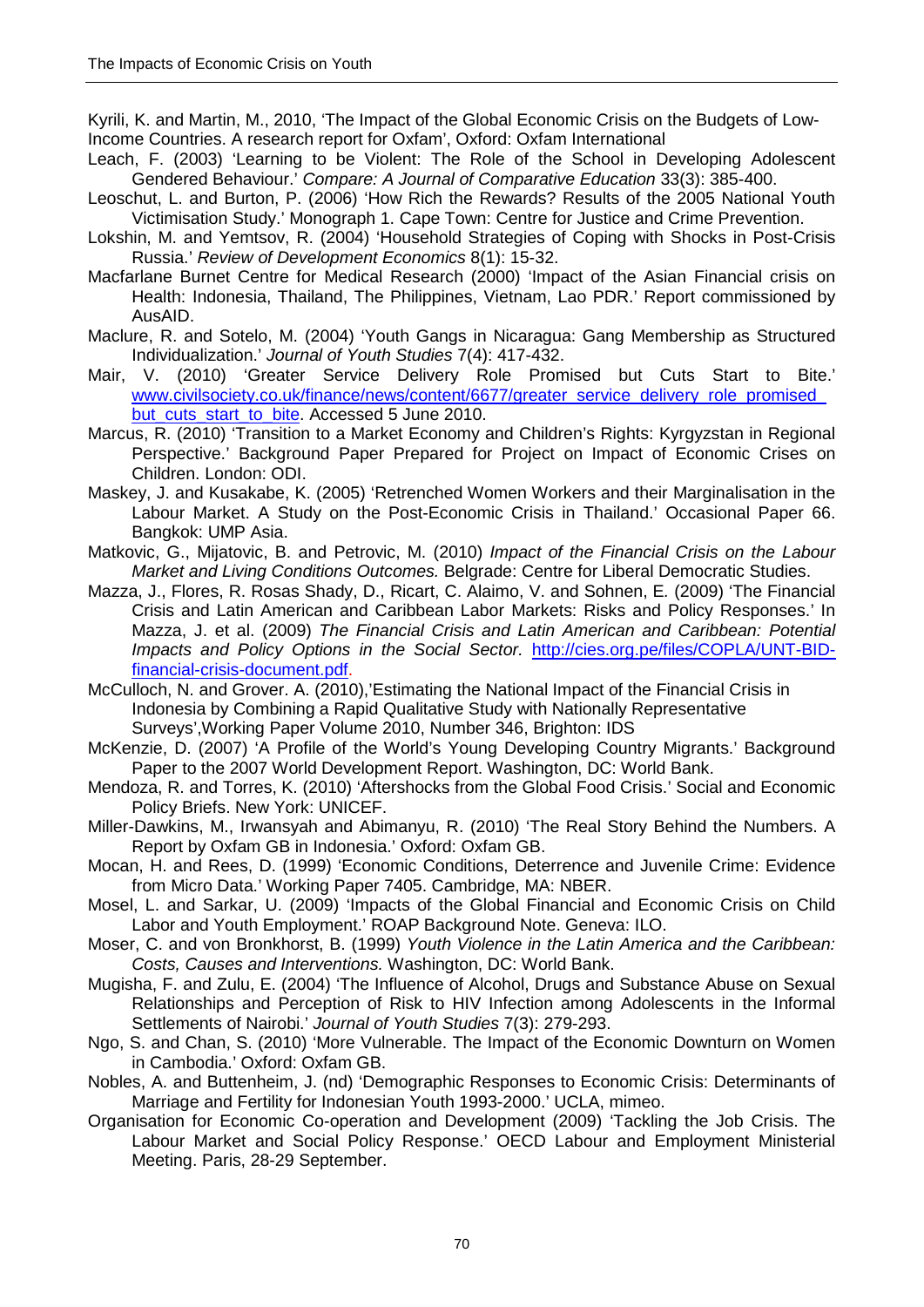- Paget, C., 2010, 'Employment and social protection policy responses to the global economic and financial crisis: Results of an ILO survey', presentation at DFID Workshop 'How have the financial, food and fuel crises affected the developing world?' 14 September 2010.
- Pereznieto, P. (2010) The Impact of Economic Shocks on Children in Latin America: The Case of Mexico's 1995 Peso Crisis and Argentina's 2002 Convertibility Crisis. London: ODI.
- Pereznieto, P. and Jones, N. (2009) 'Youth, Trade and Poverty in Central America: Linkages and Possible Policy Directions.' Draft. London: ODI.
- Pilkington, H. (2007) 'Beyond "Peer pressure": Rethinking Drug Use and "youth culture."'. *International Journal of Drug Policy* 18 (3): 213-224.
- Pineda, V. (1999) 'Impact of the Financial Crisis on Social Services Financing and Delivery.' Discussion Paper 99-30. Makati City: Philippine Institute for Development Studies.
- Plan International (2009) *Because I am a Girl. The State of the World's Girls 2009. Girls in the Global Economy.* Woking: Plan International.
- Platt, T. and Takagi, P. (2007) 'Intellectuals for Law and Order: A Critique of the New "Realists."' *Crime and Social Justice* 8(2): 1-16.
- Praparpun, Y. (2010) 'Women Paying the Price: The Impact of the Global Financial Crisis on Women in Southeast Asia.' Research Report. Oxford: Oxfam GB.
- Predborska, I. (2005) The Social Position of Young Women in Present-day Ukraine. *Journal of Youth Studies*, 8: 3, 349 — 365.
- Pritchett, L., Sumarto, S. and Suryahadi, A. (2002) *Targeted Programs in an Economic Crisis: Empirical Findings from the Experience of Indonesia*. Jakarta: SMERU Research Institute.
- Prillaman, W. (2003) 'Crime, Democracy, and Development in Latin America.' *Policy Papers on the Americas* XIV(6). Washington, DC: CGD.
- Priyambada, A. Suryahadi, A. and Sumarto, S. (2005) What Happened to Child Labour in Indonesia during the Economic Crisis: The Trade-off between School and Work. Jakarta: SMERU Research Institute.
- Reva, A. And Heltberg, R., 2010, *The Impacts of Economic Crisis in Mongolia: Findings from Focus Group Discussions,* Discussion Draft, Washington DC: World Bank
- Reeves, M. (2010) 'The Latest Revolution.' *London Review of Books* 32(9), 13 May.
- Ruhm, C. (2000) 'Are Recessions Good for Your Health?' *The Quarterly Journal of Economic* 115: 617-650.
- Ruiz-Casares, M. and Heymann, J. (2009 ) *Children Home Alone Unsupervised: Modeling Parental Decisions and Associated Factors in Botswana, Mexico, and Vietnam*. Montreal: IHSP.
- Save the Children (2005) *The Right not to Lose Hope: Children in Conflict with the Law: A Policy Analysis and Examples of Good Practice.* London: Save the Children.
- Schady, N. (2002) 'The (Positive) Effect of Macroeconomic Crises on the Schooling and Employment Decisions of Children in a Middle-Income Country.' Policy Research Working Paper 2762. Washington, DC: World Bank.
- Schwartz, A. and Abreu, G. (2007) 'Conditional Cash Transfer Programs for Vulnerable Youth: Brazil's Youth Agent and Youth Action Programs.' *Journal of International Cooperation in Education* 10(1): 115-133.
- Skoufias, E. and Parker, S.W, (2002) 'Labor Market Shocks and Their Impacts on Work and Schooling: Evidence from Urban Mexico.' FCND Discussion Paper 129. Washington, DC: IFPRI.
- Sobotka, T., Skirbekk, V. and Philipov, D. (2010) 'Economic Recession and Fertility in the Developed World. A Literature Review.' Research Note. Vienna: Vienna Institute of Demography.
- Statistics South Africa (2000) *Quantitative Research Findings on Rape in South Africa.* Pretoria: SSA.
- Stavreska, A. (2006) *Interventions to Support Young Workers in South, East Asia and the Pacific Regional Report for the Youth Employment Inventory.* Washington, DC: World Bank.
- Stillman, S. (2003) 'Health and Nutrition in Eastern Europe and Former Soviet Union during the Decade of Transition: A Review of the Literature.' CESifo Conference on Health and Economic Policy. Munich, 27-28 June.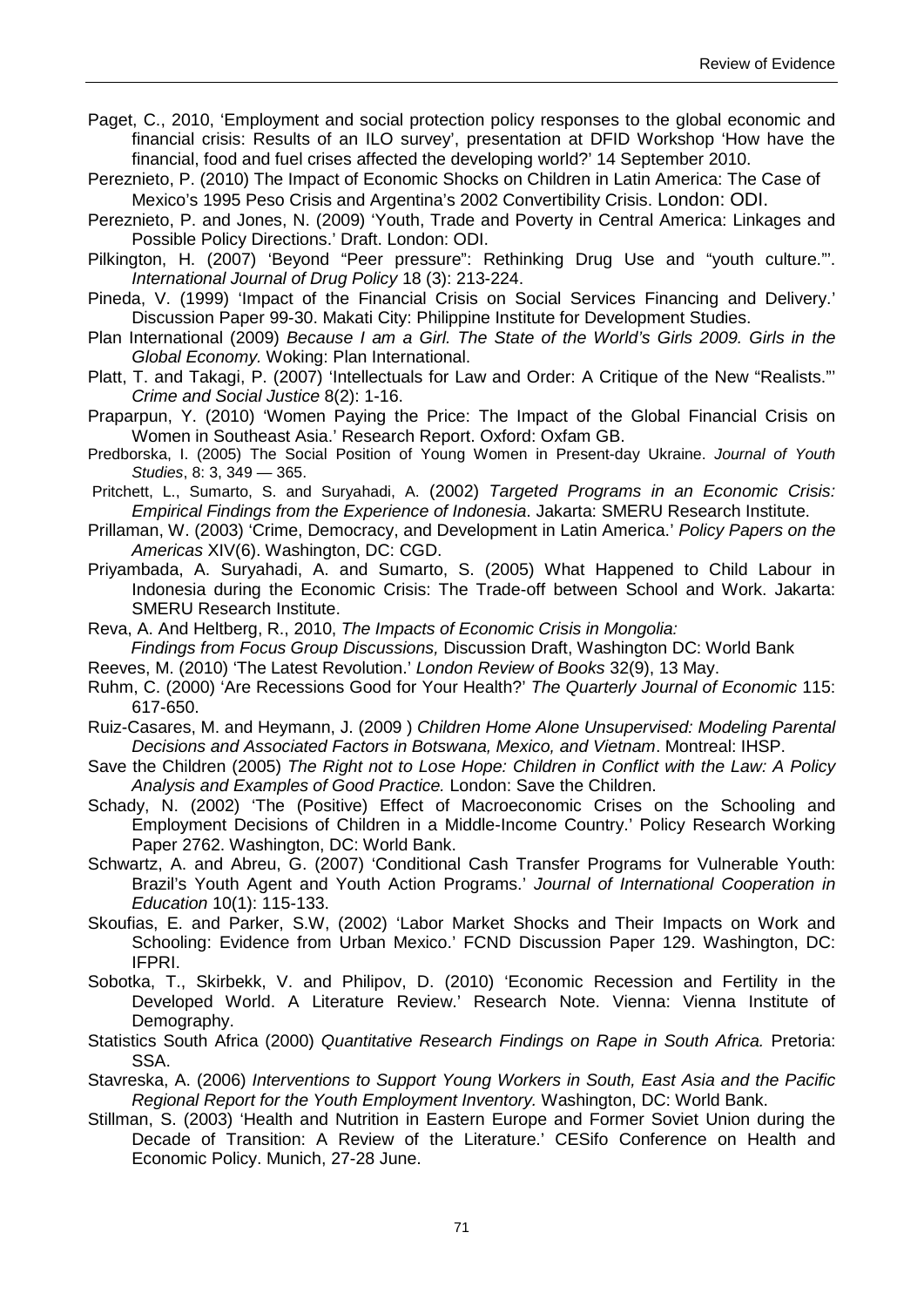- Sumarto, S. Wetterberg, A. and Pritchett, L. (2000) *The Social Impact of the Crisis in Indonesia: Results from a Nationwide Kecamatan Survey.* Jakarta: Asem Trust and Ford Foundation.
- Sumarto, S. and Suryahadi, A. (2003) 'Safety Nets or Safety Ropes? Dynamic Benefit Incidence of Two Crisis Programs in Indonesia.' *World Development* 31(7): 1257-1277.
- Tangcharoensathien, V., Harnvoravongchai, P., Pitayarangsarit, S. and Kasemsup, V. (2000) 'Health Impacts of Rapid Economic Changes in Thailand.' *Social Science & Medicine* 51(6): 789-807.
- Temin, M. and Levine, R. (2010) *Start with a Girl. A New Agenda for Global Health.* Washington, DC: CGD.
- Thomas, D., Beegle, K., Frankenberg, E., Sikoki, B., Strauss, J. and Teruel, G. (2004) 'Education in a Crisis.' *Journal of Development Economics* 74 (2004): 53-85.
- Truong, T.A. (2000) 'A Feminist Perspective on the Asian Miracle and Crisis: Enlarging the Conceptual Map of Human Development.' *Journal of Human Development* 1(1): 159-164.
- Tsuya, N. and Chayovan, N. (2002) 'The Economic Crisis and Desires for Children and Marriage in Thailand.' Prepared for IUSSP Regional Population Conference on Southeast Asia's Population in a Changing Asian Context. Bangkok, 10-13 June.
- Tumenggung, A. and Nugroho, Y. (nd), 'Marooned in the Junction. Indonesian Youth Participation in Politics.' Mimeo.
- Turk, C. And Mason. A, 2009, *Impacts of the Economic Crisis in East Asia. Findings from Qualitative Monitoring,* Discussion Draft, Washington DC: World Bank
- Turk, C., Mason, A. And Pettesch, P., 2010, *Impacts of the Economic Crisis on Vulnerable Population Groups Midcourse Findings from a Qualitative Monitoring Project in 12 Developing Countries*, *Discussion Draft, Washington DC: World Bank*
- UN Department of Economic and Social Affairs (2007) *World Youth Report 2007. Young People's Transitions to Adulthood. Progress and Challenges.* New York: UN.
- UN Children's Fund (2000) 'Young People in Changing Societies.' Regional Monitoring Report 7. Florence: UNICEF Innocenti Research Centre.
- UN Children's Fund (2001) 'A Decade of Transition'. Regional Monitoring Report 8. Florence: UNICEF Innocenti Research Centre.
- UN Children's Fund (2006) *Understanding Child Poverty in South-Eastern Europe and the Commonwealth of Independent States*. *Innocenti Social Monitor 2006.* Florence: UNICEF Innocenti Research Centre.
- UN Children's Fund (2009) Innocenti Social Monitor 2009. Child Well-Being at a Crossroads: Evolving challenges in Central and Eastern Europe and the Commonwealth of Independent States. Florence: Innocenti Research Centre.
- UN Family Planning Association (2008) Framework for Action on Adolescents and Youth. Opening doors for young people: 4 Keys. New York: UNFPA Publication.
- UN Family Planning Association (2009), Motherhood and Human Rights, UNFPA Fact Sheet, [http://www.unfpa.org/public/factsheets/pid/3851,](http://www.unfpa.org/public/factsheets/pid/3851) accessed 24/9/2010.
- UN Joint Programme on HIV/AIDS (2009a) 'Impact of the Global Financial and Economic Crisis on the AIDS Response.' UNAIDS/PCB(25)/09.26. New York: UNAIDS.
- UN Joint Programme on HIV/AIDS (2009b) 'Update on the Impact of the Economic Crisis: HIV Prevention and Treatment Programmes.' New York: UNAIDS.
- UN Joint Programme on HIV/AIDS (2009c) 'The Global Economic Crisis and HIV Prevention and Treatment Programmes: Vulnerabilities and Impact, Executive Summaries.' New York: UNAIDS.
- UN Office on Drugs and Crime and World Bank (2007) '*Crime, Violence, and Development: Trends, Costs, and Policy Options in the Caribbean.'* Report 37820. Washington, DC: World Bank.
- Van der Gaag, N. (2009) 'Pushed into Poverty: How Might the Current Economic Crisis Affect Girls and Young Women?' In Plan International (2009) *Because I am a Girl. The State of the World's Girls 2009. Girls in the Global Economy.* Woking: Plan International.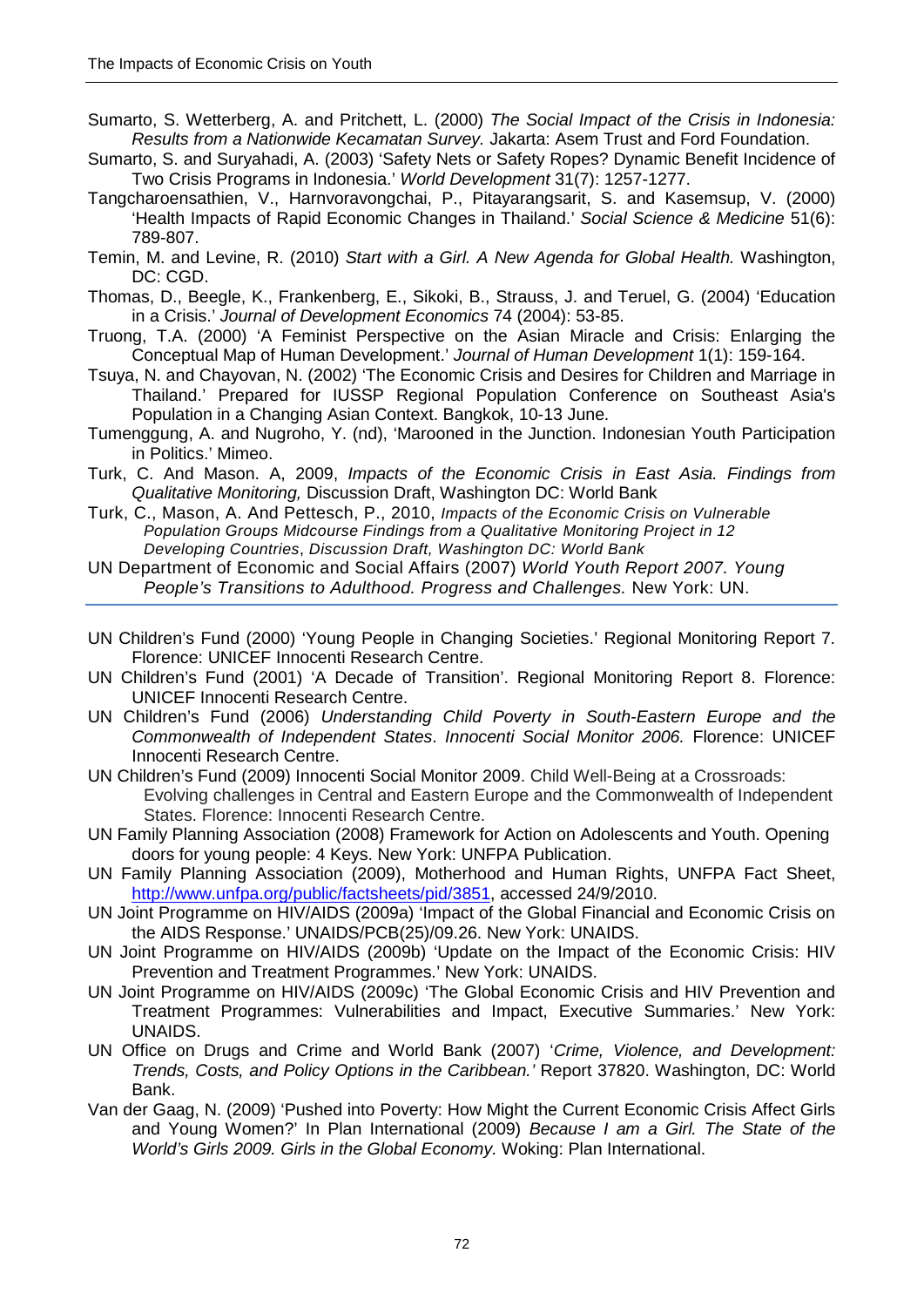Weeks, J. (2010) 'The G20 and the Decline of the West.' Post on e-discussion: A Recovery with a Human Face. 8 July.

World Bank (1999) 'Thai People Tell Their Stories.' Bangkok: World Bank.

World Bank (2000) 'Thai Workers and the Crisis.' Thailand Social Monitor 4: Washington, DC: World Bank.

- World Bank (2006) *Young People in South Eastern Europe: From Risk to Empowerment*. Washington, DC: World Bank.
- World Bank (2007) *Development and the Next Generation, World Development Report 2007*. Washington, DC: World Bank
- World Bank (2009) *Youth and Employment in Africa. The Potential, the Problem, the Promise, African Development Statistics, 2008/2009.* Washington, DC: World Bank.
- Wróblewska, W. (2002) 'Women's Health Status in Poland in the Transition to a Market Economy.' *Social Science and Medicine* 54(5): 707-726.

Youth R.I.S.E. (2010) Rise Up: Project Overview. URL:<http://www.youthrise.org/projects/rise-up> (last accessed on 14/06/2010)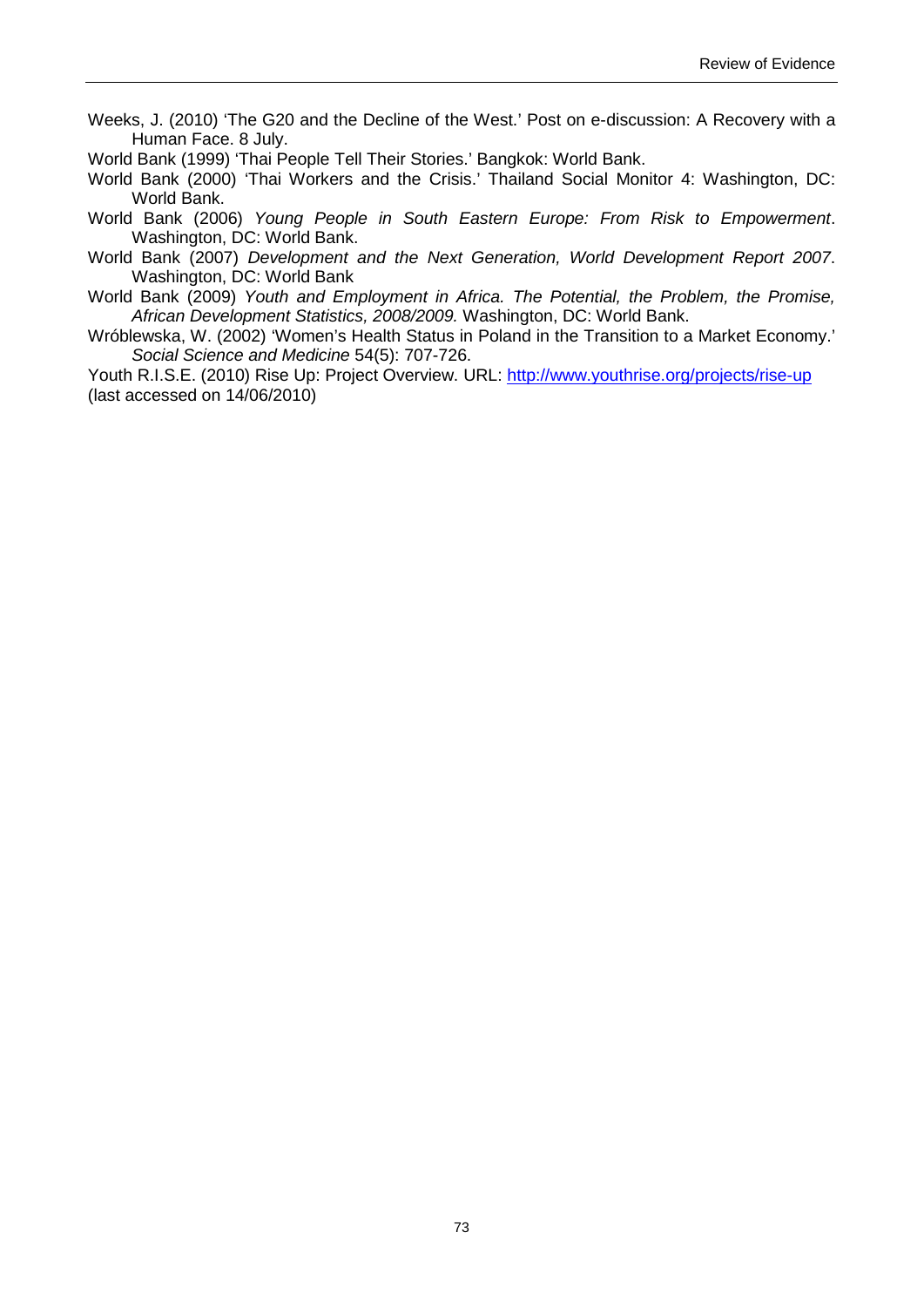## **Annex 1: Youth and economic crisis vulnerability matrix**

| Type of risk                                                                                                                              | Youth-specific experiences                                                                                                                                                                                                                                                                                                                                                                                                                                                                                                                                                                                                                                                                                                                                                                                                                                                                                                                                                                                                                                                                                                                                                                                           | <b>Gender-specific manifestations</b>                                                                                                                                                                                                                                                                                                                                                                                                                                                                                                                                                                                                                                                                                                                                                                                                                                                                                                                                                                                          |
|-------------------------------------------------------------------------------------------------------------------------------------------|----------------------------------------------------------------------------------------------------------------------------------------------------------------------------------------------------------------------------------------------------------------------------------------------------------------------------------------------------------------------------------------------------------------------------------------------------------------------------------------------------------------------------------------------------------------------------------------------------------------------------------------------------------------------------------------------------------------------------------------------------------------------------------------------------------------------------------------------------------------------------------------------------------------------------------------------------------------------------------------------------------------------------------------------------------------------------------------------------------------------------------------------------------------------------------------------------------------------|--------------------------------------------------------------------------------------------------------------------------------------------------------------------------------------------------------------------------------------------------------------------------------------------------------------------------------------------------------------------------------------------------------------------------------------------------------------------------------------------------------------------------------------------------------------------------------------------------------------------------------------------------------------------------------------------------------------------------------------------------------------------------------------------------------------------------------------------------------------------------------------------------------------------------------------------------------------------------------------------------------------------------------|
| 1. Economic<br>risks                                                                                                                      | or managing assets, leaving them dependent on older relatives.                                                                                                                                                                                                                                                                                                                                                                                                                                                                                                                                                                                                                                                                                                                                                                                                                                                                                                                                                                                                                                                                                                                                                       | Lower levels of experience, skills and qualifications, limited productive and social assets and weak political agency make youth particularly vulnerable to<br>economic shocks. In some contexts, discriminatory norms of entitlement (e.g. gender, caste, ethnicity, age) prevent young people from accessing, owning                                                                                                                                                                                                                                                                                                                                                                                                                                                                                                                                                                                                                                                                                                         |
| 1.1. Decrease<br>in demand for<br>labour leading<br>to greater youth<br>unemployment,<br>and declining<br>earnings and<br>quality of work | Youth are disproportionately concentrated among temporary workers -<br>often the first to be fired in a slowdown s – and in certain 'vulnerable'<br>sectors (e.g. construction, manufacturing, tourism, services).<br>Limited employment opportunities and lack of ownership of productive<br>$\bullet$<br>assets may force young people to: i) accept worsening working<br>conditions (e.g. less overtime, wage decline, longer working hours; ii)<br>shift to the informal sector; iii) incur debts to finance a job search<br>and/or training; iv) emigrate in search for work. Spill-over risks include<br>fewer opportunities to accumulate human capital, social<br>marginalisation, etc.<br>Long-term unemployed youth risk long inactivity and permanent<br>exclusion from labour market, as their knowledge, skills and social<br>networks go out of date; they may also be prevented from accessing<br>loans/assets; new labour market entrants are particularly vulnerable to<br>lack of employment opportunities.<br>Difficulties young entrepreneurs face in starting and financing business<br>$\bullet$<br>may be exacerbated by tighter credit markets and more challenging<br>business environment. | Young women typically face a greater risk of retrenchment, since they are<br>traditionally perceived as a cheap, expendable workforce and secondary<br>income earners.<br>Youth may undertake risky work to generate livelihoods (e.g. sex work<br>$\bullet$<br>(especially females), criminal work (especially males). Both may migrate,<br>and young women are especially vulnerable to trafficking.<br>Threat of layoffs may lead to increased risk of sexual harassment and<br>abuse in the workplace.                                                                                                                                                                                                                                                                                                                                                                                                                                                                                                                     |
| 1.2. Decrease<br>in real<br>household<br>income leading<br>to reduced<br>purchasing<br>power                                              | Reduced food consumption (quantity/quality) placing youth at risk of<br>$\bullet$<br>malnutrition or obesity. This may affect their physical and cognitive<br>capacity, especially younger cohorts who are still growing. Long-term<br>implications may include lower educational outcomes and lifetime<br>earnings, weaker health as an adult.<br>Cuts in household expenditure on education can reduce participation<br>$\bullet$<br>at secondary and tertiary levels and lead to lower academic<br>achievement.<br>Adolescents may leave school and start to work, sometimes in<br>hazardous activities. This can affect their future employment<br>prospects, school attainment, health outcomes and time poverty; older<br>youth may be expected to support the household through migratory<br>employment (in-country and international) and sending remittances.                                                                                                                                                                                                                                                                                                                                               | Young women's nutrition may be perceived as lower priority than that of<br>young men, resulting in girls and young women eating less. A low BMI is<br>associated with poor pregnancy outcomes and susceptibility to illness<br>and anaemia for young mothers. Young men who have to do long hours<br>of hard labour on inadequate food intake are also exposed to risks.<br>Decline in utilisation of reproductive health services can put young<br>women at risk of STDs and unwanted pregnancies;<br>Harmful coping strategies include adolescent labour (especially males);<br>dropping out of school (especially females); early marriage (especially<br>females).<br>Growing intra-household tensions place young women (especially young<br>wives) at risk of domestic violence and/or increased conflict at home, and<br>job loss may undermine their personal autonomy.<br>Care and domestic responsibilities increase (especially for young<br>females) in response to parents' increased paid work responsibilities. |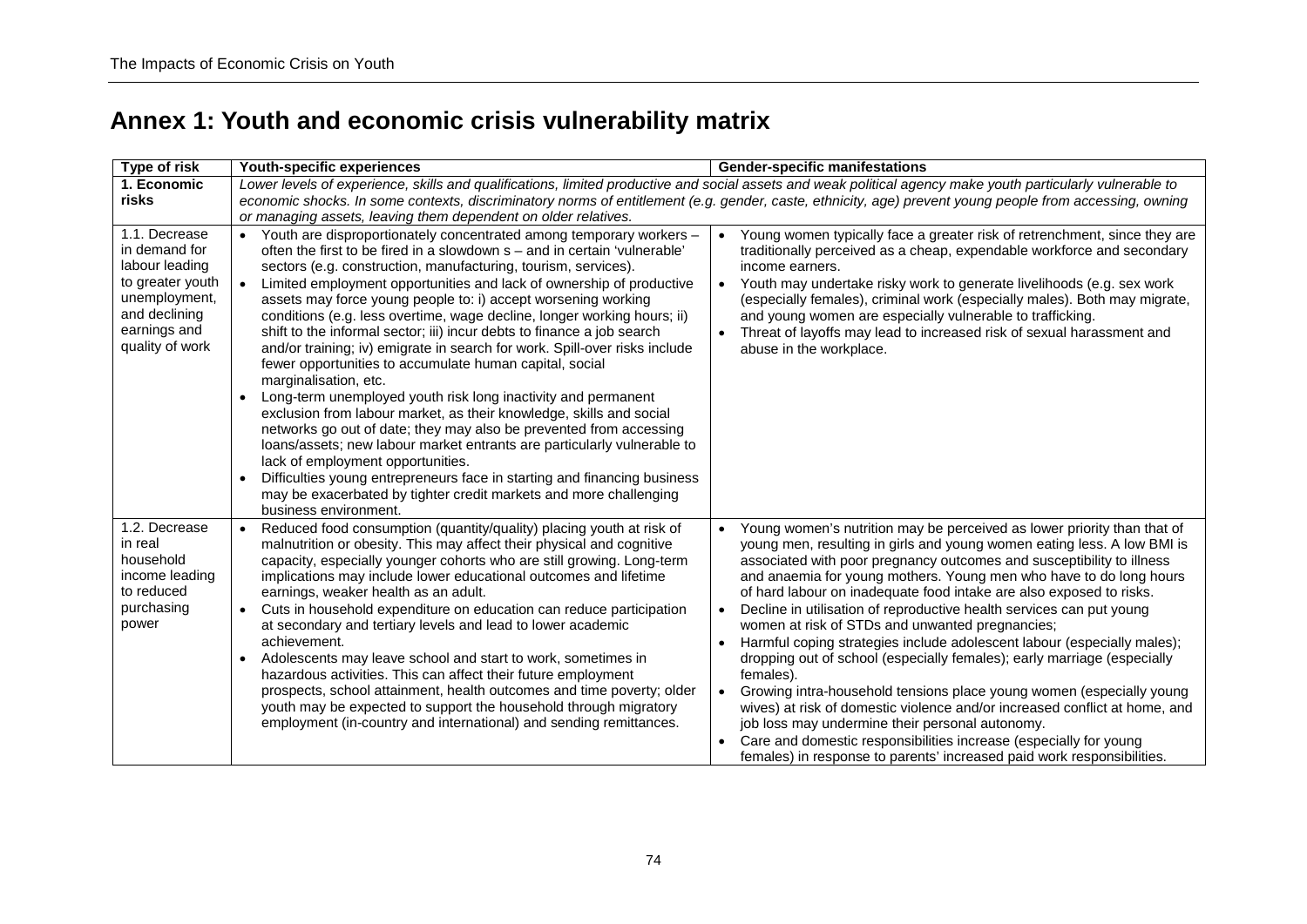| Type of risk                                                                          | Youth-specific experiences                                                                                                                                                                                                                                                                                                                                                                                                                                                                                                                                                                                                                                                                                                                                                                                                                                                                                                                                                                                                                                                                                                                                                                                                                                                                                                                                              | <b>Gender-specific manifestations</b>                                                                                                                                                                                                                                                                                                                                                                                                                                                                                                                                                                                                                                                                                                                                                                                                                                                                                                                            |
|---------------------------------------------------------------------------------------|-------------------------------------------------------------------------------------------------------------------------------------------------------------------------------------------------------------------------------------------------------------------------------------------------------------------------------------------------------------------------------------------------------------------------------------------------------------------------------------------------------------------------------------------------------------------------------------------------------------------------------------------------------------------------------------------------------------------------------------------------------------------------------------------------------------------------------------------------------------------------------------------------------------------------------------------------------------------------------------------------------------------------------------------------------------------------------------------------------------------------------------------------------------------------------------------------------------------------------------------------------------------------------------------------------------------------------------------------------------------------|------------------------------------------------------------------------------------------------------------------------------------------------------------------------------------------------------------------------------------------------------------------------------------------------------------------------------------------------------------------------------------------------------------------------------------------------------------------------------------------------------------------------------------------------------------------------------------------------------------------------------------------------------------------------------------------------------------------------------------------------------------------------------------------------------------------------------------------------------------------------------------------------------------------------------------------------------------------|
| 1.3. Decline in<br>government<br>revenues<br>reduces<br>government<br>social spending | • This is very important for young people, as accumulation of human<br>capital in particular depends on public investments.<br>Reduction in preventative health programmes (e.g. HIV prevention<br>$\bullet$<br>campaigns, health promotion for youth, family planning, anti-substance<br>abuse programmes) may lead to a rise in ill-health among youth.<br>Reduced access to and quality of education affect school enrolment,<br>attendance and school qualifications. Already disadvantaged youth<br>(e.g. orphans, disabled, ethnic minorities, etc) are at particular risk of<br>discontinuing their education. Reduced quality of education may further<br>exacerbate their inequality in society.<br>Cutbacks in programmes for youth (e.g. youth-specific job creation,<br>$\bullet$<br>youth clubs, sports, extra-curricular activities, night schools, adult<br>education) may increase the likelihood of social exclusion and of youth<br>engagement in crime, violence and substance abuse; they also limit<br>young people's opportunities to form social capital.<br>Cutbacks in publicly supported loans (e.g. microfinance, support to<br>youth entrepreneurs, agricultural support) may force youth to borrow<br>from moneylenders. This means higher interest rates, as bank loans<br>with lower interest are not readily available to young people. | • Young women are often more affected by basic service cuts, as they<br>typically have greater responsibility for care of family members.<br>Reduced access to maternal and child health services increases<br>$\bullet$<br>vulnerability to maternal and infant mortality, and diminished<br>sexual/reproductive health care (contraception, access to safe abortion<br>facilities, cancer screening and treatment, response to STDs, protection<br>against violence) increases health risks.<br>Cutbacks in sexual education programmes, especially among high risk-<br>groups (e.g. sex workers, drug users) place young women at particular<br>risk of unwanted pregnancies, STDs and mortality.<br>Cuts to public transport may place women at greater risk of violence.<br>Perceived insecurity may prevent them from accessing markets,<br>schooling and health care. Lack of transport impacts also on access to<br>employment (irrespective of gender). |
| 2. Age-related<br>vulnerabilities                                                     | Particularly significant as youth are undergoing important life transitions; these interact with economic and social vulnerabilities.                                                                                                                                                                                                                                                                                                                                                                                                                                                                                                                                                                                                                                                                                                                                                                                                                                                                                                                                                                                                                                                                                                                                                                                                                                   |                                                                                                                                                                                                                                                                                                                                                                                                                                                                                                                                                                                                                                                                                                                                                                                                                                                                                                                                                                  |
| 2.1. Moving<br>from school to<br>work                                                 | • New entrants into the labour market are particularly hard hit by<br>diminished labour market prospects, having to compete with a growing<br>number of jobseekers for fewer job vacancies.<br>Early unemployment spells and insecurity may have harmful long-term<br>$\bullet$<br>effects on a number of outcomes, e.g. happiness, job satisfaction,<br>future wages and health.<br>Youth who are unable to find/keep decent work are more likely to<br>$\bullet$<br>migrate, and/or participate in crime or militant groups.                                                                                                                                                                                                                                                                                                                                                                                                                                                                                                                                                                                                                                                                                                                                                                                                                                          | Young women are at increased risk of discrimination in formal labour<br>markets.<br>Young women are more likely than young men to be unemployed and to<br>$\bullet$<br>stay out of the labour force entirely.<br>Lack of economic opportunities contributes to conditions in which young<br>$\bullet$<br>women are vulnerable to sex work, trafficking and exploitation in the<br>informal sector (especially single women, single mothers, those from poor<br>families, etc).                                                                                                                                                                                                                                                                                                                                                                                                                                                                                   |
| 2.2. Learning<br>for work and life                                                    | There is an increase in school dropout rates among poorest groups,<br>particularly at transition from junior to senior secondary school and<br>tertiary level. In some middle- and upper-income countries, youth stay<br>in education longer in times of recession because of lack of labour<br>market opportunities.<br>Unskilled school leavers are ill-prepared for the labour market and are<br>at risk of unemployment and lower lifetime earnings.<br>Declining quality of education (e.g. teacher absenteeism, inability to<br>$\bullet$<br>afford new or upgrade technological equipment) increases the risk of<br>social marginalisation of youth.<br>Halting educational reforms because of expenditure reductions is risky,<br>$\bullet$<br>as inadequate education systems fail to prepare young workers for<br>competitive labour markets.                                                                                                                                                                                                                                                                                                                                                                                                                                                                                                                 | When employment opportunities or further educational opportunities are<br>cut off, young women face increased pressure to succumb to early<br>marriage, exploitation or harsh working conditions.<br>Once removed from school, adolescent girls are less likely than males to<br>$\bullet$<br>go back and, at the same time, are more disadvantaged in labour<br>markets than males.                                                                                                                                                                                                                                                                                                                                                                                                                                                                                                                                                                             |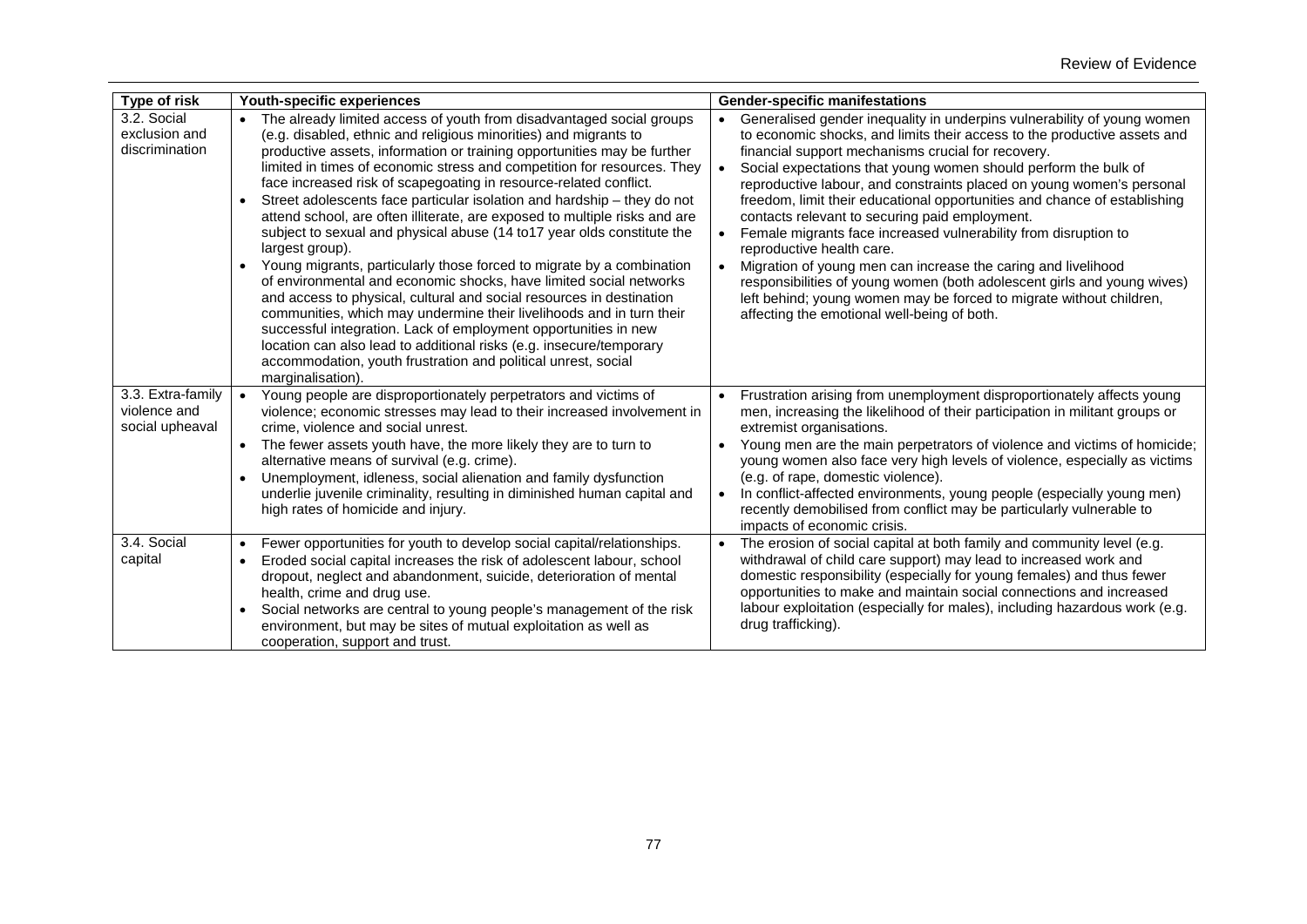# **Annex 2: Typology of youth-focused policy responses[43](#page-69-0)**

| Type of                                                                                              | General household/community level                                                                                                                                                                                                                                                                                                                                                                                                                                                                                                                                                                                                                                                                                                                                                | Youth-focused policy instruments and programme                                                                                                                                                                                                                                                                                                                                                                                                                                                                                                                                                                                                                                                                                            | Key lessons (pros/cons)                                                                                                                                                                                                                                                                                                                                                                                                                                                                                                                                                                                                                                                                                                                                                                                              |  |
|------------------------------------------------------------------------------------------------------|----------------------------------------------------------------------------------------------------------------------------------------------------------------------------------------------------------------------------------------------------------------------------------------------------------------------------------------------------------------------------------------------------------------------------------------------------------------------------------------------------------------------------------------------------------------------------------------------------------------------------------------------------------------------------------------------------------------------------------------------------------------------------------|-------------------------------------------------------------------------------------------------------------------------------------------------------------------------------------------------------------------------------------------------------------------------------------------------------------------------------------------------------------------------------------------------------------------------------------------------------------------------------------------------------------------------------------------------------------------------------------------------------------------------------------------------------------------------------------------------------------------------------------------|----------------------------------------------------------------------------------------------------------------------------------------------------------------------------------------------------------------------------------------------------------------------------------------------------------------------------------------------------------------------------------------------------------------------------------------------------------------------------------------------------------------------------------------------------------------------------------------------------------------------------------------------------------------------------------------------------------------------------------------------------------------------------------------------------------------------|--|
| policy/measure                                                                                       | measures                                                                                                                                                                                                                                                                                                                                                                                                                                                                                                                                                                                                                                                                                                                                                                         | examples                                                                                                                                                                                                                                                                                                                                                                                                                                                                                                                                                                                                                                                                                                                                  |                                                                                                                                                                                                                                                                                                                                                                                                                                                                                                                                                                                                                                                                                                                                                                                                                      |  |
| 1. Labour policies                                                                                   | Goal: Expanding employment and income generation opportunities in order to maintain purchasing power.                                                                                                                                                                                                                                                                                                                                                                                                                                                                                                                                                                                                                                                                            |                                                                                                                                                                                                                                                                                                                                                                                                                                                                                                                                                                                                                                                                                                                                           |                                                                                                                                                                                                                                                                                                                                                                                                                                                                                                                                                                                                                                                                                                                                                                                                                      |  |
|                                                                                                      | Targeting: Youth aged 16+; poor and disadvantaged youth.                                                                                                                                                                                                                                                                                                                                                                                                                                                                                                                                                                                                                                                                                                                         |                                                                                                                                                                                                                                                                                                                                                                                                                                                                                                                                                                                                                                                                                                                                           |                                                                                                                                                                                                                                                                                                                                                                                                                                                                                                                                                                                                                                                                                                                                                                                                                      |  |
| 1.1. Stimulating new<br>jobs through<br>temporary<br>employment<br>programmes (e.g.<br>public works) | Labour-intensive public works<br>schemes. Used widely as key job<br>creation initiatives in cases of acute or<br>cyclical employment problems. Chile,<br>Argentina, Peru, Bolivia, Indonesia,<br>Thailand have a relatively good track<br>record (Blomquist et al., 2001; Mazza<br>et al., 2009).<br>When designed well, can reach large<br>numbers in a short time span (at its<br>height, the South Korean temporary<br>employment programme covered 70%<br>of the unemployed, benefiting around<br>2.5 times more people than<br>unemployment insurance). Mazza et al.<br>(2009) suggest that they are most<br>suited to crises with large-scale<br>unemployment of very poor; otherwise,<br>measures that protect existing jobs or<br>help disadvantaged people into longer- | Public works schemes are sometimes considered a partial<br>solution to youth unemployment.<br>Example: Kazakhstan's Road Map programme<br>Launched in 2008, the Road Map focuses on women and<br>youth. It combines public works, vocational training initiatives<br>and social jobs (e.g. in providing care). Within a one-year<br>period, the Road Map programme created 252,277 jobs; the<br>retraining programme has benefited 44,675 people; and the<br>internship component has achieved 98% of its target<br>benefiting 34,452 people. The programme has been<br>criticised for not providing child care and ignoring long-term<br>employment issues, as public works jobs are seasonal and<br>low paid (Gavrilovic et al., 2009). | 1. Often not designed properly and<br>launched in an ad hoc manner,<br>resulting in poor targeting; also<br>inadequate evaluation of the long-term<br>effects.<br>2. Do little to build skills or future<br>employability. In Chile's Temporary<br>Employment Programme of the late<br>1980s, poor workers who took<br>temporary jobs actually had more<br>difficulty finding jobs after the crisis than<br>those who did not participate in the<br>programme (Mazza et al., 2009).<br>3 Tend to benefit men more than<br>female workers because jobs are<br>usually in male-dominated sectors (e.g.<br>construction), although programmes in<br>Argentina, Peru and India have all had<br>rates of female participation of around<br>70% to 80% through providing on-site<br>child care and facilitating home-based |  |
|                                                                                                      | term work are more effective.                                                                                                                                                                                                                                                                                                                                                                                                                                                                                                                                                                                                                                                                                                                                                    |                                                                                                                                                                                                                                                                                                                                                                                                                                                                                                                                                                                                                                                                                                                                           | production (van der Gaag, 2009).                                                                                                                                                                                                                                                                                                                                                                                                                                                                                                                                                                                                                                                                                                                                                                                     |  |
| 1.2. Training                                                                                        | Subsidies for on-the-job training.<br>Intended to help retain workers during<br>a downturn and help the unemployed<br>back into the labour market.<br>Widely used in Latin America and<br>OECD countries to retain formal sector<br>workers in their jobs through short-term<br>skill upgrading of the existing workforce<br>during the crisis. It can be focused on<br>'retooling' workers in their current firms,<br>implementing new technologies or new                                                                                                                                                                                                                                                                                                                      | Usually intended to help bridge skills gaps of disadvantaged<br>youth, or to help young people adjust to new labour market<br>conditions during periods of change.<br><b>Example: Mexico's Probecat provides job training to the</b><br>unemployed (mainly targeting youth 16 to 29 from the lowest<br>income quintile) and a stipend of up to three months of<br>minimum wage income to trainees. The programme was<br>enlarged during the 1994 to 1995 crisis, serving 198,000<br>workers in 1994, 412, 000 in 1995 and 544, 200 in 1996<br>(Mazza et al., 2009; Pereznieto and Jones, 2009).                                                                                                                                           | 1. Evaluations show on-the-job-training<br>both helps secure jobs in the short term<br>(during crisis) and build in the medium<br>term capacity to continue such<br>programmes post-crisis (Mazza et al.,<br>2009).<br>2 Success depends strongly on<br>ensuring that firms participating make<br>the required commitments to hire a high<br>percentage of the trainees.<br>3 Little is known about the long-term<br>impacts in terms of increased salaries                                                                                                                                                                                                                                                                                                                                                          |  |

 $\overline{a}$ <sup>43</sup> This is intended to be illustrative of approaches and examples rather than a comprehensive overview. Where no information could be found on measures developed to support youth during economic crises, we have included findings from the general youth policy literature. See Knowles and Behrman (2005) and Golombek (2002) for useful overviews of youth-focused development policies.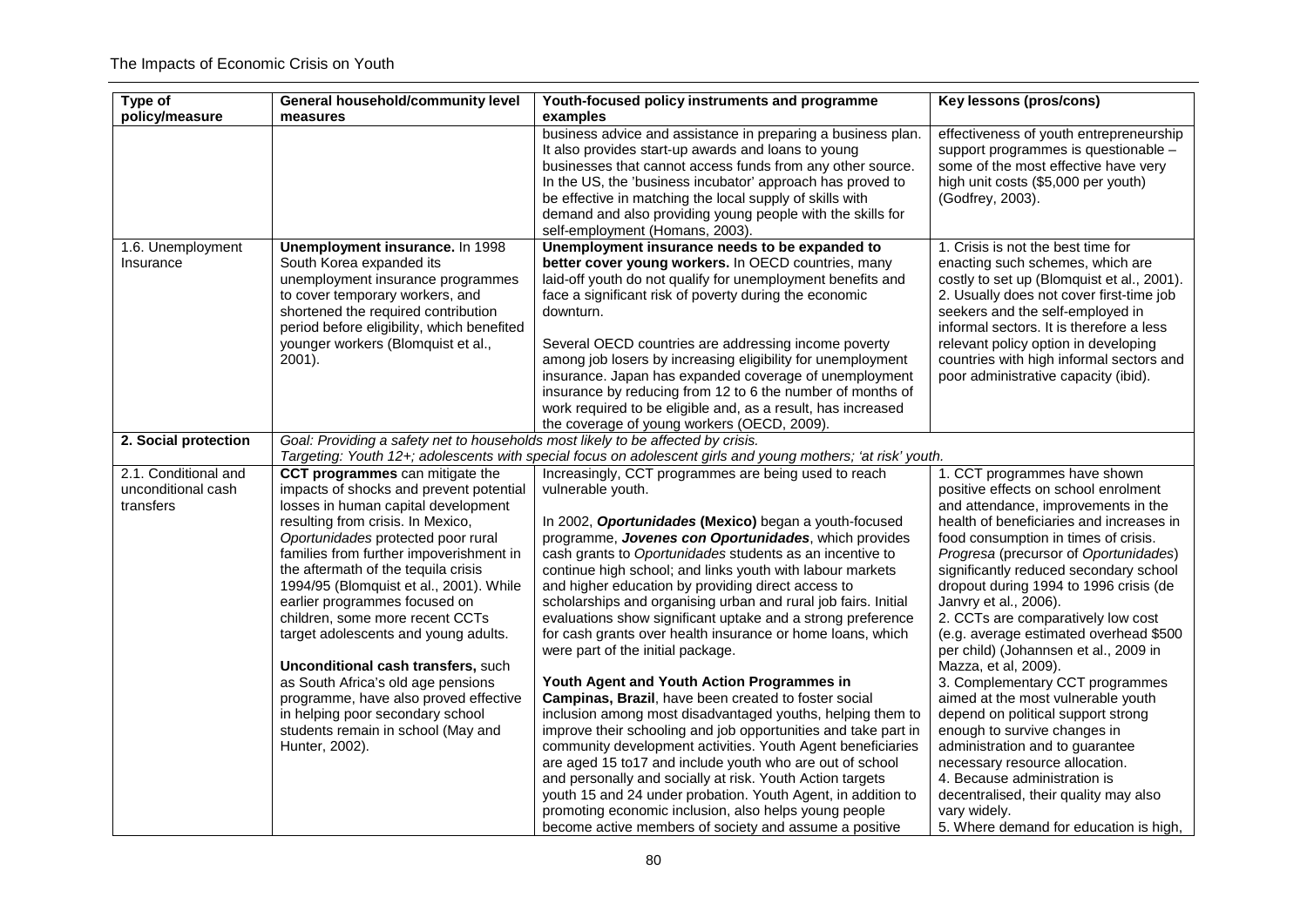| Type of<br>policy/measure | General household/community level<br>measures          | Youth-focused policy instruments and programme<br>examples                                                                                                                                   | Key lessons (pros/cons)                                                                                             |
|---------------------------|--------------------------------------------------------|----------------------------------------------------------------------------------------------------------------------------------------------------------------------------------------------|---------------------------------------------------------------------------------------------------------------------|
|                           |                                                        | role in their communities (e.g. through cultural and sports<br>activities). This aims to reduce youth's exposure to violence<br>and general social vulnerability (Schwartz and Abreu, 2007). | unconditional transfers may be as<br>effective as conditional transfers in<br>securing secondary school attendance. |
| 2.2. Social               | Expanding a network of support                         | The increase of social problems among youth in crisis means                                                                                                                                  | 1. Marginalised populations, such as                                                                                |
| welfare                   | services to prevent family                             | that improving access to social services for vulnerable youth                                                                                                                                | migrants, refugees, IDPs, are often                                                                                 |
| services                  | breakdown and potential                                | - including those in conflict with the law, pregnant                                                                                                                                         | excluded from prevention initiatives, as                                                                            |
|                           | exploitation, abuse and neglect of                     | adolescents, drug users and undereducated and unemployed                                                                                                                                     | even in good economic times they are                                                                                |
|                           | children and youth. This includes                      | youth $-$ is a high priority. There is little evidence of                                                                                                                                    | often unreachable and excluded from                                                                                 |
|                           |                                                        |                                                                                                                                                                                              |                                                                                                                     |
|                           | services to: prevent and treat alcohol                 | programmes of this type being expanded during crisis.                                                                                                                                        | prevention services.                                                                                                |
|                           | and drug abuse (see 4. Health);                        |                                                                                                                                                                                              | 2. Insufficient human and financial                                                                                 |
|                           | prevent suicide; support families in                   | <b>Examples</b>                                                                                                                                                                              | resources often undermine social                                                                                    |
|                           | childrearing; prevent domestic violence;               | Indonesian programme for street and neglected                                                                                                                                                | welfare service provision, with in                                                                                  |
|                           | and support victims of domestic                        | children/adolescents (e.g. those in conflict with the law and                                                                                                                                | particular a lack of social workers                                                                                 |
|                           | violence.                                              | at risk of commercial sexual exploitation) during the recovery                                                                                                                               | specialised in the special needs of                                                                                 |
|                           |                                                        | period: scholarships, vocational training, supplementary                                                                                                                                     | vulnerable families and youth. This is                                                                              |
|                           | During the transition period, Russia                   | feeding and operating funds for open houses and social                                                                                                                                       | even more acute in times of crisis.                                                                                 |
|                           | developed a 'social patronage'                         | workers. Coverage was low (several thousand), but it had a                                                                                                                                   |                                                                                                                     |
|                           | programme for families in crisis,                      | positive impact on well-being: almost all beneficiaries                                                                                                                                      |                                                                                                                     |
|                           | including those with adolescent                        | completed training, one-third found safe employment and a                                                                                                                                    |                                                                                                                     |
|                           | children. Social workers provided social               | number rejoined their families (Jones and Marsden, 2009).                                                                                                                                    |                                                                                                                     |
|                           | assistance, mediation, access to                       |                                                                                                                                                                                              |                                                                                                                     |
|                           | rehabilitation services and emotional                  | In Albania and Moldova, improving local employment                                                                                                                                           |                                                                                                                     |
|                           | support. The programme is estimated                    | opportunities and incentives to stop the poorest and most                                                                                                                                    |                                                                                                                     |
|                           | to cover more than 321,000 families                    | marginalised youth dropping out of school, combined with                                                                                                                                     |                                                                                                                     |
|                           | per year and to have helped reduce                     | broader life skills, has helped reduce trafficking. In Moldova,                                                                                                                              |                                                                                                                     |
|                           | institutionalisation of children and                   | NGOs have provided information to girls and young women                                                                                                                                      |                                                                                                                     |
|                           | adolescents.                                           | on the dangers of trafficking and a hotline for potential and                                                                                                                                |                                                                                                                     |
|                           |                                                        | actual victims of trafficking (Homans, 2003).                                                                                                                                                |                                                                                                                     |
|                           |                                                        | In Brazil, local groups use theatre, music and other forms of                                                                                                                                |                                                                                                                     |
|                           |                                                        | community engagement to reach adolescents on the streets,                                                                                                                                    |                                                                                                                     |
|                           |                                                        | diverting them from gangs to more productive forms of social                                                                                                                                 |                                                                                                                     |
|                           |                                                        | capital (Homans, 2003).                                                                                                                                                                      |                                                                                                                     |
| 3. Basic social           |                                                        | Goal: Preserving access and utilisation of basic services and safeguarding human development, focusing on most vulnerable individuals and                                                    |                                                                                                                     |
| <b>Services</b>           | households.                                            |                                                                                                                                                                                              |                                                                                                                     |
|                           |                                                        | Key general approach: Protection of social sector expenditures during period of fiscal restraint and maintenance/and/or reorientation of budget to                                           |                                                                                                                     |
|                           | key programmes targeted at the most vulnerable groups. |                                                                                                                                                                                              |                                                                                                                     |
|                           |                                                        | Targeting: Youth 12+; adolescents with special focus on adolescent girls and young mothers; 'most at risk' youth.                                                                            |                                                                                                                     |
| 3.1. Education            | Common strategies for maintaining                      | Scholarships for secondary school students are the most                                                                                                                                      | 1. Scholarship targeting often                                                                                      |
| (targeted subsidies,      | access to education during crisis                      | common form of government support to low-income families.                                                                                                                                    | ineffective and subject to political                                                                                |
| e.g. scholarships, fee    | include: i) protecting the overall                     | Argentina's National Student Scholarships Programme,                                                                                                                                         | interference by school and village elites                                                                           |
| waivers, etc)             | education budget and increasing it for                 | launched post-crisis in 2000, has been effective at retaining                                                                                                                                | (Knowles et at., 1999).                                                                                             |
|                           | basic education; ii) targeted subsidies                | children in school (Blomquist et al., 2001).                                                                                                                                                 | 2. Crisis interventions should be                                                                                   |
|                           | to keep children in school; and iii)                   |                                                                                                                                                                                              | aligned with longer-term policies. For                                                                              |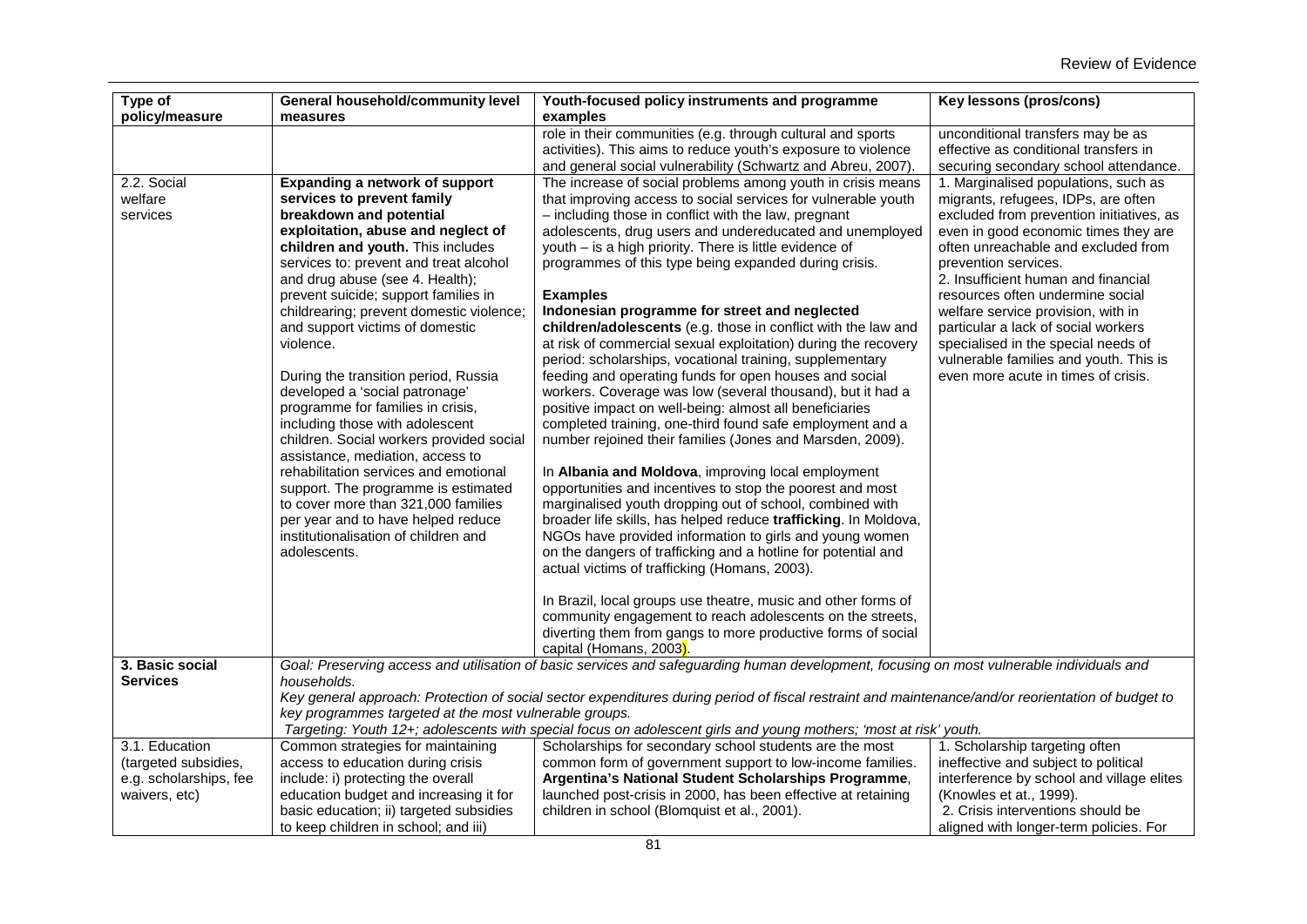| Type of        | General household/community level                                             | Youth-focused policy instruments and programme                                                                              | Key lessons (pros/cons)                                                       |
|----------------|-------------------------------------------------------------------------------|-----------------------------------------------------------------------------------------------------------------------------|-------------------------------------------------------------------------------|
| policy/measure | measures                                                                      | examples                                                                                                                    |                                                                               |
|                | preventing deterioration of quality.                                          | Indonesia's Back to School Campaign. In 1998, with                                                                          | example, scholarships that can                                                |
|                |                                                                               | World Bank and ADB support, the government launched a                                                                       | continued to be accessed for several                                          |
|                | Targeted subsidies include: i) block                                          | scholarships programme for poor children in primary, junior                                                                 | years have greater impacts on                                                 |
|                | grants to schools to compensate for                                           | and senior secondary schools and block grants to schools                                                                    | attainment and graduation than                                                |
|                | reduced parental contributions; ii)                                           | serving poor communities. The total cost of the initiative was                                                              | scholarships applied for on a yearly                                          |
|                | scholarships and fee waivers to poor                                          | roughly \$382 million (Pritchett et al., 2002). This programme                                                              | basis (Mazza et al., 2007).                                                   |
|                | students to help them with costs of<br>schooling; iii) broader loan-          | was relatively successful in removing cost barriers for poor<br>students. About 2.6 million of the poorest junior secondary | 3. Long-term measures that involve<br>sustaining/improving quality and broad- |
|                | programmes to finance fees for the                                            | students received a scholarship of \$30 in voucher form                                                                     | based educational expansion are                                               |
|                | non-poor( who can afford loans).                                              | intended to cover costs such as notebooks, uniforms,                                                                        | central to shaping the future workforce,                                      |
|                |                                                                               | transportation costs and school fees. Amounts received at                                                                   | combating the labour market                                                   |
|                | In Tanzania, access to credit enabled                                         | senior secondary level were three times those allocated at                                                                  | disadvantage of poor young people and                                         |
|                | parents to maintain their children's                                          | primary level (Cameron, 2000). Targeting criteria appear to                                                                 | promoting the competitiveness of                                              |
|                | school participation during the 1980's                                        | have been followed quite closely, leading to the poorest                                                                    | economies. This entails greater                                               |
|                | economic collapse. Thailand's                                                 | students receiving a greater than proportional share of the                                                                 | attention to functional literacy and                                          |
|                | economic crisis education loan                                                | scholarships (63% of all recipients). Moreover, girls were 6%                                                               | numeracy and problem-solving skills,                                          |
|                | programme was so popular that the                                             | more likely to receive a scholarship at upper secondary                                                                     | and may also involve developing more                                          |
|                | government loan fund was rapidly                                              | school level than boys (ibid). A lower secondary school                                                                     | relevant curricula for vocational training                                    |
|                | depleted (Mazza et al., 2007).                                                | student in a household that received scholarship funding had                                                                | and tertiary education to facilitate the                                      |
|                |                                                                               | a 3.5 percentage point lower probability of dropping out than                                                               | incorporation of young people into the                                        |
|                | Young people who have missed out on                                           | a similar student in a household that received no funding.                                                                  | labour market (World Bank, 2007).                                             |
|                | education first time round need 'second<br>chance' opportunities (World Bank, | School feeding is a common crisis response and used as                                                                      | 4. School feeding programmes are<br>considered to be cost-effective           |
|                | 2007). Specific focus should be on                                            | an incentive for children to attend school. As a response to                                                                | interventions for maintaining enrolment,                                      |
|                | linking vocational training programmes                                        | the current crisis, Yemen launched a feeding programme in                                                                   | although nutritionally ineffective.                                           |
|                | for out-of-school youth with labour                                           | primary and junior secondary school which aims to promote                                                                   | Average cost less than \$50 per child.                                        |
|                | demand (e.g. employment services and                                          | girls' enrolment in school, by requiring that girls enrolled in                                                             | 5. May need to be complemented by                                             |
|                | life skills training, e.g. Jovenes in                                         | schools attend more than 80% of class days in order to                                                                      | cash transfers and/or other in-kind                                           |
|                | Brazil).                                                                      | receive take-home rations (Jones et al, 2009).                                                                              | assistance, e.g. free textbooks.                                              |
|                |                                                                               |                                                                                                                             |                                                                               |
|                |                                                                               | Fieldwork in Kazakhstan revealed that free hot meals                                                                        |                                                                               |
|                |                                                                               | provided at primary and secondary school were considered<br>by poor families to be one of the most important forms of       |                                                                               |
|                |                                                                               | government support during the crisis (Gavrilovic et al., 2009).                                                             |                                                                               |
|                |                                                                               |                                                                                                                             |                                                                               |
|                |                                                                               | Higher education: Malaysia and Kazakhstan are rare                                                                          |                                                                               |
|                |                                                                               | examples of public support to higher education. In 1999,                                                                    |                                                                               |
|                |                                                                               | Malaysia expedited construction of facilities in two new                                                                    |                                                                               |
|                |                                                                               | universities, increasing capacity. This became urgent after                                                                 |                                                                               |
|                |                                                                               | many students could not afford to continue studying abroad                                                                  |                                                                               |
|                |                                                                               | (Ablett and Slengesol, 2001). To reduce the cost of tertiary                                                                |                                                                               |
|                |                                                                               | education, in 2008 Kazakhstan expanded its scholarship                                                                      |                                                                               |
|                |                                                                               | scheme, letting more low-income students embark on or                                                                       |                                                                               |
|                |                                                                               | continue university degrees (Gavrilovic et al., 2009).                                                                      |                                                                               |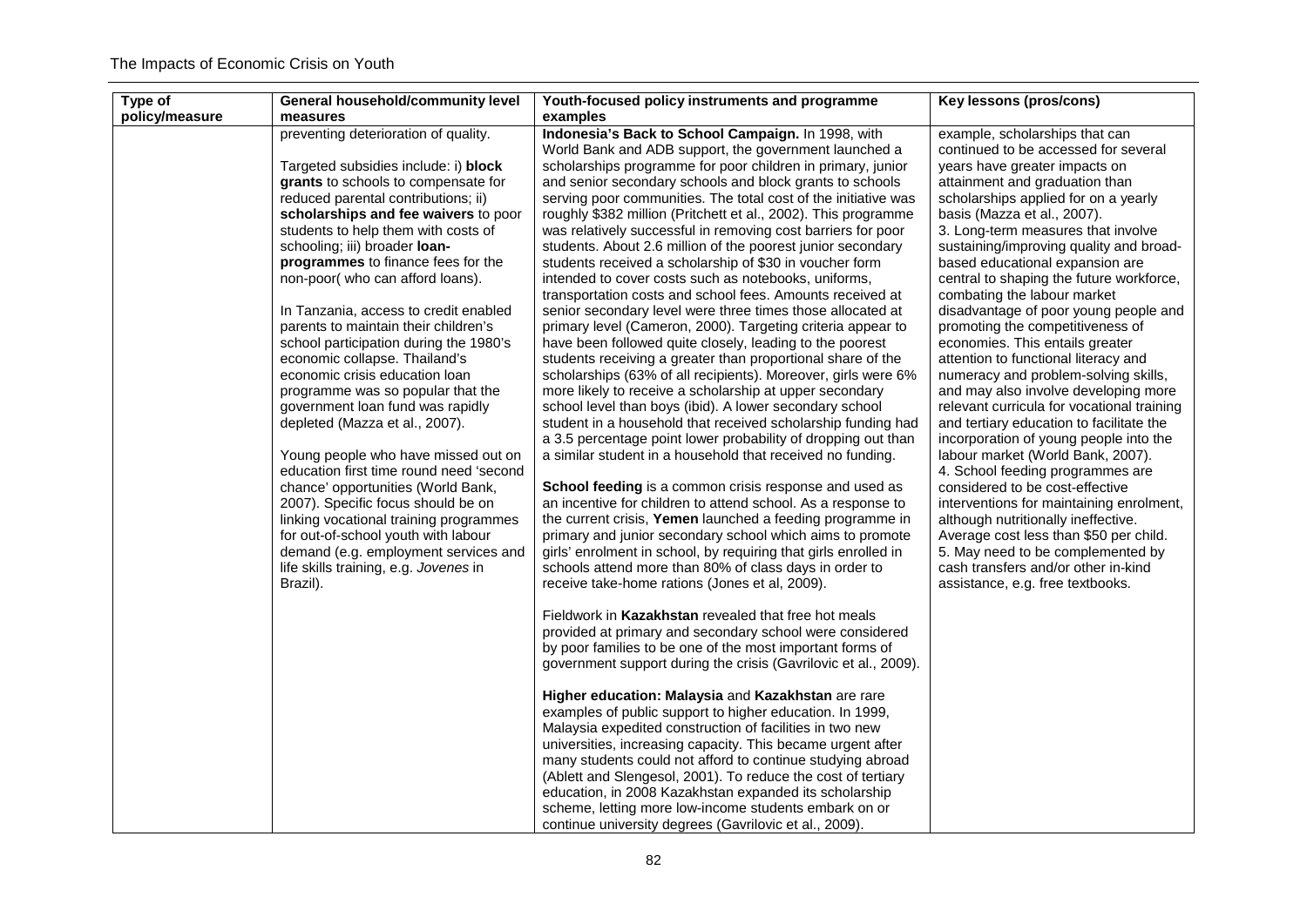| Type of<br>policy/measure | General household/community level<br>measures                              | Youth-focused policy instruments and programme<br>examples      | Key lessons (pros/cons)                    |
|---------------------------|----------------------------------------------------------------------------|-----------------------------------------------------------------|--------------------------------------------|
| 3.2. Health (health       | To protect health during crises                                            | In addition to mainstream health care, attention needs to be    | 1. Lack of awareness of services is        |
| insurance schemes.        | essential public health programmes,                                        | paid to safeguarding the healthy habits of young people         | often a barrier, which impedes access      |
| fee waivers, youth-       | such as immunisation, control of                                           | by providing youth-friendly sexual and reproductive             | to these services, even if they are free.  |
| friendly sexual and       | communicable (TB, HIV/AIDS) and                                            | health services and substance prevention and harm               | Stronger communication with                |
| reproductive health       | vector-borne diseases (malaria, etc),                                      | reduction support. While no specific crisis-related             | marginalised citizens can help address     |
| services, etc)            | safe blood supply need to be                                               | programmes have been identified, there are important            | this.                                      |
|                           | maintained. Other health promotion                                         | examples of successful interventions and lessons derived        | 2. Programmes are often at risk from       |
|                           | activities - maternal and child health,                                    | from good practice.                                             | inadequate budgets, particularly during    |
|                           | prevention and control of chronic                                          |                                                                 | crises, and especially where they are      |
|                           | diseases including mental illness - are                                    | Provision of youth-friendly services entails: public education, | locally funded.                            |
|                           | also important to preserve (and scale                                      | preventative care, health promotion, support networks,          | 3. Young people are more likely to use     |
|                           | up), given the effects of crisis on these                                  | counselling, hotlines, shelters and other participatory and     | services if they are: i) culturally        |
|                           | outcomes (Glassman et al., 2009).                                          | empowering initiatives. UNFPA, for example, advocates a         | appropriate to the needs and               |
|                           |                                                                            | core package of services for young people, including:           | perceptions of youth; ii) affordable; iii) |
|                           | Use of targeted vouchers/fee waivers                                       | contraception, HIV prevention and maternal health services      | comprehensive 'one-stop' services.         |
|                           | and low-cost insurance to subsidise                                        | targeting hard-to-reach people, especially married and          | 4. There is mounting evidence to show      |
|                           | the price of health services and drugs                                     | unmarried girls. Gender-sensitive, life skills-based sexual     | significant long-term benefits when        |
|                           | can help assure delivery and utilisation                                   | and reproductive health education in schools and community      | peer-based interventions are carefully     |
|                           | of critical services and products.                                         | settings with both young men and young women can be             | planned and implemented. They are          |
|                           |                                                                            | effective. Family Life Education programmes, for example,       | also often strikingly cost-effective       |
|                           | Thailand's low-cost health insurance                                       | from primary to tertiary school levels, can ensure that all     | (UNICEF, 2000).                            |
|                           | programme (the 30 Baht scheme), set                                        | young people going through the school system are educated       |                                            |
|                           | up in the 1997 crisis, was hailed as a                                     | on various topics related to family planning and sexual         |                                            |
|                           | regional model of a lower-middle                                           | health. Community-based initiatives are also needed to          |                                            |
|                           | country building a social protection                                       | target out-of-school youth (UNICEF, 2000.                       |                                            |
|                           | system in the face of severe economic<br>challenges. In Indonesia's Health | Youth-friendly communication strategies are a key part of a     |                                            |
|                           | Sector Social Safety Net, poor                                             | package promoting healthy behaviour. To help change             |                                            |
|                           | households were issued with health                                         | behaviour, for example, in Albania, Population Services         |                                            |
|                           | cards to obtain free health services                                       | International has developed a social marketing programme        |                                            |
|                           | including basic health services, health                                    | which seeks to motivate young people to buy and use             |                                            |
|                           | services for pregnant women, food and                                      | condoms. This is carried out through the medium of a radio      |                                            |
|                           | nutrition interventions and hospital                                       | talk shows with youth to reduce the social stigma associated    |                                            |
|                           | operational costs. This also subsidised                                    | with condoms (ibid).                                            |                                            |
|                           | medical services, provided operational                                     |                                                                 |                                            |
|                           | support for health centres, subsidised                                     | Engaging peer educators and promoters is usually                |                                            |
|                           | medicines and imported medical                                             | effective, particularly when working with hard-to-reach         |                                            |
|                           | equipment and provided additional                                          | youth, who prefer to receive health information from peers. In  |                                            |
|                           | finance for family planning, midwifery                                     | Romania, HIV/AIDS prevention work with street children          |                                            |
|                           | and nutritional support (Pritchett et al.,                                 | involved peer educators (trained street children) who are       |                                            |
|                           | 2002; Sumarto et al., 2000.                                                | mobilised to provide education and counselling on STDs and      |                                            |
|                           |                                                                            | HIV, facilitate street children's access to medical and social  |                                            |
|                           | In both cases, these measures played                                       | services and distribute hygiene materials (ibid).               |                                            |
|                           | an important safety net role for                                           |                                                                 |                                            |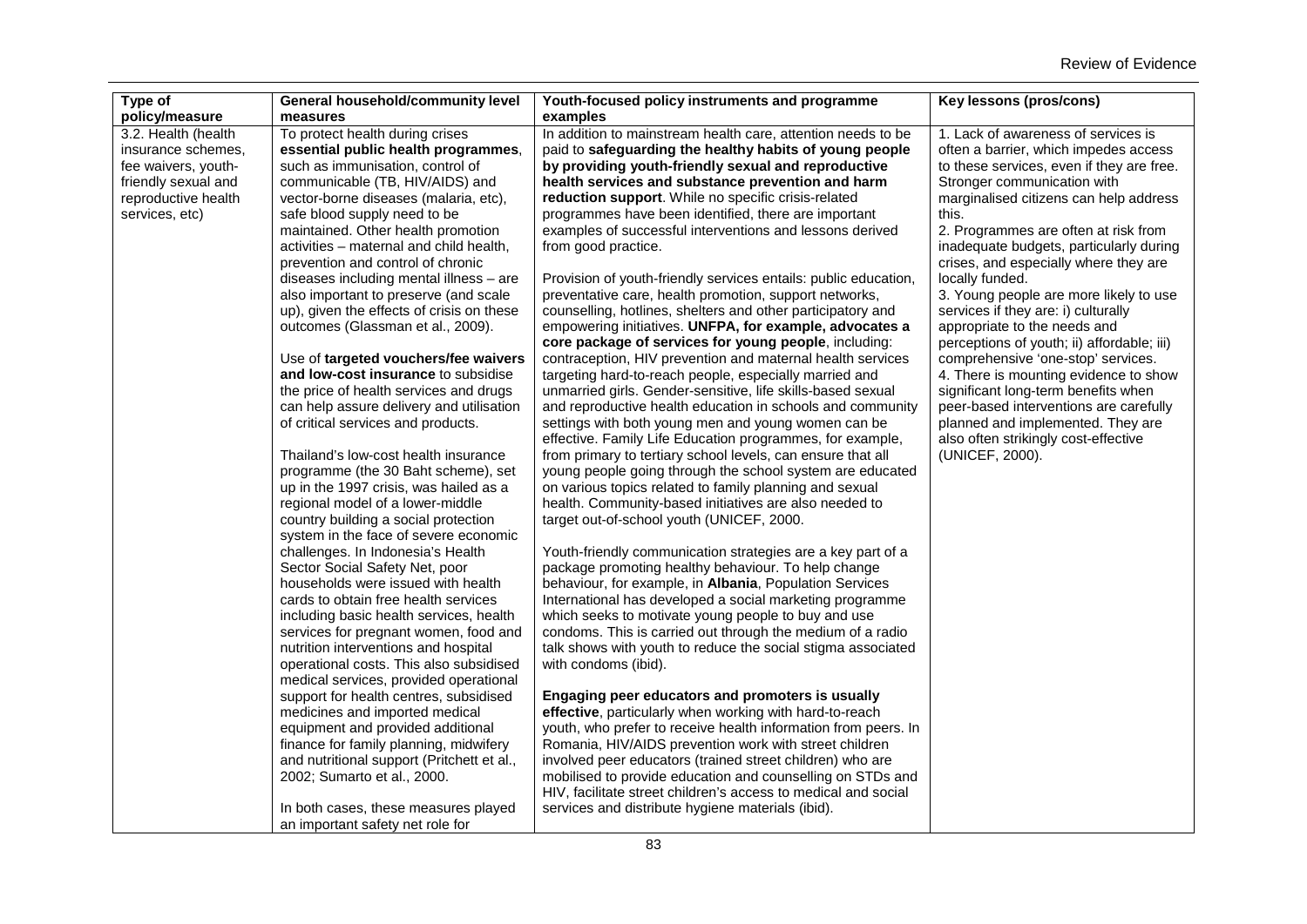| Type of<br>policy/measure                        | General household/community level<br>measures                                                                                                                                                                                                                                                                                                                                                                                                                                                                                                                                                                                                                                                                                                                                                                                                                                                                                                                                                                                                                                                                                                                                                          | Youth-focused policy instruments and programme<br>examples                                                                                                                                                                                                                                                                                                                                                                                                                                | Key lessons (pros/cons)                                                                                                                                                                                                                                                                                                                                                                                                                                                             |
|--------------------------------------------------|--------------------------------------------------------------------------------------------------------------------------------------------------------------------------------------------------------------------------------------------------------------------------------------------------------------------------------------------------------------------------------------------------------------------------------------------------------------------------------------------------------------------------------------------------------------------------------------------------------------------------------------------------------------------------------------------------------------------------------------------------------------------------------------------------------------------------------------------------------------------------------------------------------------------------------------------------------------------------------------------------------------------------------------------------------------------------------------------------------------------------------------------------------------------------------------------------------|-------------------------------------------------------------------------------------------------------------------------------------------------------------------------------------------------------------------------------------------------------------------------------------------------------------------------------------------------------------------------------------------------------------------------------------------------------------------------------------------|-------------------------------------------------------------------------------------------------------------------------------------------------------------------------------------------------------------------------------------------------------------------------------------------------------------------------------------------------------------------------------------------------------------------------------------------------------------------------------------|
|                                                  | maternal and child health, including<br>youth under 20 years of age, and had a<br>positive impact on maintaining<br>women's access to family planning<br>services.                                                                                                                                                                                                                                                                                                                                                                                                                                                                                                                                                                                                                                                                                                                                                                                                                                                                                                                                                                                                                                     |                                                                                                                                                                                                                                                                                                                                                                                                                                                                                           |                                                                                                                                                                                                                                                                                                                                                                                                                                                                                     |
| 3.3. Health (nutrition)                          | Nutritional support measures.<br>Options for preventing malnutrition<br>among adolescents include: i) transfers<br>in kind or cash (e.g. food stamps or<br>vouchers in Guyana, Brazil, Argentina);<br>ii) free distribution of micronutrient<br>supplements at pharmacies, clinics,<br>schools, stores, with training for those<br>using them (e.g. Kazakhstan vitamin<br>supplements) (Mazza et al., 2007;<br>Gavrilovic et al., 2009).<br>Example: Indonesia's rice subsidy<br>programme. Indonesia's targeted<br>cheap rice programme provided 10kg<br>of rice per poor family per month at<br>around a third of the market price<br>(Sumarto et al., 2000). Each village and<br>urban community was assigned an<br>allocation of subsidised rice on the<br>basis of their poverty level; subsidised<br>rice was supposed to be available to<br>the bottom two socioeconomic groups.<br>The programme is reported to have<br>contributed to continuing the downward<br>trend in child malnutrition. Poor<br>targeting meant that much of the<br>subsidy leaked to better-off households<br>and those which had not experienced<br>income shocks during the crisis<br>(Sumarto and Suryahadi, 2003). | Broad nutritional programmes specifically targeting<br>adolescents and young people are rarely prioritised during<br>crises. Malaysia's Food and Nutrition Programme is the only<br>programme identified with a youth-specific focus. This aims<br>to ensure equitable access to nutritious food and promotes<br>healthy eating habits among schoolchildren and adolescents.                                                                                                              | 1. Food subsidies can be efficient policy<br>responses provided adequate targeting<br>mechanisms are in place and rapid<br>evaluations are conducted to inform<br>quick up-scaling and avoid leakage<br>(Sumarto and Suryahadi 2003);<br>however, this is difficult to achieve in<br>practice.<br>2. May be susceptible to corruption, as<br>in Indonesia's rice subsidy programme.<br>where officials used their distribution<br>power for political and financial gain<br>(ibid). |
| 3.4. Health (harm<br>reduction<br>interventions) | Existing donor commitments to harm<br>reduction have so far been maintained<br>globally. There are indications,<br>however, of some national government<br>spending cuts (especially in Eastern<br>Europe), on top of already limited<br>budgets and programs (IHRA, 2010).                                                                                                                                                                                                                                                                                                                                                                                                                                                                                                                                                                                                                                                                                                                                                                                                                                                                                                                            | No information could be found on crisis-related harm<br>reduction responses; however, there are a few good practice<br>examples. For example, Ukraine's response to harm<br>reduction has become one of the most comprehensive in the<br>Eastern European region. By late 2009, up to 5,000 people<br>received opioid substitution therapy. A large-scale social<br>campaign known as Return Ticket has been launched to<br>sensitise Ukrainian society, to stimulate open dialogue about | 1. Existing harm reduction services are<br>uneven with relatively low coverage.<br>2. Barriers to scaling up and<br>mainstreaming harm reduction services<br>include inadequate funding, political<br>commitment, leadership and technical<br>assistance (IHRA, 2010).                                                                                                                                                                                                              |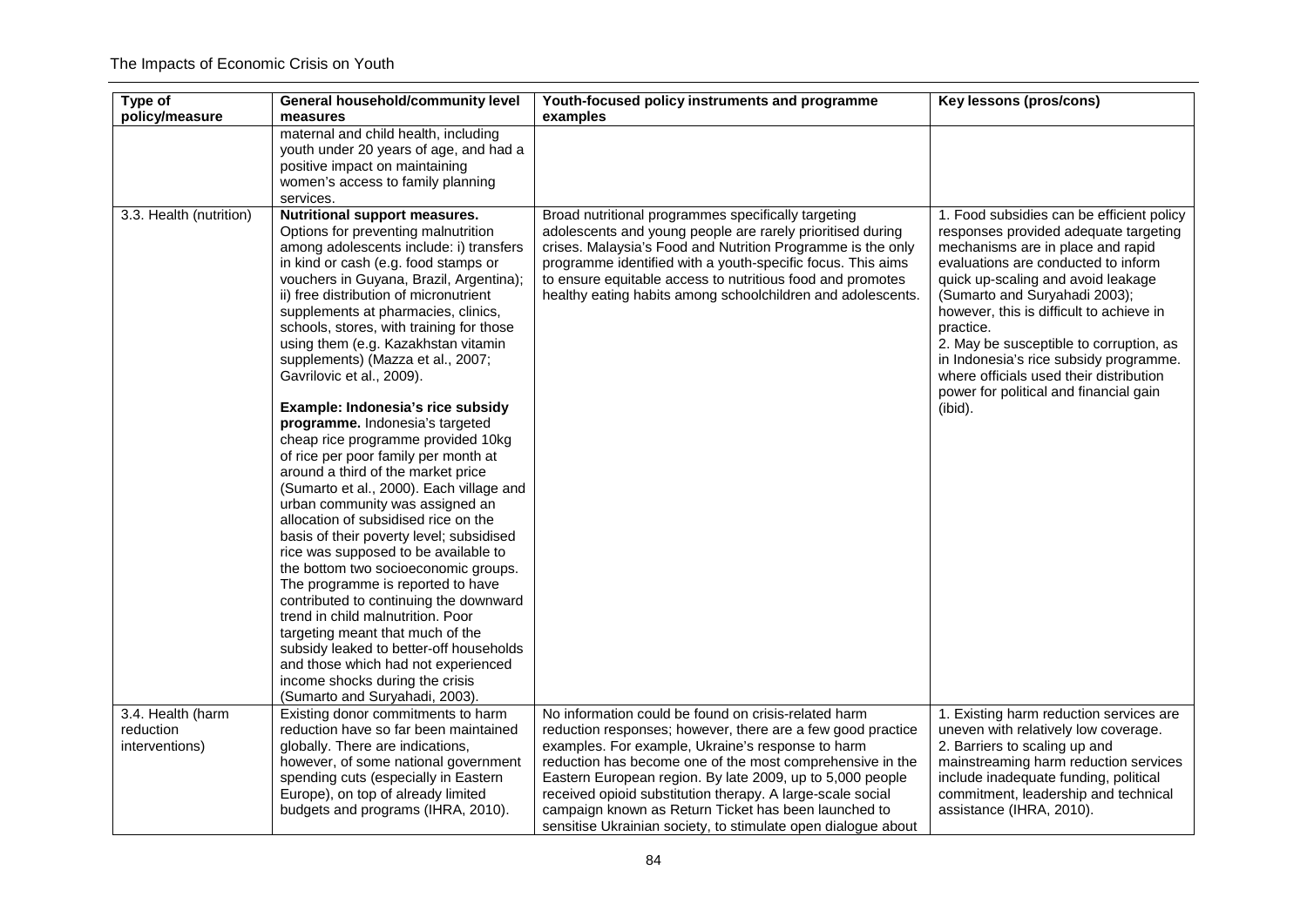| Type of<br>policy/measure         | General household/community level<br>measures                                                                                                                                                                                                                                                                                                                                                                                                                                                                                                                                                                                                                                                                                                                                                                                                          | Youth-focused policy instruments and programme<br>examples                                                                                                                                                                                                                                                                                                                                                                                                                                                                                                                                                                                                                                                                                                                                                                                                                                                                                                                                                                                                                                                                                                                                                                                                                                                        | Key lessons (pros/cons)                                                                                                                                                                                                                                                                                                                                                                                                                                                                                |
|-----------------------------------|--------------------------------------------------------------------------------------------------------------------------------------------------------------------------------------------------------------------------------------------------------------------------------------------------------------------------------------------------------------------------------------------------------------------------------------------------------------------------------------------------------------------------------------------------------------------------------------------------------------------------------------------------------------------------------------------------------------------------------------------------------------------------------------------------------------------------------------------------------|-------------------------------------------------------------------------------------------------------------------------------------------------------------------------------------------------------------------------------------------------------------------------------------------------------------------------------------------------------------------------------------------------------------------------------------------------------------------------------------------------------------------------------------------------------------------------------------------------------------------------------------------------------------------------------------------------------------------------------------------------------------------------------------------------------------------------------------------------------------------------------------------------------------------------------------------------------------------------------------------------------------------------------------------------------------------------------------------------------------------------------------------------------------------------------------------------------------------------------------------------------------------------------------------------------------------|--------------------------------------------------------------------------------------------------------------------------------------------------------------------------------------------------------------------------------------------------------------------------------------------------------------------------------------------------------------------------------------------------------------------------------------------------------------------------------------------------------|
|                                   | In crises, there is an urgent need to<br>introduce and/or rapidly scale up<br>youth-centred harm reduction<br>interventions to reduce the hazards<br>associated with substance abuse.<br>This entails activities that improve<br>access to treatment and prevention and<br>work to mitigate the harms associated<br>with substance use (e.g. alcohol and<br>tobacco programmes, provision of safer<br>means of using drugs - syringe<br>exchanges, opioid substitution<br>therapy); removal of stigma and age-<br>related barriers in youth access to drug<br>treatment and services like HIV testing;<br>implementation of humane drug laws<br>and policies in accordance with the UN<br>Convention on the Rights of the Child<br>(Youth RISE, 2010).                                                                                                 | drug dependence therapy and to build support among<br>policymakers, law enforcement agencies and the general<br>population (IHRA, 2010).<br>Regional youth networks also play an important advocacy<br>and programme delivery role. Youth RISE is a youth-driven<br>network working with young people from around the world to<br>reduce the risks and harms associated with substance use.<br>Youth RISE focuses on youth peer-to-peer leadership, with<br>youth supported by mentors.                                                                                                                                                                                                                                                                                                                                                                                                                                                                                                                                                                                                                                                                                                                                                                                                                           | 3. Addressing the needs of most-at-risk<br>and usually neglected adolescents and<br>young people (e.g. young sex workers,<br>young men who have sex with men and<br>young injecting drug users) is a priority.                                                                                                                                                                                                                                                                                         |
| 4. Security                       | violence).<br>Targeting: Youth aged 12+.                                                                                                                                                                                                                                                                                                                                                                                                                                                                                                                                                                                                                                                                                                                                                                                                               | Goal: Preventative and protective policies are designed to protect young people in difficult or at-risk situations (e.g. juvenile offenders, victims of                                                                                                                                                                                                                                                                                                                                                                                                                                                                                                                                                                                                                                                                                                                                                                                                                                                                                                                                                                                                                                                                                                                                                           |                                                                                                                                                                                                                                                                                                                                                                                                                                                                                                        |
| 4.1. Prevention of<br>youth crime | In crises, approaches to criminal justice<br>often become more punitive. A key<br>challenge is therefore to maintain more<br>sensitive approaches to dealing with<br>youth delinguency and violence<br>prevention and treatment that<br>involve addressing the root causes<br>(i.e. social, political and economic<br>conditions) underpinning youth<br>crime. Policy approaches range from<br>sector-specific interventions (human<br>rights training for police officers,<br>community policing), to more holistic<br>strategies to prevent crime and improve<br>citizen security through urban renewal,<br>strengthening social capital and<br>cohesion through local organisation,<br>providing employment and microcredit<br>and empowering and integrating at-risk<br>youth (Benvenuti, 2008; Elliott, 1994;<br>Moser and von Bronkhorst, 1999). | Neighbourhood or community interventions to combat<br>youth violence bring together the main institutions that serve<br>youth (e.g. families, health agencies, schools, employment<br>and justice system) in a coordinated effort to develop<br>effective neighbourhood organisations and deliver the full<br>range of services needed at a single site. Specific measures<br>include educational awareness programmes, family support,<br>community development activities and school-based clinics.<br>Sports, street theatre and arts programmes (often initiated by<br>civil society and run by young people), which help build<br>social cohesion and youth's self-esteem, can form part of a<br>crime prevention package (Benvenuti, 2008; Elliott, 1994).<br>Youth organisations are also actively involved with<br>young people in conflict with the law in both prevention<br>and intervention. For example, in El Salvador, the Homies<br>Unidos, a youth organisation of former gang members, aims<br>to diminish violence and to reintegrate gang members into<br>society through various educational programmes, such as<br>group discussion on the topics of violence prevention,<br>English and art classes, human rights training and<br>psychological support. This example of engaging of young | 1. Often, neighbourhood programmes<br>lack resources and capacity to provide<br>a comprehensive range of services or a<br>cohesive neighbourhood organisation.<br>At the same time, when such<br>programmes are well implemented, the<br>positive effects are substantially greater<br>and quite cost effective.<br>2. Efforts to confront and incorporate<br>the issue of fear into violence<br>prevention and reduction strategies are<br>still largely missing (Moser and von<br>Bronkhorst, 1999). |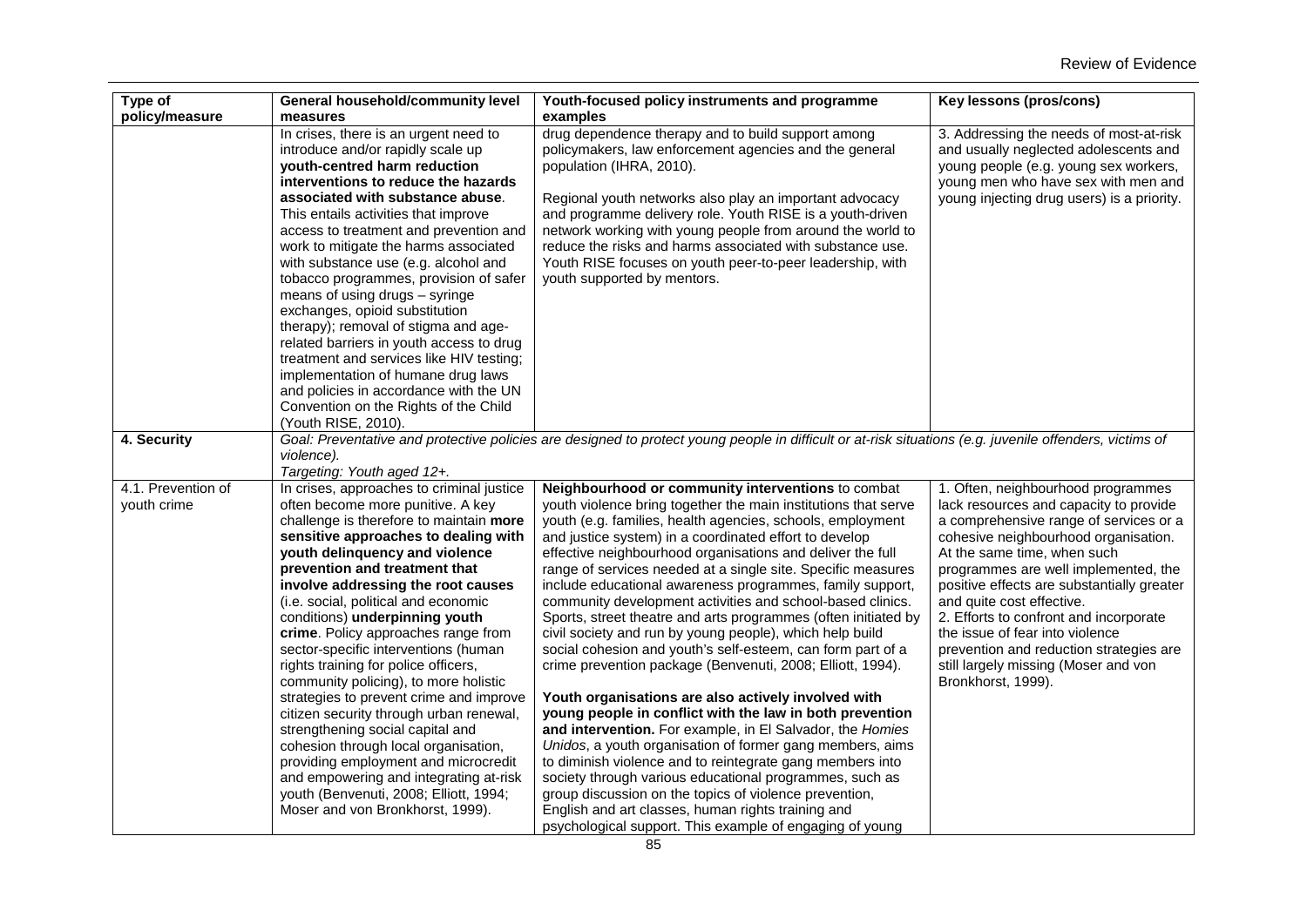| Type of<br>policy/measure                                      | <b>General household/community level</b><br>measures                                                                                                                                                                                                                                                                                                                                                                                                                                                                                                                                                                                                                                                                                                                                                                                                                                                                                                                                                                                                                                                                                                                                                                                                                                                                                                                                                                                                                                | Youth-focused policy instruments and programme<br>examples                                                                                                                                                                                                                                                                                                                                                                                                                                                                                                                                                                                                                                                                                                                                                                                                                                                                                                                                                                                                                                                                                                                                                                                                                                                                                                                                                                                                                                                                                                                                                                                                                                                                                                                                                                                          | Key lessons (pros/cons)                                                                                                                                                                                                                                                                                                                                                                                                                                                                                                                   |
|----------------------------------------------------------------|-------------------------------------------------------------------------------------------------------------------------------------------------------------------------------------------------------------------------------------------------------------------------------------------------------------------------------------------------------------------------------------------------------------------------------------------------------------------------------------------------------------------------------------------------------------------------------------------------------------------------------------------------------------------------------------------------------------------------------------------------------------------------------------------------------------------------------------------------------------------------------------------------------------------------------------------------------------------------------------------------------------------------------------------------------------------------------------------------------------------------------------------------------------------------------------------------------------------------------------------------------------------------------------------------------------------------------------------------------------------------------------------------------------------------------------------------------------------------------------|-----------------------------------------------------------------------------------------------------------------------------------------------------------------------------------------------------------------------------------------------------------------------------------------------------------------------------------------------------------------------------------------------------------------------------------------------------------------------------------------------------------------------------------------------------------------------------------------------------------------------------------------------------------------------------------------------------------------------------------------------------------------------------------------------------------------------------------------------------------------------------------------------------------------------------------------------------------------------------------------------------------------------------------------------------------------------------------------------------------------------------------------------------------------------------------------------------------------------------------------------------------------------------------------------------------------------------------------------------------------------------------------------------------------------------------------------------------------------------------------------------------------------------------------------------------------------------------------------------------------------------------------------------------------------------------------------------------------------------------------------------------------------------------------------------------------------------------------------------|-------------------------------------------------------------------------------------------------------------------------------------------------------------------------------------------------------------------------------------------------------------------------------------------------------------------------------------------------------------------------------------------------------------------------------------------------------------------------------------------------------------------------------------------|
|                                                                | More specific actions such as weapon<br>amnesties and enforcing prohibitions<br>on weapons can reduce youth<br>homicide rates (World Bank, 2007).                                                                                                                                                                                                                                                                                                                                                                                                                                                                                                                                                                                                                                                                                                                                                                                                                                                                                                                                                                                                                                                                                                                                                                                                                                                                                                                                   | people - and former gang members in particular - in<br>designing appropriate solutions is unusual (Elliott, 1994).                                                                                                                                                                                                                                                                                                                                                                                                                                                                                                                                                                                                                                                                                                                                                                                                                                                                                                                                                                                                                                                                                                                                                                                                                                                                                                                                                                                                                                                                                                                                                                                                                                                                                                                                  |                                                                                                                                                                                                                                                                                                                                                                                                                                                                                                                                           |
| 4.2. Protection and<br>rehabilitation of<br>juvenile offenders | Improving juvenile justice requires<br>bringing legislation in line with<br>international standards and<br>strengthening capacity of key actors<br>to implement new policies taking<br>into account children's and youth<br>rights. A relatively new trend includes<br>pilot projects for: i) diversion or<br>reintegration of juvenile offenders into<br>society; ii) establishment of child- and<br>youth-sensitive procedures and<br>systems of legal assistance; and iii)<br>setting up community-based<br>alternatives to incarceration of young<br>offenders (restorative justice). For<br>those in detention, protective measures<br>are needed to safeguard human rights<br>(e.g. access to adequate health care;<br>protection against abuse and<br>exploitation (torture, physical and<br>sexual violence and other forms of<br>cruel punishment) (Bergeron, 2009).<br>'Restorative' justice efforts are<br>increasingly seen as important ways<br>of dealing with certain offences by<br>entities other than courts. These<br>confront young offenders with their<br>accountability without reinforcing their<br>social marginalisation, which increases<br>the propensity to reoffend.<br>In Palau, the restorative justice model<br>brings victim and offender together in<br>the presence of mediators so the<br>offender gains an appreciation of how<br>the crime has affected the victim. The<br>offender is expected to make<br>reparations, often as assistance. | During the Asian financial crisis, the Community-Based<br>Rehabilitation Services programme in the Philippines<br>provided valuable support to rehabilitated youth offenders,<br>assisting them with reintegration into mainstream society.<br>Support was also provided to their families, including capital<br>assistance for income-generating projects and parent and<br>child counselling to strengthen parents' capacity to supervise<br>their children (Pineda, 1999). Other examples of good<br>practice in the Philippines include the following two<br>programmes.<br>The NGO-run Community-Based Prevention and<br>Diversion Programme in Cebu City aimed to reduce the<br>number of youths reoffending and to support children in<br>detention through: provision of free legal assistance;<br>rehabilitation of offenders; and a prevention and diversion<br>programme for offenders. A broad range of support is<br>provided by a network of peer facilitators, including: skills<br>training for out-of-school youth, including HIV awareness<br>activities; educational assistance through the provision of<br>school supplies, school uniforms and enrolment fees; and<br>micro-loans targeted to parents of the children to augment<br>family income. Peer facilitators (who work closely with the<br>Children's Justice Committee) provide an opportunity for<br>children in conflict with the law to share their experiences,<br>circumstances and difficulties - leading to an exchange of<br>ideas on how to help one another and ways of being useful<br>to the community.<br>The NGO-run Balay Pasilungan programme in the<br>Philippines provides temporary shelter and a continuing<br>rehabilitation programme to released youth offenders (mainly<br>males) supporting their return to normal life (Bergeron,<br>2009). | 1. Greater impact is likely to result from<br>non-custodial interventions, which have<br>also proven to be less costly.<br>2. More attention is needed to address<br>the specific needs of girl offenders.<br>3. Public support for crime prevention<br>and for youth-sensitive approaches<br>needs to be fostered. This takes time.<br>4. Youth peer educators play an<br>important outreach role with hard-to-<br>reach young people. Former offenders<br>who can act as role models can be<br>particularly effective (Bergeron, 2009). |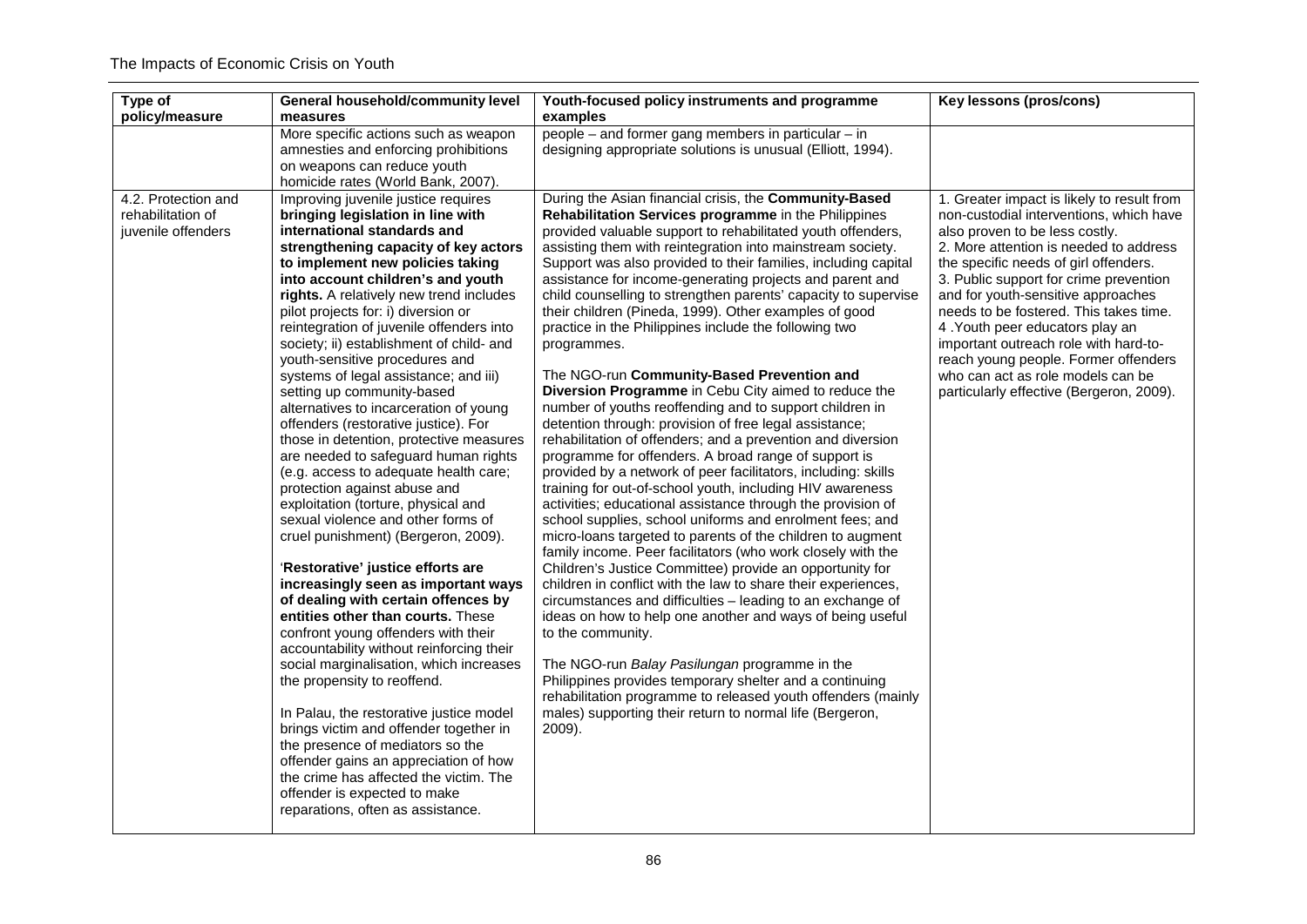| Type of             | <b>General household/community level</b>                           | Youth-focused policy instruments and programme                                                                                                                                                                                                                                | Key lessons (pros/cons)                   |
|---------------------|--------------------------------------------------------------------|-------------------------------------------------------------------------------------------------------------------------------------------------------------------------------------------------------------------------------------------------------------------------------|-------------------------------------------|
| policy/measure      | measures                                                           | examples                                                                                                                                                                                                                                                                      |                                           |
|                     | Rehabilitation and support services for                            |                                                                                                                                                                                                                                                                               |                                           |
|                     | the victims of violence are inadequate.                            |                                                                                                                                                                                                                                                                               |                                           |
|                     | This review was unable to identify any                             |                                                                                                                                                                                                                                                                               |                                           |
|                     | examples of such services.                                         |                                                                                                                                                                                                                                                                               |                                           |
| 5. Civic engagement | females).                                                          | Goal: Empowering and developing the capacity of all young people to realise their rights through authentic participation.<br>Targeting: Youth aged 12+; socially excluded young people (e.g. young people with disabilities, ethnic minorities, rural youth, especially young |                                           |
|                     | Young people are generally                                         | Institutional mechanisms supporting young people's                                                                                                                                                                                                                            | 1. Usually only a small share of the      |
|                     | marginalised in public life (in civil                              | engagement in policy processes. National youth councils                                                                                                                                                                                                                       | youth population is involved in such      |
|                     | society and broader political                                      | and youth parliaments are a way for youth to influence                                                                                                                                                                                                                        | initiatives, with the most vulnerable,    |
|                     | processes). To build effective policies                            | policies and legislation. In Montenegro, Youth Parliaments in                                                                                                                                                                                                                 | rarely included (UNICEF, 2000).           |
|                     | and young people's stake in them,                                  | school provide young people with a channel for democratic                                                                                                                                                                                                                     | 2. Youth participation initiatives are    |
|                     | measures that foster genuine                                       | decision making. They have regular meetings with the local                                                                                                                                                                                                                    | often accused of being hierarchical,      |
|                     | participation of youth anti-crisis                                 | mayor to discuss changes to make the town more youth                                                                                                                                                                                                                          | with adults setting the agenda and little |
|                     | policies and programmes are crucial.                               | friendly. Some positive outcomes are: a better school                                                                                                                                                                                                                         | room for young people to take on          |
|                     | Approaches to youth civic                                          | environment with decreased rates of truancy; the                                                                                                                                                                                                                              | leadership roles.                         |
|                     | engagement include participation in                                | development of life skills; less tobacco and drug use and                                                                                                                                                                                                                     | 3. Initiatives may also lack funding,     |
|                     | governance, media, social                                          | fewer school fights; and an increase in self-confidence among                                                                                                                                                                                                                 | coordination and follow-through (ibid).   |
|                     | entrepreneurship and campaigning. In                               | youth. Simulated parliamentary and municipal council                                                                                                                                                                                                                          |                                           |
|                     | order to encourage youth civic                                     | sessions in Bulgaria and civic education classes in secondary                                                                                                                                                                                                                 |                                           |
|                     | engagement, youth need                                             | schools in Montenegro help youth develop skills to participate                                                                                                                                                                                                                |                                           |
|                     | capabilities and opportunities to                                  | in public policy processes (Homans, 2003).                                                                                                                                                                                                                                    |                                           |
|                     | participate in public decision                                     |                                                                                                                                                                                                                                                                               |                                           |
|                     | making. They also need access to<br>information and mechanisms for | Mechanisms for including young people's voices. These                                                                                                                                                                                                                         |                                           |
|                     | their voices to be heard and taken                                 | include research, opinion polls and stakeholder analysis. E.g                                                                                                                                                                                                                 |                                           |
|                     |                                                                    | UNICEF's Young Voices Survey of Children and Youth.                                                                                                                                                                                                                           |                                           |
|                     | into account in this process                                       | These are most effective when integrated into change                                                                                                                                                                                                                          |                                           |
|                     | (Golombek, 2002; UNICEF, 2000;                                     | processes.                                                                                                                                                                                                                                                                    |                                           |
|                     | World Bank, 2007).                                                 | Mechanisms for encouraging and promoting young                                                                                                                                                                                                                                |                                           |
|                     |                                                                    | people's access to information. Making information                                                                                                                                                                                                                            |                                           |
|                     |                                                                    | available to young people requires making use of ICT; some                                                                                                                                                                                                                    |                                           |
|                     |                                                                    | activities include informal 'phone-in, talk-back,' computer                                                                                                                                                                                                                   |                                           |
|                     |                                                                    | notice boards and chat rooms (UNICEF, 2000).                                                                                                                                                                                                                                  |                                           |
|                     |                                                                    |                                                                                                                                                                                                                                                                               |                                           |